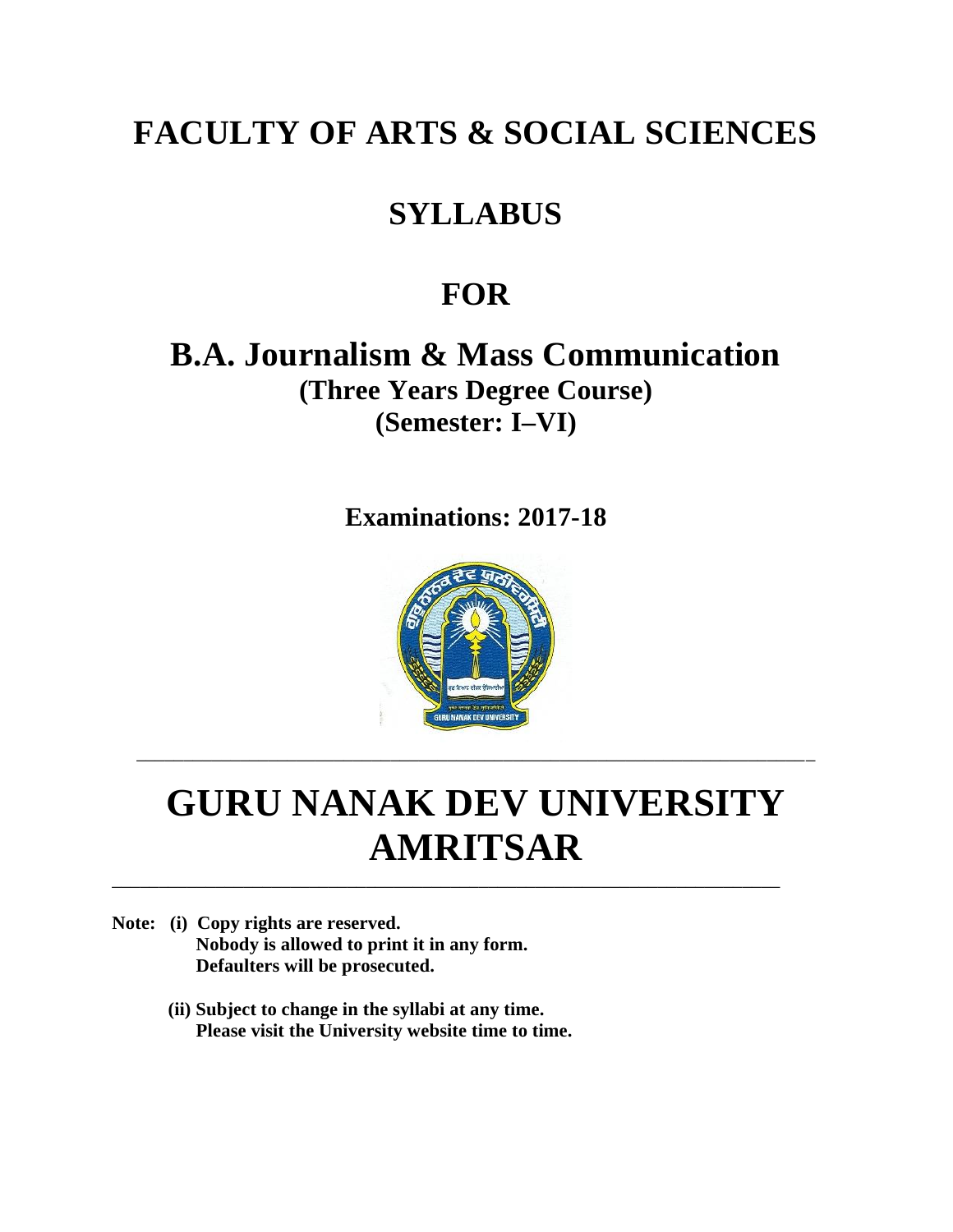### 1

### B.A. JOURNALISM & MASS COMMUNICATION (THREE YEARS DEGREE COURSE) (SEMESTER SYSTEM)

# SCHEME OF EXAMINATION

### **SEMESTER-I**

| <b>Course Code</b> | Paper                                                           | <b>Theory</b>            | <b>Practical</b><br><b>Total</b> |              |  |  |
|--------------------|-----------------------------------------------------------------|--------------------------|----------------------------------|--------------|--|--|
|                    |                                                                 | <b>Marks</b>             | <b>Marks</b>                     | <b>Marks</b> |  |  |
| 101                | Communication Skill in English-I                                | 50                       | $\qquad \qquad -$                | 50           |  |  |
| 110                | Punjabi (Compulsory)<br>OR.                                     |                          | $\overline{\phantom{0}}$         | 50           |  |  |
| 111                | ਮੁੱਢਲੀ ਪੰਜਾਬੀ                                                   |                          |                                  |              |  |  |
| 102                | Principles of Communication                                     | 75                       | $\overline{\phantom{a}}$         | 75           |  |  |
| 103                | Reporting and Editing-I                                         | 75                       | $\overline{\phantom{a}}$         | 75           |  |  |
| 104                | <b>Media and Politics</b>                                       | 75                       |                                  | 75           |  |  |
| 105                | <b>Computer Applications for Journalism</b>                     | 75                       | $\overline{\phantom{a}}$         | 75           |  |  |
|                    | <b>Practical</b>                                                |                          |                                  |              |  |  |
| 106                | Print Media Lab.                                                |                          | 25                               | 25           |  |  |
| 107                | Computer Lab.                                                   | $\overline{\phantom{a}}$ | 25                               | 25           |  |  |
|                    | *Drug Abuse: Problem, Management and Prevention<br>(Compulsory) | 50                       | $\overline{\phantom{a}}$         | 50           |  |  |
|                    |                                                                 |                          | <b>Total</b>                     | 450          |  |  |
|                    |                                                                 |                          |                                  |              |  |  |

**\*Note :- This Paper marks are not included in the total marks.**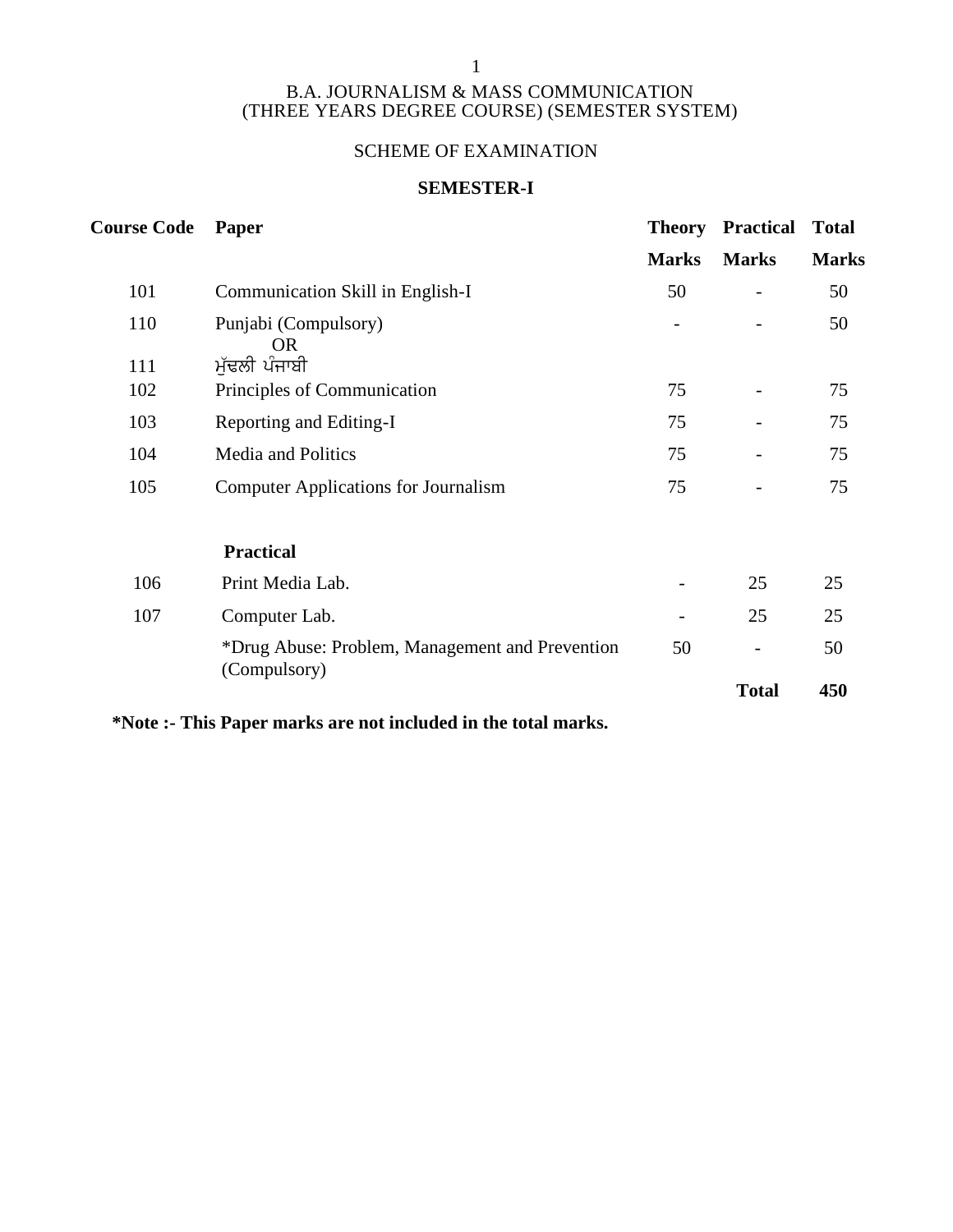### 2

### B.A. JOURNALISM & MASS COMMUNICATION (THREE YEARS DEGREE COURSE) (SEMESTER SYSTEM)

|                          | <b>SEMESTER-II</b>                              |                          |                          |              |  |
|--------------------------|-------------------------------------------------|--------------------------|--------------------------|--------------|--|
| <b>Course Code Paper</b> |                                                 | <b>Marks</b>             | <b>Practical</b>         | <b>Total</b> |  |
|                          |                                                 | <b>Theory Marks</b>      |                          | <b>Marks</b> |  |
| 201                      | Communication Skill in English-II               | 35                       | 15                       | 50           |  |
| 210                      | Punjabi (Compulsory)                            |                          | $\overline{\phantom{a}}$ | 50           |  |
|                          | <b>OR</b>                                       |                          |                          |              |  |
| 211                      | ਮੁੱਢਲੀ ਪੰਜਾਬੀ                                   |                          |                          |              |  |
| 202                      | Press Laws & Media Ethics                       | 75                       | $\overline{\phantom{a}}$ | 75           |  |
| 203                      | History of Print Media                          | 75                       | $\overline{\phantom{a}}$ | 75           |  |
| 204                      | Mass Communication : Concepts & Processes       | 75                       |                          | 75           |  |
| 205                      | Design & Graphics                               | 75                       |                          | 75           |  |
|                          | <b>Practical</b>                                |                          |                          |              |  |
| 206                      | Communication Lab.                              | $\overline{\phantom{a}}$ | 25                       | 25           |  |
| 207                      | Design & Graphics Lab.                          | $\overline{\phantom{a}}$ | 25                       | 25           |  |
|                          | *Drug Abuse: Problem, Management and Prevention | 50                       | $\overline{\phantom{a}}$ | 50           |  |
|                          | (Compulsory)                                    |                          |                          |              |  |
|                          |                                                 |                          | <b>Total</b>             | 450          |  |

**Note:** Soon after the End of Second Semester Examinations the students will undergo training for four weeks and will submit the report incorporating the work done at the end of fourth semester.

**\*Note :- This Paper marks are not included in the total marks.**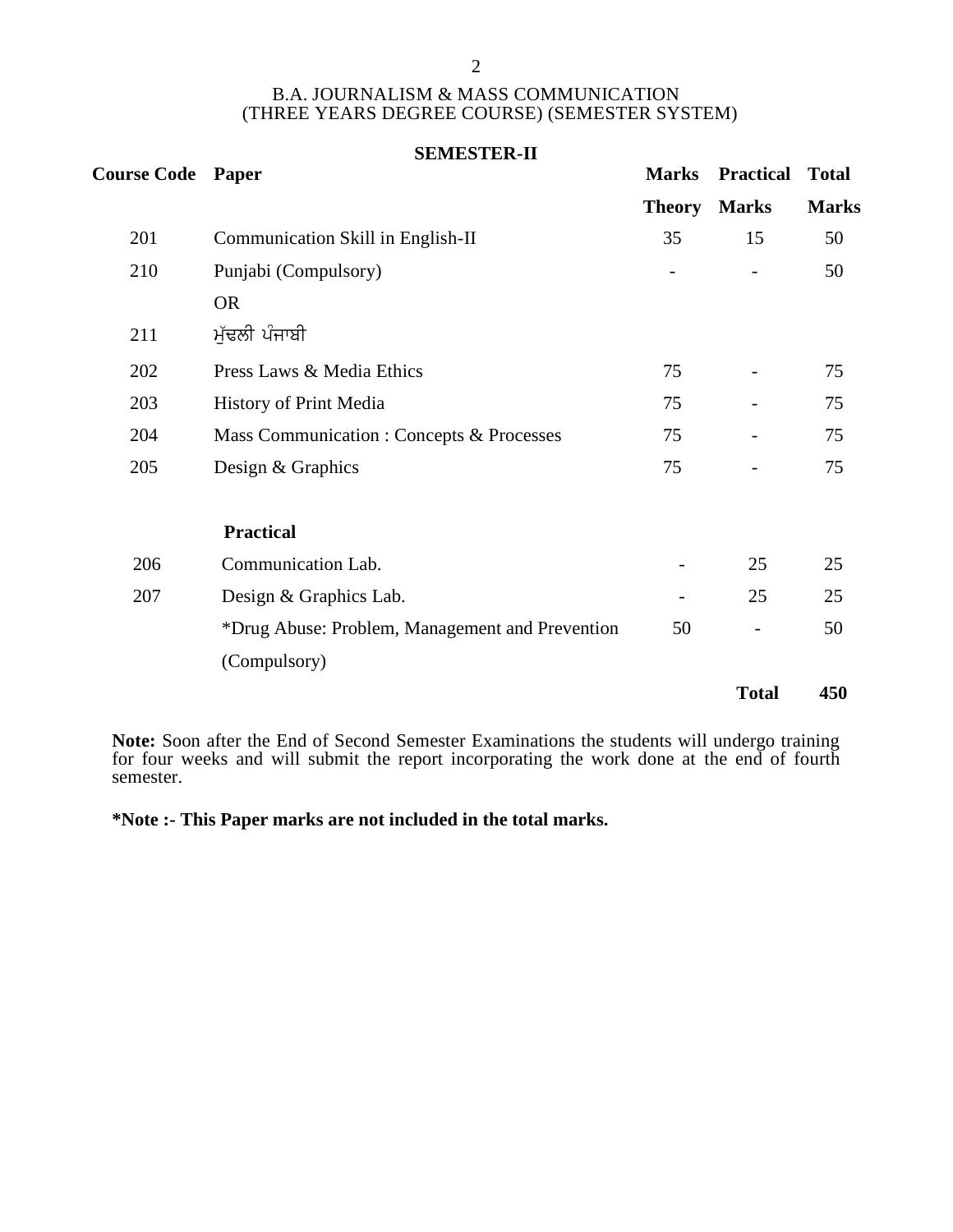### **SEMESTER-III**

| <b>Course Code Paper</b> |                                                            | <b>Marks</b><br><b>Theory</b> | <b>Practical</b><br><b>Marks</b> | <b>Total</b><br><b>Marks</b> |
|--------------------------|------------------------------------------------------------|-------------------------------|----------------------------------|------------------------------|
| 301                      | Photo Journalism                                           | 75                            |                                  | 75                           |
| 302                      | Reporting and Editing - II                                 | 75                            | -                                | 75                           |
| 303                      | History of Broadcasting in India: Policies &<br>Principles | 75                            | $\overline{a}$                   | 75                           |
| 304                      | News Feature Writing                                       | 75                            |                                  | 75                           |
| 305                      | Development and Communication                              | 75                            |                                  | 75                           |
| <b>ESL-221</b>           | *Environmental Studies (Compulsory)                        | 50                            |                                  |                              |
|                          | <b>Practical</b>                                           |                               |                                  |                              |
| 306                      | Reporting & Editing Lab.                                   |                               | 25                               | 25                           |
| 307                      | Photography Lab                                            |                               | 25                               | 25                           |
| 308                      | <b>Feature Writing Lab</b>                                 |                               | 25                               | 25                           |
|                          |                                                            |                               | <b>Total</b>                     | 450                          |

### **SEMESTER-IV**

| <b>Course Code Paper</b> |                                         | <b>Marks</b><br><b>Theory</b> | <b>Practical</b><br><b>Marks</b> | Total<br><b>Marks</b> |
|--------------------------|-----------------------------------------|-------------------------------|----------------------------------|-----------------------|
| 401                      | Media: Business Communication           | 75                            |                                  | 75                    |
| 402                      | Programme Formats: Radio & TV           | 75                            |                                  | 75                    |
| 403                      | Video Production: Idea to Screen        | 75                            |                                  | 75                    |
| 404                      | Folk Media                              | 75                            |                                  | 75                    |
| 405                      | Advertising: Concepts & Principles      | 75                            |                                  | 75                    |
| <b>ESL-222</b>           | *Environmental Studies (Compulsory)     | 50                            |                                  |                       |
|                          | <b>Practical</b>                        |                               |                                  |                       |
| 406                      | Radio & TV Production Lab.              |                               | 25                               | 25                    |
| 407                      | Operation & Handling of Video Equipment |                               | 25                               | 25                    |
| 408                      | <b>Advertising Lab</b>                  | $\qquad \qquad$               | 25                               | 25                    |
|                          |                                         |                               | <b>Total</b>                     | 450                   |

# \*ਇਸ ਪੇਪਰ ਦੇ ਨੰਬਰ ਡੀ.ਐਮ.ਸੀ. ਵਿੱਚ ਨਹੀਂ ਜੋੜੇ ਜਾਣਗੇ ਅਤੇ ਡੀ.ਐਮ.ਸੀ. ਵਿੱਚ "ਇਨਵਾਇਰਨਮੈਂਟਲ ਸਟੱਡੀਜ਼ ਦਾ ਵਿਸ਼ੇਸ਼ ਵਿਸ਼ਾ ਪਾਸ ਕੀਤਾ" ਲਿਖਿਆ ਜਾਵੇਗਾ ।

**Note :** Soon after the End of Fourth Semester Examinations the Students shall undergo a Functional Exposure Training of four weeks duration in Print Media, Radio Journalism, Television Journalism and Television Production and will submit a Functional Exposure Report containing the actual experiential learning at least eight weeks before the commencement of End Term Examination of the Fifth Semester.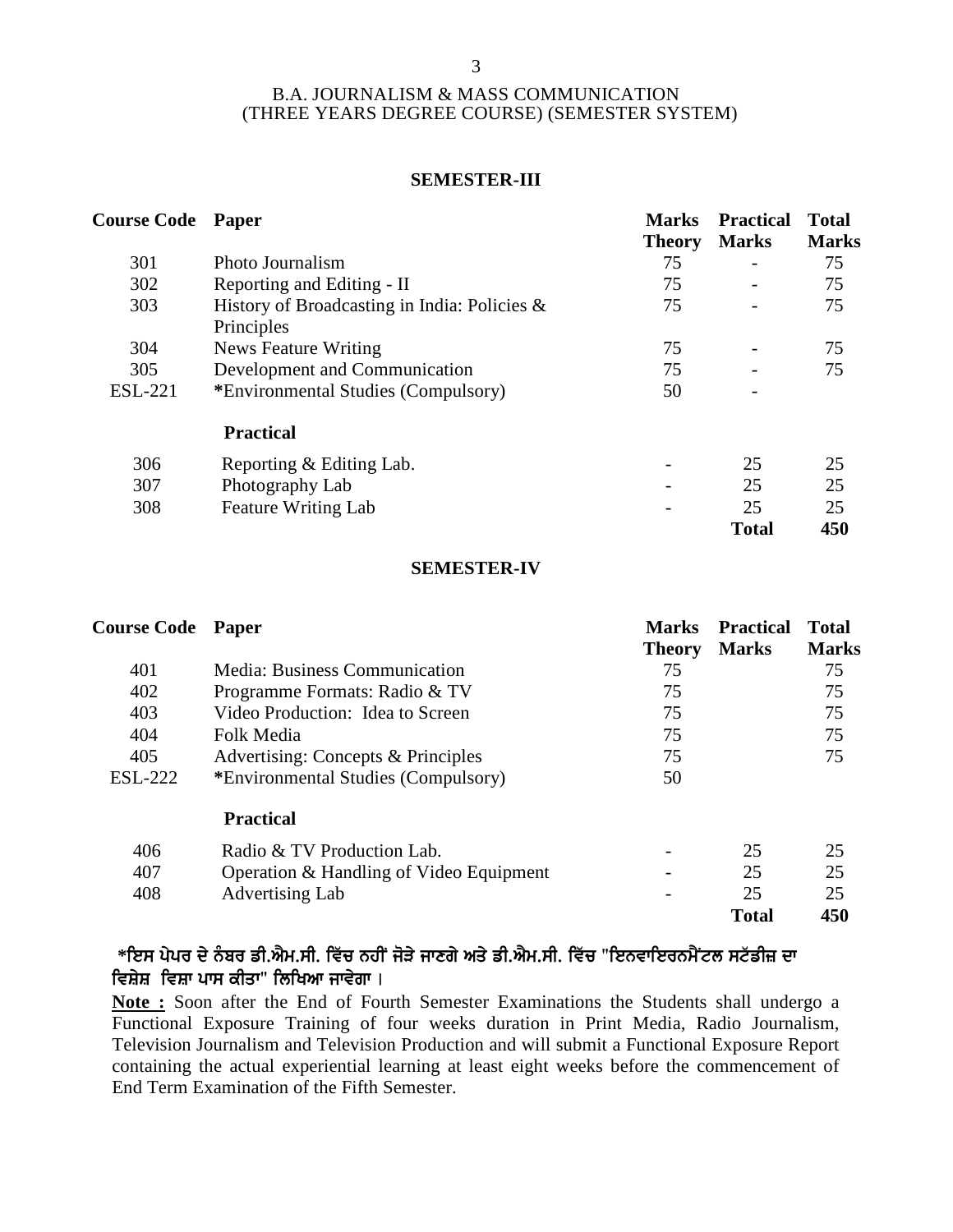### **Semester-V**

|     | <b>Course Code Paper</b>                       |                     | <b>Practical</b><br><b>Marks</b> | <b>Total</b><br><b>Marks</b> |
|-----|------------------------------------------------|---------------------|----------------------------------|------------------------------|
| 501 | Event Management: Principles and Methods       | <b>Theory</b><br>75 |                                  | 75                           |
| 502 | Current Affairs: Contemporary Issue in Media-I | 75                  | $\overline{\phantom{a}}$         | 75                           |
| 503 | Media Research Methodologies                   | 75                  | $\overline{a}$                   | 75                           |
| 504 | Cyber Journalism                               | 75                  |                                  | 75                           |
| 505 | <b>Public Relations</b>                        | 75                  |                                  | 75                           |
|     | <b>Practical</b>                               |                     |                                  |                              |
| 506 | Event Management Lab                           | -                   | 25                               | 25                           |
| 507 | Cyber Lab                                      |                     | 25                               | 25                           |
| 508 | Pilot Study                                    |                     | 25                               | 25                           |
|     |                                                |                     | <b>Total</b>                     | 450                          |

# **Semester-VI**

| <b>Course Code Paper</b> |                                                 | <b>Marks</b><br><b>Theory</b> | <b>Practical</b><br><b>Marks</b> | <b>Total</b><br><b>Marks</b> |
|--------------------------|-------------------------------------------------|-------------------------------|----------------------------------|------------------------------|
| 601                      | Global Media                                    | 75                            |                                  | 75                           |
| 602                      | Current Affairs: Contemporary Issue in Media-II | 75                            | $\overline{\phantom{0}}$         | 75                           |
| 603                      | Perspective of Audio Sound                      | 75                            |                                  | 75                           |
| 604                      | Video Electronic Film Production                | 75                            | $\overline{\phantom{a}}$         | 75                           |
| 605                      | <b>Specialized Reporting</b>                    | 75                            |                                  | 75                           |
|                          | <b>Practical</b>                                |                               |                                  |                              |
| 606                      | Audio Lab                                       | $\overline{\phantom{a}}$      | 25                               | 25                           |
| 607                      | Specialized Reporting Lab                       | -                             | 25                               | 25                           |
| 608                      | Film Project                                    | $\overline{\phantom{a}}$      | 25<br><b>Total</b>               | 25<br>450                    |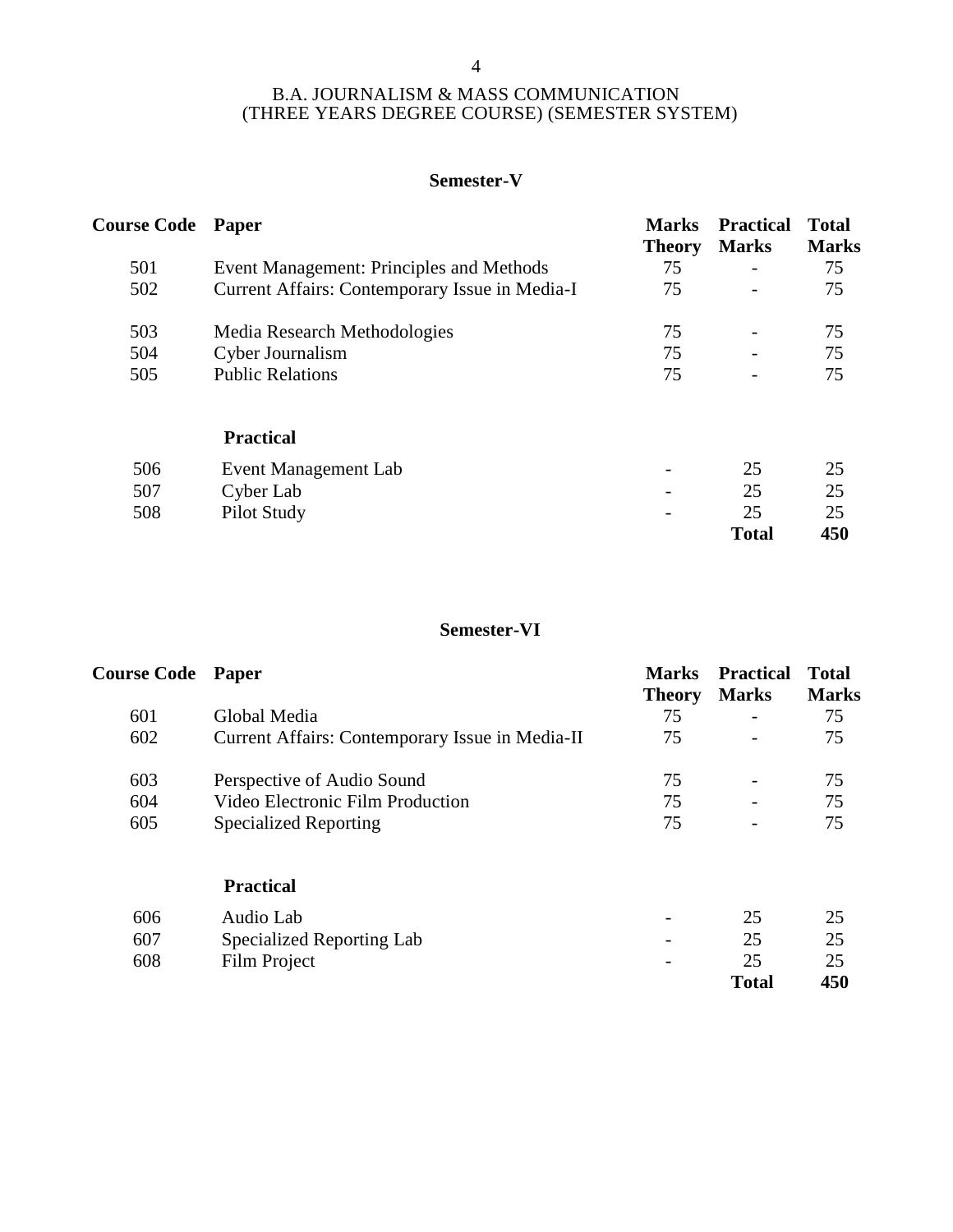### **101: COMMUNICATION SKILLS IN ENGLISH-I**

### **Time: 3 Hours Max. Marks: 50**

### **Course Contents:**

**1. Reading Skills**: Reading Tactics and strategies; Reading purposes–kinds of purposes and associated comprehension; Reading for direct meanings; Reading for understanding concepts, details, coherence, logical progression and meanings of phrases/ expressions.

### **Activities:**

- a) Active reading of passages on general topics
- b) Comprehension questions in multiple choice format
- c) Short comprehension questions based on content and development of ideas

**2. Writing Skills**: Guidelines for effective writing; writing styles for application, resume, personal letter, official/ business letter, memo, notices etc.; outline and revision.

### **Activities:**

- a) Formatting personal and business letters.
- b) Organising the details in a sequential order
- c) Converting a biographical note into a sequenced resume or vice-versa
- d) Ordering and sub-dividing the contents while making notes.
- e) Writing notices for circulation/ boards

### **Suggested Pattern of Question Paper:**

The question paper will consist of five skill–oriented questions from Reading and Writing Skills. Each question will carry 10 marks. The questions shall be phrased in a manner that students know clearly what is expected of them. There will be internal choice wherever possible.

### **10x5=50 Marks**

- i) Multiple choice questions on the language and meanings of an unseen passage.
- ii) Comprehension questions with short answers on content, progression of ideas, purpose of writing etc. of an unseen passage.
- iii) Personal letter and Official/Business correspondence
- iv) Making point-wise notes on a given speech/ technical report OR Writing notices for public circulation on topics of professional interest
- v) Do as directed (10x1= 10 Marks) (change of voice, narration, combination of 2 simple sentences into one, subject-verb agreement, using appropriate tense, forms of verbs.

### **Recommended Books:**

- 1. *Oxford Guide to Effective Writing and Speaking* by John Seely.
- 2. *English Grammar in Use* (Fourth Edition) by Raymond Murphy, CUP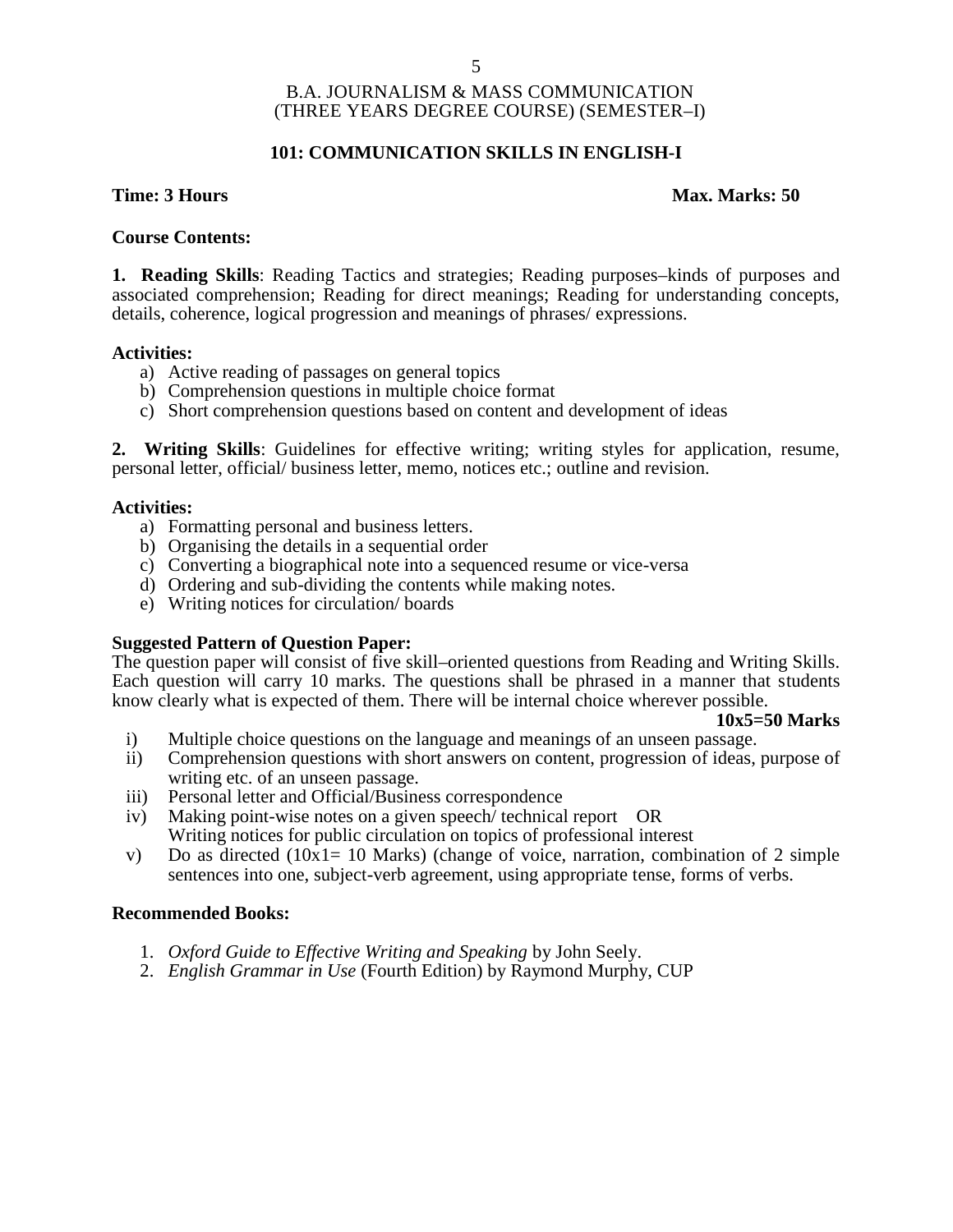# B.A. JOURNALISM & MASS COMMUNICATION (THREE YEARS DEGREE COURSE) (SEMESTER–I) <sup>6</sup><br>LISM & MASS COMMUNICA<br><sup>|</sup> DEGREE COURSE) (SEMES<br>110: <mark>ਪੰਜਾਬੀ (ਲਾਜ਼ਮੀ)</mark> <sub>(THREE</sub> YEARS DEGREE COURSE) (SEMESTER–I)<br>(THREE YEARS DEGREE COURSE) (SEMESTER–I)<br>ਸਮਾਂ : 3 ਘੰਟੇ<br>ਪਾਠ–ਕ੍ਰਮ ਅਤੇ ਪਾਠ-ਪੁਸਤਕਾਂ ਭਲ ਐਕ : 50

# **g DEGKEE COOKSE) (SEM**<br>110: **ਪੰਜਾਬੀ (ਲਾਜ਼ਮੀ)**<br>ਪਾਠ-ਕ੍ਰਮ ਅਤੇ ਪਾਠ-ਪੁਸਤਕਾਂ<br>ਕੇ ਸਮਾਦ-ਵਿਗਿਆਨਕ ਸੇਖਾਂ ਜਾ

- 110: ਪੰਜਾਬੀ (ਲਾਜ਼ਮੈਂਸ)<br>ਸਮਾਂ : 3 **ਘੰਟੇ**<br>1. ਗਿਆਨ ਮਾਲਾ (ਵਿਗਿਆਨਕ ਤੇ ਸਮਾਜ-ਵਿਗਿਆਨਕ ਲੇਖਾਂ ਦਾ ਸੰਗ੍ਰਹਿ),<br>(ਸੰਪਾ ਡਾ. ਸਤਿੰਦਰ ਸਿੰਘ, ਪ੍ਰੋ. ਮਹਿੰਦਰ ਸਿੰਘ ਬਨਵੈਤ), ਗੁਰੂ ਨਾਨਕ ਦੇਵ ਯੂਨੀਵਰਸਿਟੀ,<br>ਅੰਮਿਤਸਰ। 3 **ਘੰਟੇ**<br>10 ਪਾਠ-ਕ੍ਰਮ ਅਤੇ ਪਾਠ-ਪੁਸਤਕਾਂ<br>(ਸੰਘਾਨ <mark>ਮਾਲਾ</mark> (ਵਿਗਿਆਨਕ ਤੇ ਸਮਾਜ-ਵਿਗਿਆਨਕ ਲੇਖਾਂ ਦਾ ਸੰਗ੍ਰਹਿ),<br>ਅੰਮ੍ਰਿਤਸਰ।<br>ਅੰਮ੍ਰਿਤਸਰ।<br>ਲੇਮ : ਪਾਹੀਆ ਪਦਸ਼ਣ ਕਰਣ ਹੱਤਿਆ ਦੇ ਦੇਸ ਵਿਚ ਨਾਰੀ ਸ਼ਕਤੀ ਵਾਤਾਵਰਣੀ ਪਦਸ਼ਣ **3 ਘੰਟੇ**<br>**ਗਿਆਨ ਮਾਲਾ** (ਵਿਗਿਆਨ<br>(ਸੰਪਾ ਡਾ. ਸਤਿੰਦਰ ਸਿੰਘ<br>ਅੰਮ੍ਰਿਤਸਰ।<br>ਲੇਖ : ਪਹੀਆ ਪ੍ਰਦੂਸ਼ਣ,<br>ਅਤੇ ਮਨੱਮ ਏਤਜ਼ - ਇਕ ਤ ਸਾਂਦ<br>ਗਿਆਨ ਮਾਲਾ (ਵਿਗਿਆਨਕ ਤੇ ਸਮਾਜ-ਵਿਗਿਆਨਕ ਲੇਖਾਂ ਦਾ ਸੰਗ੍ਰਹਿ),<br>(ਸੰਪਾ ਡਾ ਸਤਿੰਦਰ ਸਿੰਘ, ਪ੍ਰੋ ਮਹਿੰਦਰ ਸਿੰਘ ਬਨਵੈਤ), ਗੁਰੂ ਨਾਨਕ ਦੇਵ ਯੂਨੀਵਰਸਿਟੀ,<br>ਅੰਮ੍ਰਿਤਸਰ।<br>ਲੇਖ : ਪਹੀਆ ਪ੍ਰਦੂਸ਼ਣ, ਭਰੂਣ ਹੱਤਿਆ ਦੇ ਦੇਸ਼ ਵਿਚ, ਨਾਰੀ ਸ਼ਕਤੀ, ਵਾਤਾਵਰਣੀ ਪ੍ਰਦੂਸ਼ਣ<br> ਗਿਆਨ ਮਾਲਾ (ਵਿਗਿਆਨਕ ਤੇ ਸਮਾਜ-ਵਿਗਿਆਨਕ ਲੇਖਾਂ ਦਾ<br>(ਸੰਪਾ. ਡਾ. ਸਤਿੰਦਰ ਸਿੰਘ, ਪ੍ਰੋ. ਮਹਿੰਦਰ ਸਿੰਘ ਬਨਵੈਤ), ਗੁਰੂ<br>ਅੰਮ੍ਰਿਤਸਰ।<br>ਲੇਖ : ਪਹੀਆ ਪ੍ਰਦੂਸ਼ਣ, ਭਰੂਣ ਹੱਤਿਆ ਦੇ ਦੇਸ਼ ਵਿਚ, ਨਾਰੀ<br>ਅਤੇ ਮਨੁੱਖ, ਏਡਜ਼ : ਇਕ ਗੰਭੀਰ ਸੰਕਟ।<br>ਆਤਮ ਅਨਾਤਮ (ਸੰਪ. ਸੁਹਿੰਦਰ ਬੀਰ 1. **ਗਿਆਨ ਮਾਲਾ** (ਵਿਗਿਆਨਕ ਤੇ ਸਮਾਜ–ਵਿਗਿਆਨਕ ਲੇਖਾਂ ਦਾ ਸੰਗ੍ਰਹਿ),<br>(ਸੰਪਾ<sub>.</sub> ਡਾ. ਸਤਿੰਦਰ ਸਿੰਘ, ਪ੍ਰੋ. ਮਹਿੰਦਰ ਸਿੰਘ ਬਨਵੈਤ), ਗੁਰੂ ਨਾਨਕ ਦੇਵ ਯੂਨੀਵਰਸਿ<br>ਅੰਮ੍ਰਿਤਸਰ।<br>ਲੇਖ : ਪਹੀਆ ਪ੍ਰਦੂਸ਼ਣ, ਭਰੂਣ ਹੱਤਿਆ ਦੇ ਦੇਸ਼ ਵਿਚ, ਨਾਰੀ ਸ਼ਕਤੀ, ਵਾਤਾਵਰਣੀ ਪ੍ਰਾ<u>.</u><br>ਅ (gq 'H w'jB f; zx, n zfwqsk gqhsw, fFt e [wko pNkbth, ; [oihs gkso, gkF) ਾਜਾਂ: ਤਾਂ: ਸਾਤਦਤਾ ਸਾਂ: ਸ੍ਰਾਂ ਸਾਤਦਤਾ ਸਾਂ: ਜਲਾਵਤ),<br>ਅੰਮ੍ਰਿਤਸਰ।<br>ਲੇਖ : ਪਹੀਆ ਪ੍ਰਦੂਸ਼ਣ, ਭਰੂਣ ਹੱਤਿਆ ਦੇ ਦੇਸ਼ ਵਿਚ, ਨਾ<br>ਅਤੇ ਮਨੁੱਖ, ਏਡਜ਼ : ਇਕ ਗੰਭੀਰ ਸੰਕਟ।<br>ਆਤਮ ਅਨਾਤਮ (ਸੰਪ. ਸੁਹਿੰਦਰ ਬੀਰ ਅਤੇ ਵਰਿਆਮ ਸਿੰਘ<br>(ਪ੍ਰੋ. ਮੋਹਨ ਸਿੰਘ, ਅੰਮ੍ਰਿਤਾ ਪ੍ਰੀਤਮ,
- ਅਤੇ ਮਨੁੱਖ, ਏਡਜ਼<sup>ੋ</sup>: ਇਕ<br>2. **ਆਤਮ ਅਨਾਤਮ** (ਸੰਪ. ਸੁਰਿ<br>(ਪ੍ਰੋ. ਮੋਹਨ ਸਿੰਘ, ਅੰਮ੍ਰਿਤਾ<br>ਗੁਰੂ ਨਾਨਕ ਦੇਵ ਯੂਨੀਵਰਸ਼ਿ<br>3. **ਪੈਰ੍ਹਾ ਪੜ੍ਹ ਕੇ ਪ੍ਰਸ਼ਨਾਂ ਦੇ ਉੱ**<br>4. ਪੈਰ੍ਹਾ **ਪੜ੍ਹ ਕੇ ਪ੍ਰਸ਼ਨਾਂ ਦੇ ਉੱ** 2. **ਆਤਮ ਅਨਾਤਮ** (ਸੰਪ. ਸੁਹਿੰਦਰ ਬੀਰ ਅਤੇ ਵਰਿਆ<br>(ਪ੍ਰੋ. ਮੋਹਨ ਸਿੰਘ, ਅੰਮ੍ਰਿਤਾ ਪ੍ਰੀਤਮ, ਸ਼ਿਵ ਕੁਮਾਰ ਬਟ<br>ਗੁਰੂ ਨਾਨਕ ਦੇਵ ਯੂਨੀਵਰਸਿਟੀ, ਅੰਮ੍ਰਿਤਸਰ।<br>4. **ਪੈਰ੍ਹਾ ਪੜ੍ਹ ਕੇ ਪ੍ਰਸ਼ਨਾਂ ਦੇ ਉੱਤਰ**।<br>5. (ੳ)**ਪੰਜਾਬੀ ਧੁਨੀ ਵਿਉਂਤ** : ਉਚਾਰਨ ਅੰਗ, ਉਚਾਰਨ ਸ<br>(ਅ)ਕਾਸਾ
- 

- (ਪ੍ਰੋ. ਮੋਹਨ ਸਿੰਘ, ਅੰਮ੍ਰਿਤਾ ਪ੍ਰੀਤਮ, ਸ਼ਿਵ ਕੁਮਾਰ ਬਟਾਲਵੀ, ਸੁਰਜੀਤ ਪਾਤਰ, ਪਾਸ਼)<br>ਗੁਰੂ ਨਾਨਕ ਦੇਵ ਯੂਨੀਵਰਸਿਟੀ, ਅੰਮ੍ਰਿਤਸਰ।<br>4. **ਪੈਰ੍ਹਾ ਪੜ੍ਹ ਕੇ ਪ੍ਰਸ਼ਨਾਂ ਦੇ ਉੱਤਰ**।<br>5. (ੳ)**ਪੰਜਾਬੀ ਧੁਨੀ ਵਿਉਂਤ** : ਉਚਾਰਨ ਅੰਗ, ਉਚਾਰਨ ਸਥਾਨ ਤੇ ਵਿਧੀਆਂ, ਸਵਰ, ਵਿਅੰ ੱਧੂ ਨਾਨਕ ਦੇਵ ਯੂਨੀਵਰਸਿਟੀ, ਅੰਮ੍ਰਿਤਸਰ।<br>ਪੈ**ਰ੍ਹਾ ਰਚਨਾ**<br>ਪੈਰ੍ਹਾ ਪੜ੍ਹ ਕੇ ਪ੍ਰਸ਼ਨਾਂ ਦੇ ਉੱਤਰ।<br>(ੳ)ਪੰਜਾਬੀ ਧੁਨੀ ਵਿਉਂਤ : ਉਚਾਰਨ ਅੰਗ, ਉਚਾਰਨ ਸਥਾਨ ਤੇ ਵਿਧੀਆਂ, ਸਵਰ, ਵਿਅੰਜਨ, ਸੁਰ।<br>(ਅ) ਭਾਸ਼ਾ ਵੰਨਗੀਆਂ : ਭਾਸ਼ਾ ਦਾ ਟਕਸਾਲੀ ਰੂਪ, ਭਾਸ਼ਾ ਅਤੇ ਉਪ-ਭਾਸ਼ਾ ਦਾ ਦਭੂ ਸਾਲਾ ਦਾ ਸ਼ੂਲਸ ਸਾਲਾ ਸਾ<sub>ਰ</sub><br>**ਪੈਰ੍ਹਾ ਪੜ੍ਹ ਕੇ ਪ੍ਰਸ਼ਨਾਂ ਦੇ ਉੱਤਰ।**<br>**ਪੰਜਾਬੀ ਧੁਨੀ ਵਿਉਂਤ :** ਉਚਾਰਨ ਅੰਗ,<br>**ਭਾਸ਼ਾ ਵੰਨਗੀਆਂ** : ਭਾਸ਼ਾ ਦਾ ਟਕਸਾਲੀ<br>ਉਪਭਾਸ਼ਾਵਾਂ ਦੇ ਪਛਾਣ–ਚਿੰਨ੍ਹ।<br>ਮਾ**ਤ ਭਾਸ਼ਾ ਦਾ ਅਧਿਆਪਨ**<br>ਮਾਤ ਭਾਸ਼ਾ ਦਾ ਅਧਿਆਪਨ ਪੈਰ੍ਹਾ ਪੜ੍ਹ ਕੇ ਪ੍ਰਸ਼ਨਾਂ ਦੇ ਉੱਤਰ।<br>ਪੰਜਾਬੀ ਧੁਨੀ ਵਿਉਂਤ : ਉਚਾਰਨ ਅੰਗ, ਉਚਾਰਨ ਸਥਾਨ :<br>ਭਾਸ਼ਾ ਵੰਨਗੀਆਂ : ਭਾਸ਼ਾ ਦਾ ਟਕਸਾਲੀ ਰੂਪ, ਭਾਸ਼ਾ ਅਤੇ<br>ਉਪਭਾਸ਼ਾਵਾਂ ਦੇ ਪਛਾਣ-ਚਿੰਨ੍ਹ।<br>ਮਾਤ ਭਾਸ਼ਾ ਦਾ ਅਧਿਆਪਨ<br>(ੳ) ਪਹਿਲੀ ਭਾਸ਼ਾ ਦੇ ਤੌਰ ਉੱਤੇ<br>(ਅ) ਦੂਜੀ ਭਾਸ਼ਾ ਦੇ ਤ ੰਜ਼ਾਬੀ ਧੁਨੀ ਵਿਉਂਤ : ਉਚਾਰਨ ਅੰਗ, ਉਚਾਰਨ ਸਥਾਨ<br>ਭਾਸ਼ਾ ਵੰਨਗੀਆਂ : ਭਾਸ਼ਾ ਦਾ ਟਕਸਾਲੀ ਰੂਪ, ਭਾਸ਼ਾ ਅ<br>ਉਪਭਾਸ਼ਾਵਾਂ ਦੇ ਪਛਾਣ-ਚਿੰਨ੍ਹ।<br>ਮਾਤ ਭਾਸ਼ਾ ਦਾ ਅਧਿਆਪਨ<br>(ੳ) ਪਹਿਲੀ ਭਾਸ਼ਾ ਦੇ ਤੌਰ ਉੱਤੇ<br>(ਅ) ਦੂਜੀ ਭਾਸ਼ਾ ਦੇ ਤੌਰ ਉੱਤੇ<br>(ਅ) ਦੂਜੀ ਭਾਸ਼ਾ ਦੇ ਤੌਰ ਉੱਤੇ <sup>–</sup>ਚਿੰਨ੍ਹ।<br>ਸਾਪਨ<br>ਦੇ ਤੌਰ ਉੱਤੇ<br>: ਤੌਰ ਉੱਤੇ<br>ਅੰਕ–ਵੰਡ ਅਤੇ ਪਰੀਖਿਅਕ ਲਈ ਹਦਾਇਤਾਂ:<br>ਜਾਂ ਉਸਦਾ ਵਿਸ਼ਾ ਵਸਤ (ਦੋ ਵਿਜੋਂ ਇਕ) ।
- 6. **ਮਾਤ ਭਾਸ਼ਾ ਦਾ ਅਧਿਆਪਨ**<br>(ੳ) ਪਹਿਲੀ ਭਾਸ਼ਾ ਦੇ ਤੌਰ ੳੱਤੇ

ੰੳੇ ਪਹਿਲੀ ਭਾਸ਼ਾ ਦੇ ਤੋਰ ਉੱਤੇ<br>(ਅ) ਦੂਜੀ ਭਾਸ਼ਾ ਦੇ ਤੋਰ ਉੱਤੇ<br>1. ਕਿਸੇ ਨਿਬੰਧ ਦਾ ਸਾਰ ਜਾਂ ਉਸਦਾ ਵਿਸ਼ਾ ਵਸਤੂ (ਦੋ ਵਿਚੋਂ ਇਕ) । 10 ਅੰਕ<br>2. **ਆਤਮ ਅਨਾਤਮ** : ਸਾਰ, ਵਿਸ਼ਾ-ਵਸਤੂ, ਪ੍ਰਸੰਗ ਸਹਿਤ ਵਿਆਖਿਆ । 10 ਅੰਕ (ਅ) ਦੂਜੀ ਭਾਸ਼ਾ ਦ ਤੇਰ ਉਤੇ<br>- ਅੰਕ<del>-ਵੰਡ ਅਤੇ ਪਰੀਖਿਅਕ ਲਈ ਹਦਾਇਤਾਂ:</del><br>1. - ਕਿਸੇ ਨਿਬੰਧ ਦਾ ਸਾਰ ਜਾਂ ਉਸਦਾ ਵਿਸ਼ਾ ਵਸਤੂ (ਦੋ ਵਿਚੋਂ ਇਕ) । 10 ਅੰਕ<br>2. **ਆਤਮ ਅਨਾਤਮ** : ਸਾਰ, ਵਿਸ਼ਾ-ਵਸਤੂ, ਪ੍ਰਸੰਗ ਸਹਿਤ ਵਿਆਖਿਆ । 10 ਅੰਕ<br>3. ਪੈਰ੍ਹਾ ਰਚਨਾ **ਅੰਕ–ਵੰਡ ਅਤੇ ਪਰੀਖਿਅਕ ਲਈ ਹਦਾਇਤਾਂ:**<br>1. ਕਿਸੇ ਨਿਬੰਧ ਦਾ ਸਾਰ ਜਾਂ ਉਸਦਾ ਵਿਸ਼ਾ ਵਸਤੂ (ਦੋ ਵਿਚੋਂ ਇਕ) । 10 ਅੰਕ<br>2. **ਆਤਮ ਅਨਾਤਮ** : ਸਾਰ, ਵਿਸ਼ਾ–ਵਸਤੂ, ਪ੍ਰਸੰਗ ਸਹਿਤ ਵਿਆਖਿਆ । 10 ਅੰਕ<br>3. ਪੈਰ੍ਹਾ ਰਚਨਾ : ਤਿੰਨ ਵਿਸ਼ਿਆਂ ਵਿਚੋਂ ਕਿ ਕਿਹਾ ਜਾਵੇ । 1. ਸੰਕਮ ਨਾਕਕ ਦ ਸਾਰ ਜਾ ਦੁਸਦ ਦਿਸ਼ਾ ਦਸਤੂ (ਦ ਜਦਕ ਦਿਕ) ਜਾ ਜਾ ਜਾ ਸਾਰ ਸਭ<br>2. **ਆਤਮ ਅਨਾਤਮ** : ਸਾਰ, ਵਿਸ਼ਾ-ਵਸਤੂ, ਪ੍ਰਸੰਗ ਸਹਿਤ ਵਿਆਖਿਆ । 10 ਅੰਕ<br>3. ਪੈਰ੍ਹਾ ਰਚਨਾ : ਤਿੰਨ ਵਿਸ਼ਿਆਂ ਵਿਚੋਂ ਕਿਸੇ ਇਕ ਉਤੇ ਪੈਰ੍ਹਾ ਲਿਖਣ ਲਈ 5H B zpo 5 T[s/ fd `sh ftnkeoD d / nkXko 's/ toDBkswe g qFB. 10 n ze 3. ਪੈਰ੍ਹਾ ਰਚਨਾ : ਤਿੰਨ ਵਿਸ਼ਿਆਂ ਵਿਚੋਂ ਕਿਸੇ ਇਕ ਉਤੇ ਪੈਰ੍ਹਾ ਲਿਖਣ ਲਈ<br>ਕਿਹਾ ਜਾਵੇ ।<br>4. ਪੈਰ੍ਹਾ ਦੇ ਕੇ ਉਸ ਬਾਰੇ ਪੰਜ ਪ੍ਰਸ਼ਨਾਂ ਦੇ ਉੱਤਰ।<br>5. ਨੰਬਰ 5 ਉਤੇ ਦਿੱਤੀ ਵਿਆਕਰਣ ਦੇ ਆਧਾਰ 'ਤੇ ਵਰਣਨਾਤਮਕ ਪ੍ਰਸ਼ਨ।<br>6. ਨੰਬਰ 6 ਵਿਚ ਮਾਤ ਭਾਸ਼ਾ ਦੇ ਪਹਿਲੀ ਭਾਸ਼ਾ ਅਤੇ ਾਦ ਜਾਂਦ ਦਾ ਦਾ ਹਿਲ ਪੰਜ ਪ੍ਰਸ਼ਨਾਂ ਦੇ ਉੱਤਰ।<br>ਪੈਰ੍ਹਾ ਦੇ ਕੇ ਉਸ ਬਾਰੇ ਪੰਜ ਪ੍ਰਸ਼ਨਾਂ ਦੇ ਉੱਤਰ।<br>ਨੰਬਰ 6 ਵਿਚ ਮਾਤ ਭਾਸ਼ਾ ਦੇ ਪਹਿਲੀ ਭਾਸ਼ਾ ਅਤੇ ਦੂਜੀ ਭਾਸ਼ਾ ਵਜੋਂ<br>ਅਧਿਆਪਨ, ਮਹੱਤਵ ਅਤੇ ਸਮੱਸਿਆਵਾਂ ਬਾਰੇ ਚਾਰ ਪ੍ਰਸ਼ਨ ਪੁੱਛੇ ਜਾਣਗੇ,<br>ਜਿਨ੍ਹਾਂ ਵਿਚੋਂ ਵਿਦਿਆਰਥੀ ਨ fiBQK ftu'\_ ftfdnkoEh B / d' dk T[ `so d /Dk j't/rk. 5%2<sup>=</sup>10 n ze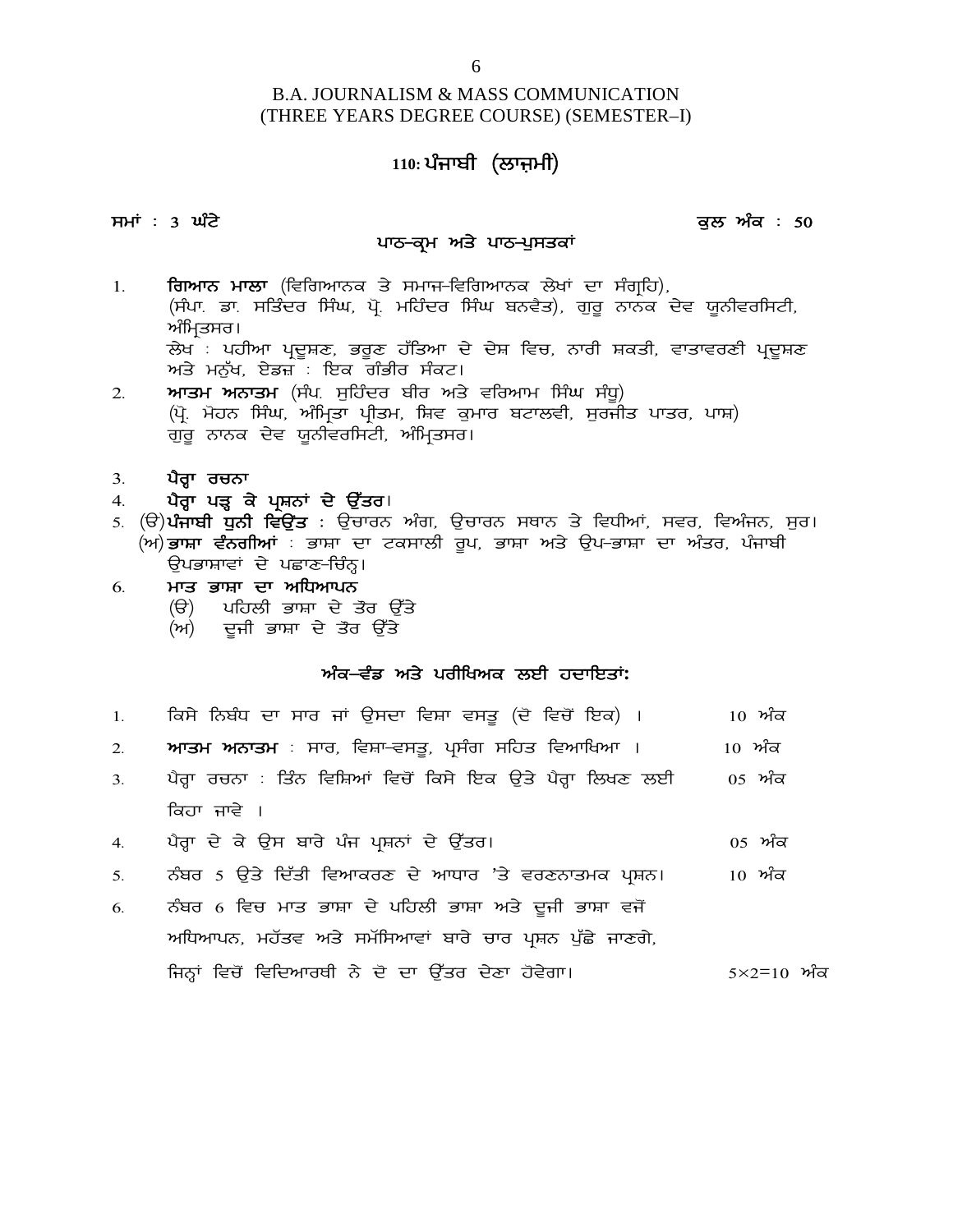### 7

### B.A. JOURNALISM & MASS COMMUNICATION (THREE YEARS DEGREE COURSE) (SEMESTER–I)

# 111: ਮੱਢਲੀ ਪੰਜਾਬੀ **(In lieu of Punjabi Compulsory)** (THKEE TEAKS DEGKEE COOKSE) (SEMESTEK-I)<br>111: ਮੁੱਢਲੀ ਪੰਜਾਬੀ<br>(In lieu of Punjabi Compulsory)<br>ਸਮਾਂ : 3 ਘੰਟੇ<br><sub>ਪਾਨ-ਕਮ</sub>

### ਪਾਠ<del>-</del>ਕ੍ਰਮ

- 1 ਸਮਾਂ : 3 **ਘੰਟੇ**<br>1. ਪੰਤੀ ਅੱਖਰੀ; ਪੈਰ ਬਿੰਦੀ ਵਾਲੇ ਵਰਣ ਅਤੇ ਪੈਰ ਵਿਚ ਪੈਣ ਵਾਲੇ ਵਰਣ, ਲਗਾਂ ਮਾਤਰਾਂ<br>2. ਲਗਾਖਰ (ਬਿੰਦੀ, ਟਿੱਪੀ, ਅੱਧਕ) **ਪਾਠ–ਕ੍ਰਮ**<br>1. ਪੈਂਤੀ ਅੱਖਰੀ; ਪੈਰ ਬਿੰਦੀ ਵਾਲੇ ਵਰਣ ਅਤੇ ਪੈਰ ਵਿਚ ਪੈਟ<br>2. ਲਗਾਖਰ (ਬਿੰਦੀ, ਟਿੱਪੀ, ਅੱਧਕ)<br>3. (ੳ) ਵਿਸ਼ਰਾਮ ਚਿੰਨ੍ਹਾਂ ਦੀ ਵਰਤੋਂ,<br>(ਅ) ਨਾਂਵ, ਪੜਨਾਂਵ, ਕਿਰਿਆ, ਵਿਸ਼ੇਸਣ, ਲਿੰਗ ਅਤੇ ਵ ਪੈਂਤੀ ਅੱਖਰੀ; ਪੈਰ ਬਿੰਦੀ ਵਾਲੇ ਵਰਣ ਅਤੇ ਪੈਰ ਵਿਚ ਪੈਣ ਵਾਲੇ ਵਰਣ, ਲਗਾਂ ਮਾਤਰਾਂ<br>ਲਗਾਖਰ (ਬਿੰਦੀ, ਟਿੱਪੀ, ਅੱਧਕ)<br>(ੳ) ਵਿਸ਼ਰਾਮ ਚਿੰਨ੍ਹਾਂ ਦੀ ਵਰਤੋਂ,<br>(ਅ) ਨਾਂਵ, ਪੜਨਾਂਵ, ਕਿਰਿਆ, ਵਿਸ਼ੇਸਣ, ਲਿੰਗ ਅਤੇ ਵਚਨ
- 2. ਲਗਾਖਰ (ਬਿੰਦੀ, ਟਿੱਪੀ, ਅੱਧਕ)
- -

# <sub>੍ਹਾਂ</sub> ਦੀ ਵਰਤੋਂ,<br><sub>ਤੋਂ,</sub> ਕਿਰਿਆ, ਵਿਸ਼ੇਸਣ, ਲਿੰਗ ਅਤੇ ਵਚਨ<br><mark>ਅੰਕ ਵੰਡ ਤੇ ਪੇਪਰ ਸੈਟਰ ਲਈ ਹਦਾਇਤਾਂ</mark>

- 1H g?\_sh n`yoh dh pDso ns/ soshp Bkb ; zp zfXs gqFB. **10 n ze** ਅੰਕ ਵੰਡ ਤੇ ਪੇਪਰ ਸੈਟਰ ਲਈ ਹਦਾਇਤਾਂ<br>ਪੈਂਤੀ ਅੱਖਰੀ ਦੀ ਬਣਤਰ ਅਤੇ ਤਰਤੀਬ ਨਾਲ ਸੰਬੰਧਿਤ ਪ੍ਰਸ਼ਨ।<br>(ਦੋ ਪ੍ਰਸ਼ਨਾਂ ਵਿਚੋਂ ਇੱਕ ਕਰਨਾ ਹੋਵੇਗਾ)<br>ਕਵਰਗ, ਚਵਰਗ, ਤਵਰਗ, ਟਵਰਗ ਆਦਿ ਸੰਬੰਧੀ ਪ੍ਰਸ਼ਨ ਪੁੱਛਿਆ ਜਾ ਪੈਂਤੀ ਅੱਖਰੀ ਦੀ ਬਣਤਰ ਅਤੇ ਤਰਤੀਬ ਨਾਲ ਸੰਬੰਧਿਤ ਪ੍ਰਸ਼ਨ।<br>(ਦੋ ਪ੍ਰਸ਼ਨਾਂ ਵਿਚੋਂ ਇੱਕ ਕਰਨਾ ਹੋਵੇਗਾ)<br>ਕਵਰਗ, ਚਵਰਗ, ਤਵਰਗ, ਟਵਰਗ ਆਦਿ ਸੰਬੰਧੀ ਪ੍ਰਸ਼ਨ ਪੁੱਛਿਆ ਜਾ<br>ਸਕਦਾ ਹੈ। ਪੈਰ ਵਿਚ ਪੈਣ ਵਾਲੇ ਵਰਣ ਅਤੇ ਲਗਾਂ ਮਾਤਰਾਂ ਦੀ ਵਰਤੋਂ ਨਾਲ ਸਕਦਾ ਹੈ। ਪੈਰ ਵਿਚ ਪੈਣ ਵਾਲੇ ਵਰਣ ਅਤੇ ਲਗਾਂ ਮਾਤਰਾਂ ਦੀ ਵਰਤੋਂ ਨਾਲ ਖਤਾ ਅਕਗ ਦਾ ਖੁਣਤਰ ਅਤੇ ਤਰਤਾਬ ਲੈਲ ਅਬਾਬਤ ਪ੍ਰਕਾਲਾ<br>(ਦੋ ਪ੍ਰਸ਼ਨਾਂ ਵਿਚੋਂ ਇੱਕ ਕਰਨਾ ਹੋਵੇਗਾ)<br>ਕਵਰਗ, ਚਵਰਗ, ਤਵਰਗ, ਟਵਰਗ ਆਦਿ ਸੰਬੰਧੀ ਪ੍ਰਸ਼ਨ ਪੁੱਛਿਆ ਜਾ<br>ਸਕਦਾ ਹੈ। ਪੈਰ ਵਿਚ ਪੈਣ ਵਾਲੇ ਵਰਣ ਅਤੇ ਲਗਾਂ ਮਾਤਰਾਂ ਦੀ ਵਰਤੋਂ ਨਾਲ<br>ਸੰਬੰਧਿਤ ਪ੍ਰਸ਼ਨ (ਦੋ ਵਿਚੋਂ ਇੱਕ 2H fpzdh, fN`gh ns/ n`Xe dh tos'\_ ; zp zXh g qFB **10 n ze**
- 
- ਸਥਾਵਤ <sub>ਸ਼ਾਲ</sub>ਾ (ਦ ਜਦਕਾ ਬਰਲਾ ਰਦਗਾ)<br>2. ਬਿੰਦੀ, ਟਿੱਪੀ ਅਤੇ ਅੱਧਕ ਦੀ ਵਰਤੋਂ ਸੰਬੰਧੀ ਪ੍ਰਸ਼ਨ<br>3. (ੳ) ਵਿਸ਼ਰਾਮ ਚਿੰਨ੍ਹਾਂ ਦੀ ਵਰਤੋਂ ਸੰਬੰਧੀ ਪ੍ਰਸ਼ਨ - - 10 **ਅੰਕ**<br>(ਅ) ਨਾਂਵ ਪੜਨਾਂਵ, ਕਿਰਿਆ, ਵਿਸ਼ੇਸ਼ਣ ਅਤੇ ਲਿੰਗ ਵਚਨ ਸੰਬੰਧੀ ਮੁੱਢਲੀ ਬਿੰਦੀ, ਟਿੱਪੀ ਅਤੇ ਅੱਧਕ ਦੀ ਵਰਤੋਂ ਸੰਬੰਧੀ ਪ੍ਰਸ਼ਨ<br>(ੳ) ਵਿਸ਼ਰਾਮ ਚਿੰਨ੍ਹਾਂ ਦੀ ਵਰਤੋਂ ਸੰਬੰਧੀ ਪ੍ਰਸ਼ਨ<br>(ਅ) ਨਾਂਵ ਪੜਨਾਂਵ, ਕਿਰਿਆ, ਵਿਸ਼ੇਸ਼ਣ ਅਤੇ ਲਿੰਗ ਵਚਨ ਸੰਬੰਧੀ ਮੁੱਢਲੀ<br>ਕਿਸਮ ਦੇ ਪ੍ਰਸ਼ਨ (ਦੋ ਵਿਚੋਂ ਇੱਕ ਕਰਨਾ ਹੋਵੇਗਾ) fe;w d / gqFB (d' ftu '\_ fJ`e eoBk j't/rk) **10 n ze**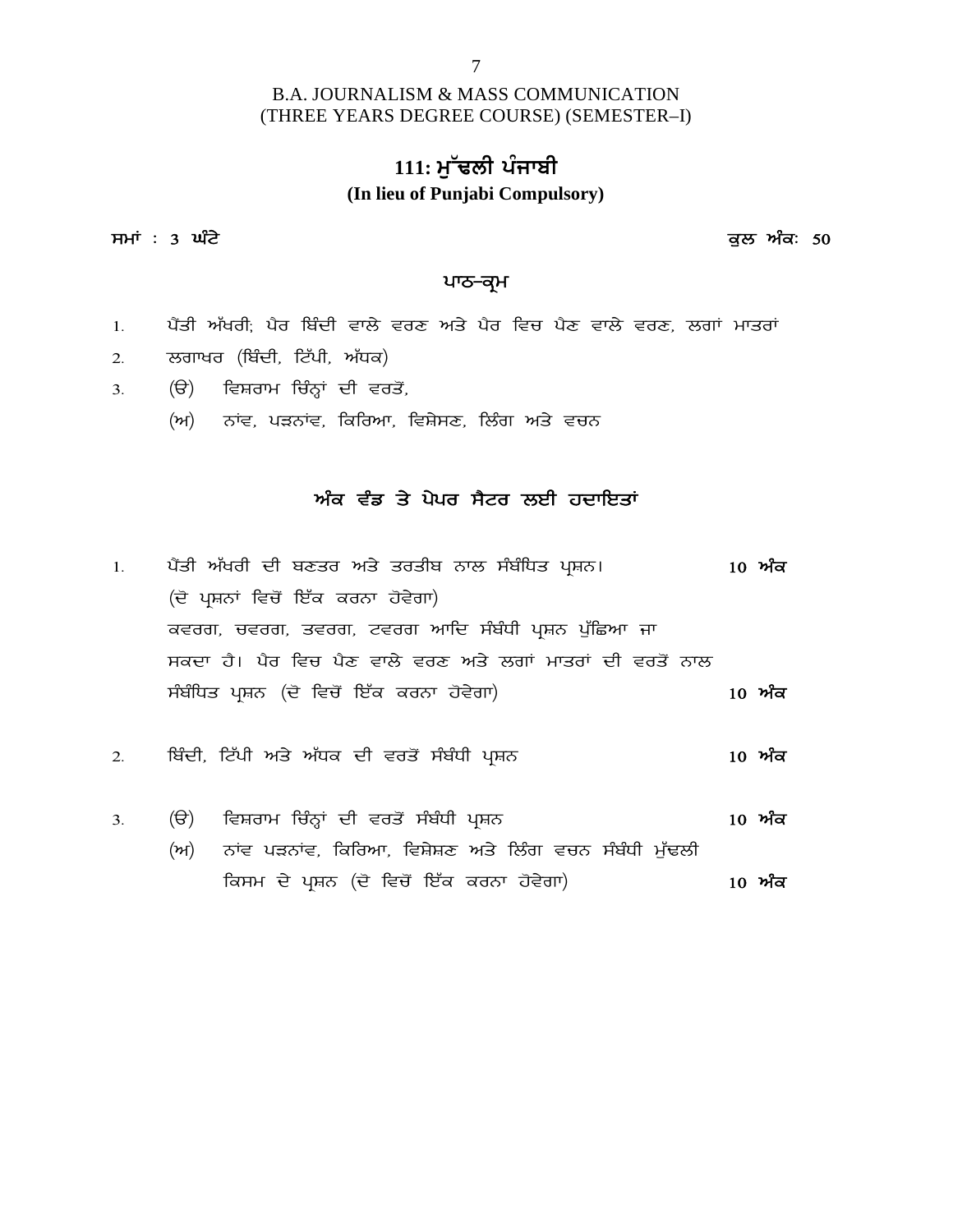### **102: PRINCIPLES OF COMMUNICATION**

### **Time: 3 Hrs. Max. Marks: 75**

### **Instructions for the Paper Setters: Note: The paper will consist of three sections as follows:**

- **Section A:** This section will have 10 compulsory questions of two marks each and to be answered in not more than 50 words. Total weightage of this section being 20 marks.
- **Section B:** This section will have 10 short answer type questions, out of which 7 questions are to be attempted. Each question carries 5 marks. The answer must not exceed 250 words. Total weightage of this section being 35 marks.
- **Section C:** This section comprises 4 long, essay type questions, out of which 2 are to be attempted in not more than 800 words. Each question carries 10 marks. Total weightage of this section being 20 marks.
- 1. **Fundamentals of Communication:** Meaning & Elements/components of human communications; Concept of Communication, Communication as a social, human & universal process. The seven C's of Communication, Communication - Objectives, Scope & Functions, Factors responsible for growing importance of Communication, Effective communication & its Barriers.
- 2. **Process of Communication:** Transmission of ideas, Facts & feelings from one person to another-elements of Communication process (Message, Sender, Encoding, Channel, Receiver, Decoding, Acting & Feedback).<br>**Forms of Communication:** Intra Personal
- 3. **Forms of Communication:** Intra Personal Communication, Interpersonal Communication, Group Communication (Public, Crowd, Small Group), Mass Communication, Verbal, Non-Verbal Communication & Body Language
- 4. **Theories of Communication:** Hypodermic Needle Theory, Two-step & Multi-step Theory, Uses & Gratification Theory
- 5. **Models of Communication:** SMR Mode, SMRc Model, Shannon & Weaver Model, Laswell Model, Osgood Model, Dance Model, Schramm Model, Gate Keeping Model.

- 1. Communication, C.S. Rayadu, (Himalaya Publishing House, Mumbai)
- 2. Perspective Human Communication: Aubrey B.Fisher, (Macmillan Publishing Co. New Delhi)
- 3. Communication Concepts & Process: Joseph A. Devito,
- 4. Lectures on Mass Communication: S.S. Ganesh
- 5. The Process of Communication: David K. Berlo
- 6. Communication Facts & Ideas in Business: L. Brown (Prentice Hall)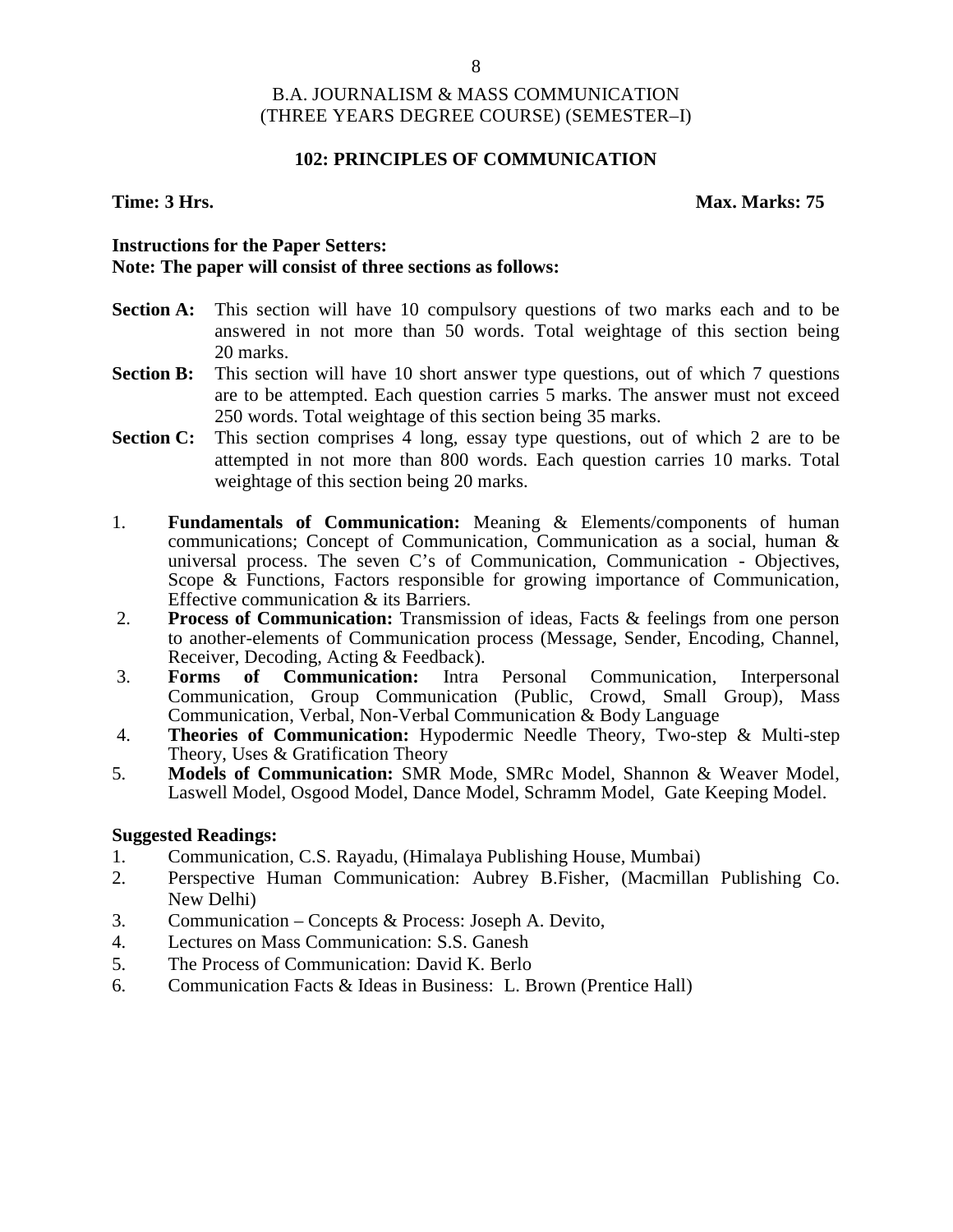### **103–Reporting and Editing-I**

**Time: 3 Hrs. Max. Marks: 75** 

### **Instructions for the Paper Setters:**

### **Note: The paper will consist of three sections as follows:**

- **Section A:** This section will have 10 compulsory questions of two marks each and to be answered in not more than 50 words. Total weightage of this section being 20 marks.
- **Section B:** This section will have 10 short answer type questions, out of which 7 questions are to be attempted. Each question carries 5 marks. The answer must not exceed 250 words. Total weightage of this section being 35 marks.
- **Section C:** This section comprises 4 long, essay type questions, out of which 2 are to be attempted in not more than 800 words. Each question carries 10 marks. Total weightage of this section being 20 marks.
- **Reporting:** Principles of reporting, functions and responsibilities, writing news- lead types of leads; body - techniques of re-writing - news agency copy.
- Reporting techniques: Qualities of a reporter news-elements, sources types pitfalls and problems in reporting,
- Types of Journalism
- **Headlines:** Principles, Types and Techniques
- B**eats:** Crime, courts, health, civil administration, civic society, culture, politics, education
- **Editing:** Nature and need for editing. Principles of editing, editorial desk, functions of editorial desk, copy editing, preparation of copy for press - style sheet - editing symbols, proof reading symbols and their significance
- Functions of editor, sub-editor and picture editor.
- Structure and functions of newsroom of a daily, weekly newspaper and periodicals, different sections and their functions.

- 1. Reporting & Communication Skill- V.S. Gupta.
- 2. Reporting B.N. Ahuja
- 3. Editing  $-$  B.N. Ahuja
- 4. On editing- NBT
- 5. Handbook on Journalism & Mass Communication- B.R. Gupta.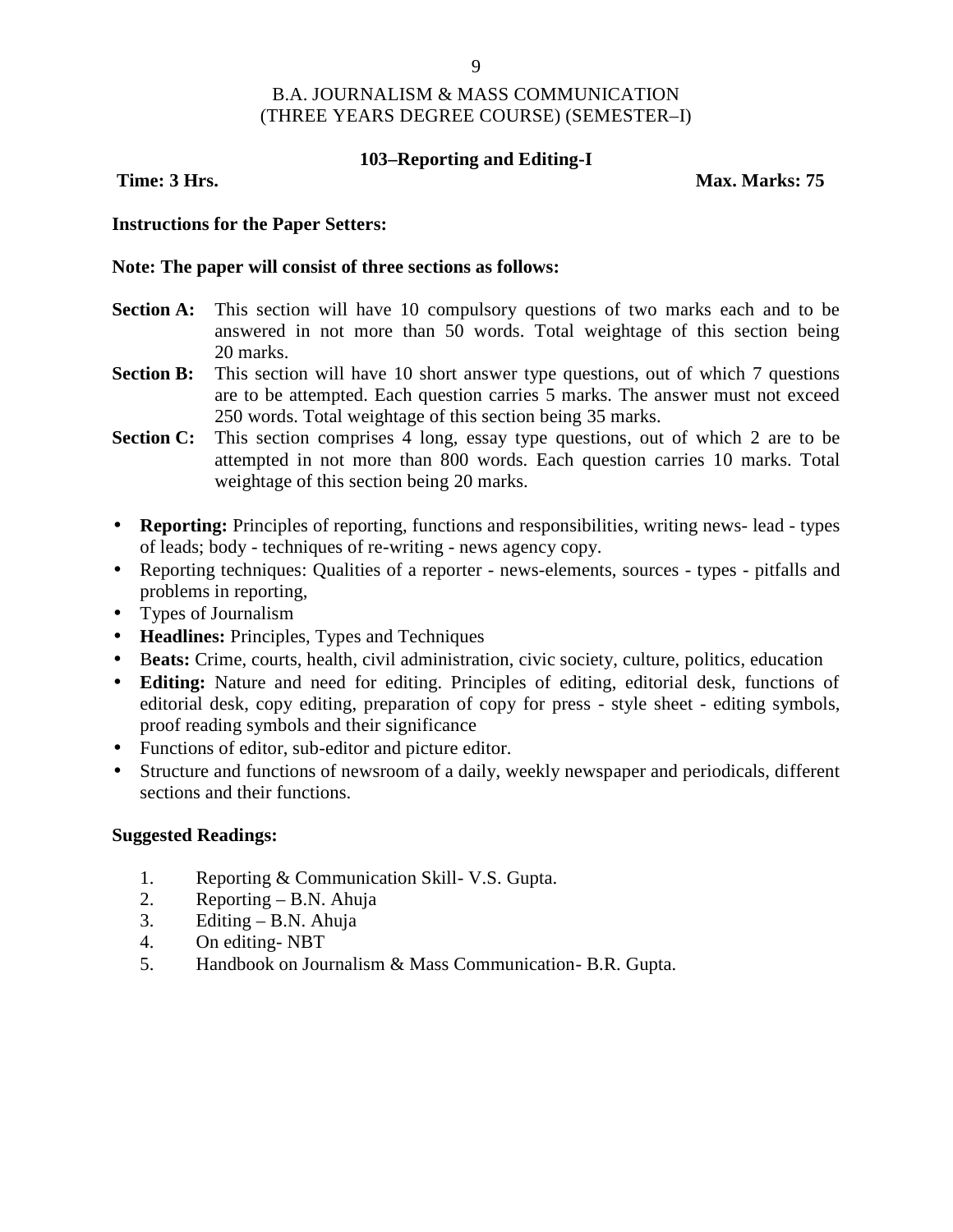# **104: Media and Politics**

**Time: 3 Hrs. Max. Marks: 75** 

### **Instructions for the Paper Setters:**

### **Note: The paper will consist of three sections as follows:**

- **Section A:** This section will have 10 compulsory questions of two marks each and to be answered in not more than 50 words. Total weightage of this section being 20 marks.
- **Section B:** This section will have 10 short answer type questions, out of which 7 questions are to be attempted. Each question carries 5 marks. The answer must not exceed 250 words. Total weightage of this section being 35 marks.
- **Section C:** This section comprises 4 long, essay type questions, out of which 2 are to be attempted in not more than 800 words. Each question carries 10 marks. Total weightage of this section being 20 marks.
- **Indian Politics:** Major national and regional parties in India and their changing trend
- **Impact of media on political system of India:** Parliamentary / Legislative reporting
- **Rajya Sabha and Lok Sabha Television**
- Tools of Communication for political parties, strengths and weaknesses, Propaganda and lobbying Paid News, Communication of political parties and media
- **Making of Modern India:** Freedom Struggle and its impact
- **Constitution and Governance:** Union & its territories, Citizenship, Fundamental Rights & Duties, Directive Principles of State Policy. The Union-Executive President & Vice President, Prime Minister, Council of Ministers, Cabinet, Legislature-Rajya Sabha, Lok Sabha, Functions of Parliament, Judiciary- Supreme Court, High Court and District Courts.
- **Administrative Set-Up:** Ministries of the government, Union Territories, Local Govt., Municipalities, Panchayats. Election Commission, Electoral Reforms, Reservation of seats, General Elections. UPSC.

- 1. Foundations of Politics by Andrew Heywood (Mac Millan Foundation)
- 2. State & Politics in India edited by Parth Chatterjee, (Oxford University Press)
- 3. Betrayal of Indian Democracy by M B Chande (Atlantic Publishers), India-2000
- 4. Om Heritage by Bhartiya Vidya Bhawan's series of Publications.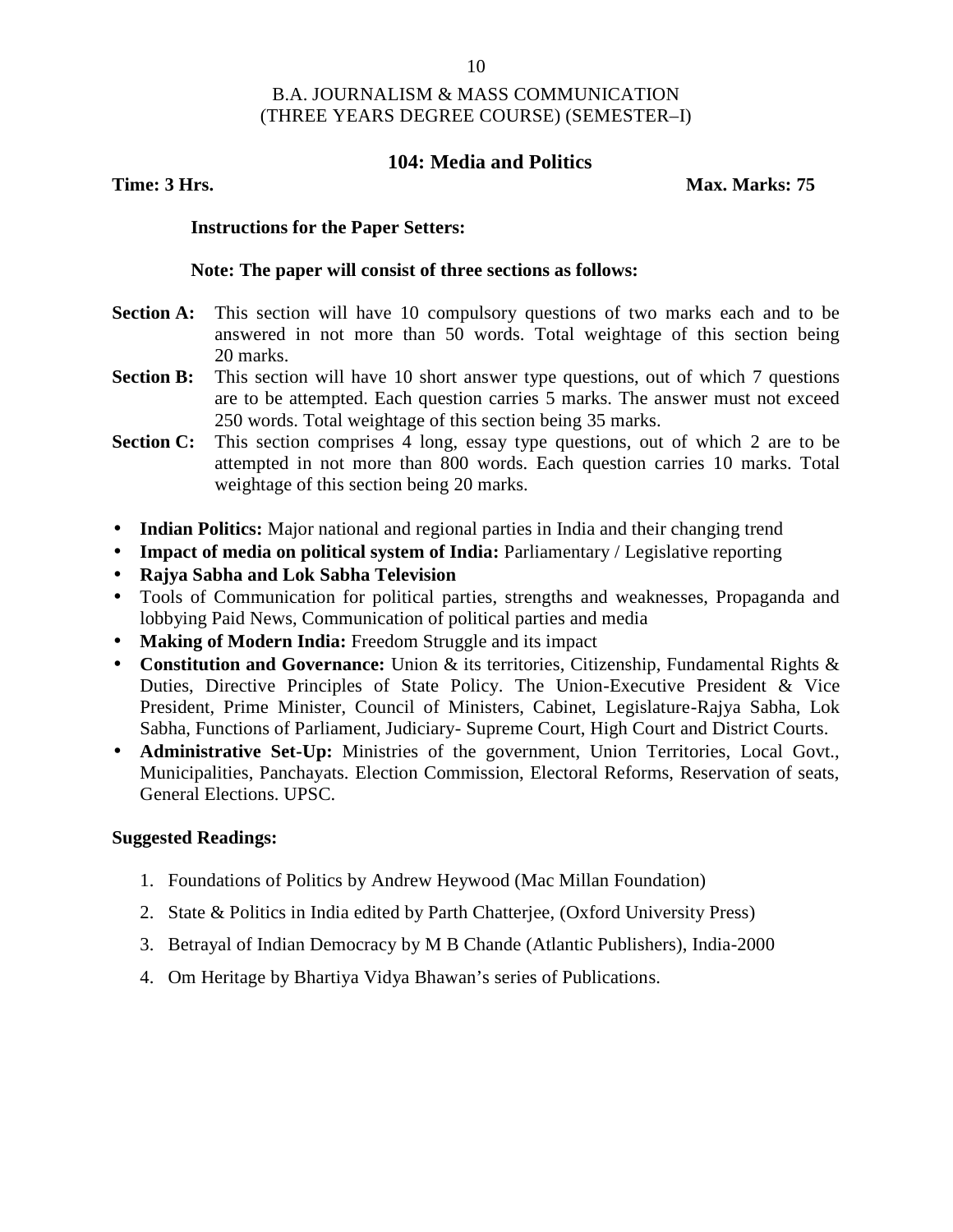### **105-Computer Applications for Journalism**

### **Time: 3 Hrs. Max. Marks: 75**

### **Instructions for the Paper Setters:**

### **Note: The paper will consist of three sections as follows:**

- **Section A:** This section will have 10 compulsory questions of two marks each and to be answered in not more than 50 words. Total weightage of this section being 20 marks.
- **Section B:** This section will have 10 short answer type questions, out of which 7 questions are to be attempted. Each question carries 5 marks. The answer must not exceed 250 words. Total weightage of this section being 35 marks.
- **Section C:** This section comprises 4 long, essay type questions, out of which 2 are to be attempted in not more than 800 words. Each question carries 10 marks. Total weightage of this section being 20 marks.
- 1. Introduction to Computers History and Generations of Computers; Types of Computers Hardware and Software; Digital Technology Keyboard Functions.
- 2. MS office and its applications ; MS-word with features; MS windows; Excel; MS Access, Presentation Manager; Important commands
- 3. PageMaker, Interfacing, Working with text, Page setup, Printing; Formating Techniques; Graphics and Drawings.
- 4. Corel Draw Environment, Working with Objects, Outing, Clipart and Symbols; Control of Object Outlines - Text Creation and Alignment - Bitmap Graphics - Conversions- Graphs - COREL SHOW - Cartoons - Use of colours in publishing concepts.

- 1. Fundamentals of Computer- P.K. Sinha
- 2. Fundamental of Computer- Rajaraman
- 3. Multimedia System Jophin F. Koegel Bulford
- 4. Computer Graphics- Donald Hearh
- 5. Adobe Photoshop 7- Karlin
- 6. Corel Draw 9- Karlin.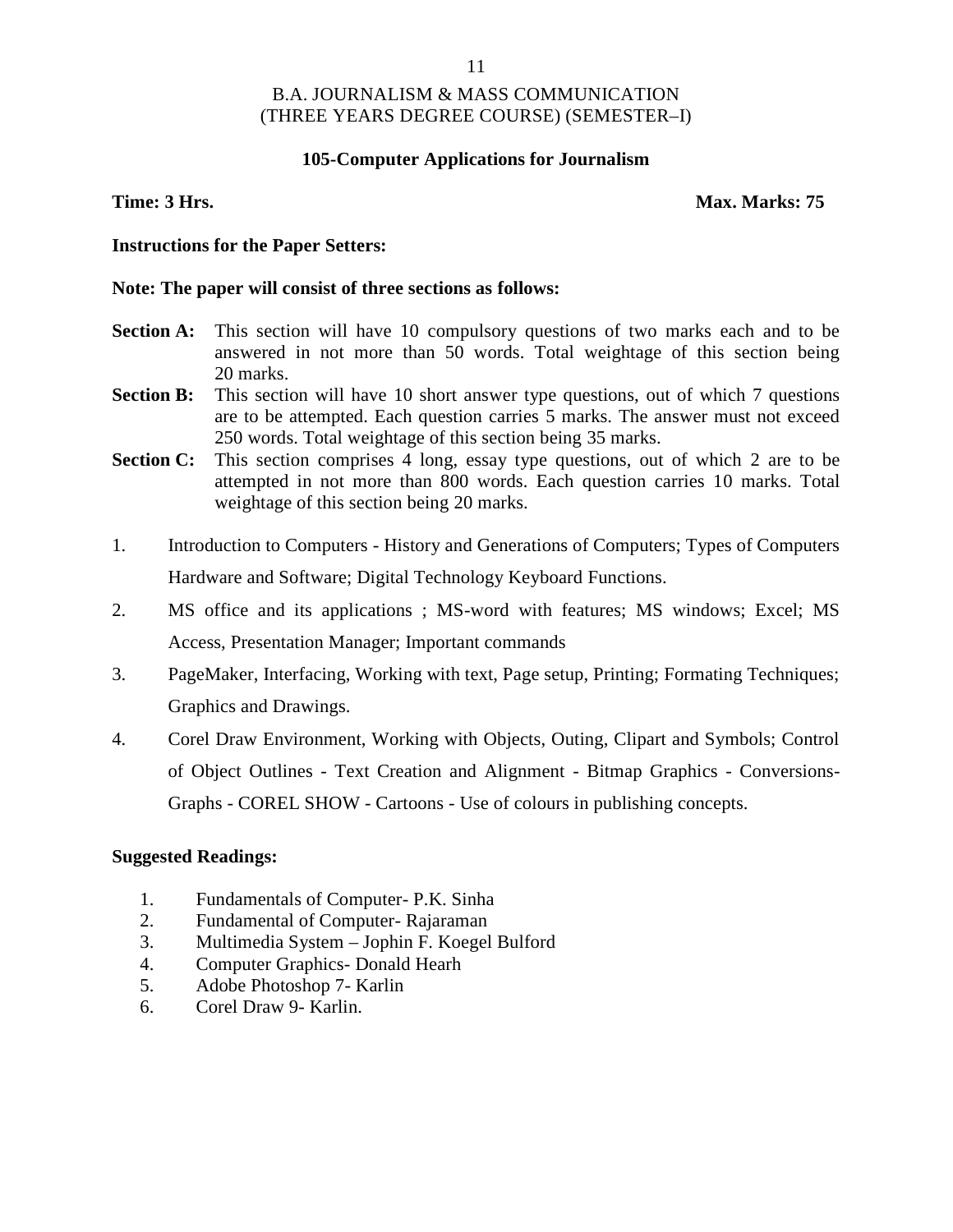# **PRACTICAL**

# **106- PRINT MEDIA LAB**

**Max. Marks: 25**

- 1. Discussion and analysis of newspapers and news magazines
- 2. Preparing Display boards on important news events/topical issues
- 3. Cameras, Lens and other Accessories
- 4. Different kind of Shots
- 5. Photo editing
- 6. Photography for Advertising
- 7. Photo Feature
- 8. Field assignments and their evaluation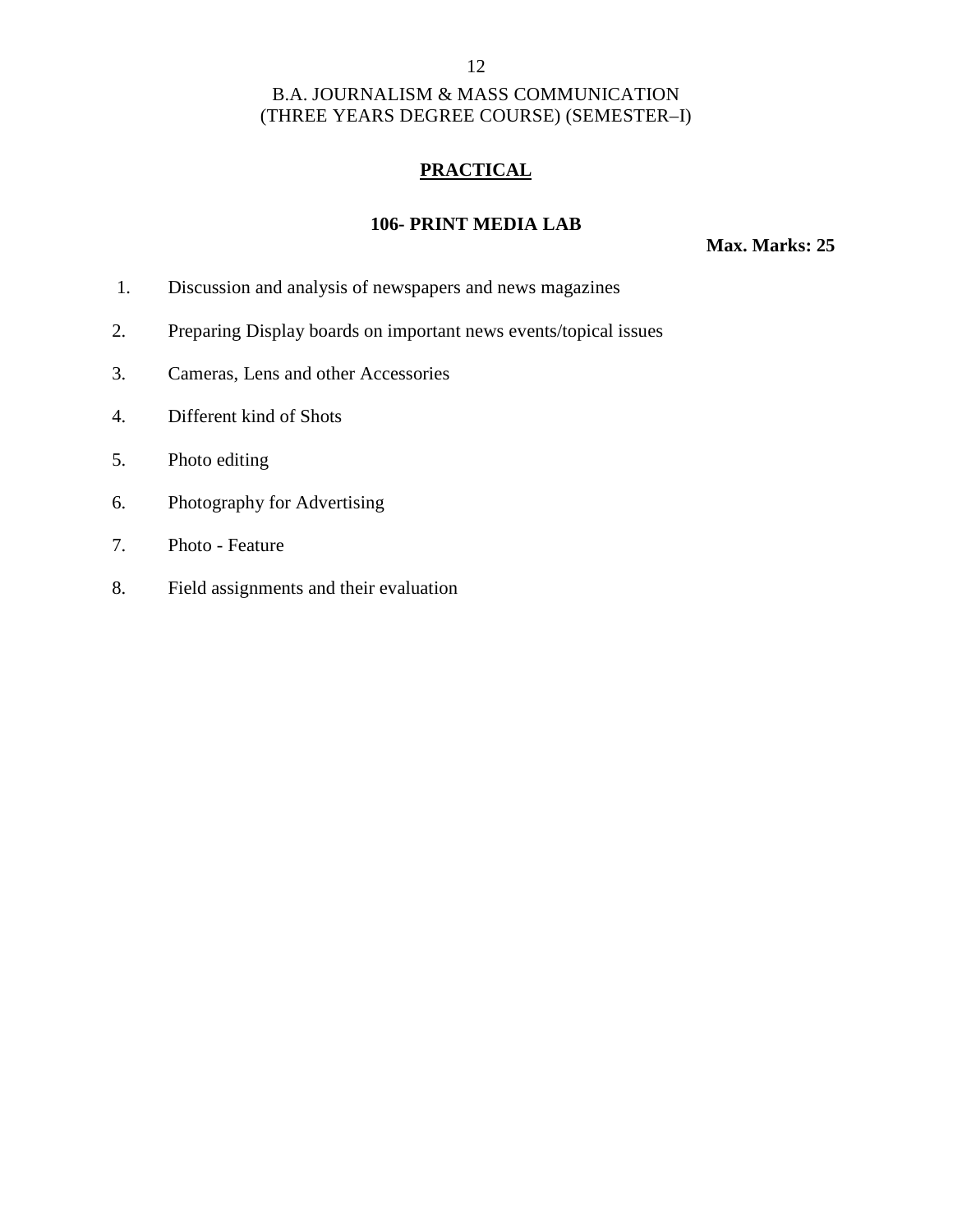# **PRACTICAL**

### **107- COMPUTER LAB**

### **Max. Marks: 25**

- 1 Word Processing-MS Office-2000, MS Word, Other word processing programs
- 2 **Page Layout:** Adobe PageMaker, MS Publisher, QuarkXpress
- 3 **Graphics:** Adobe Illustrator, Classic Art Techniques, Adobe PhotoShop, CorelDRAW, Design for presentations, Macro Media free hand, MS PowerPoint, Web Graphics with Adobe PhotoShop, Web Graphics with Macro Media fireworks
- 4. Scanning printed images. Editing photographs. Transferring photographs to pages.
- 5. Formatting type/font. Selecting backgrounds. Using colours. Creating tables. Working with images. Using frames.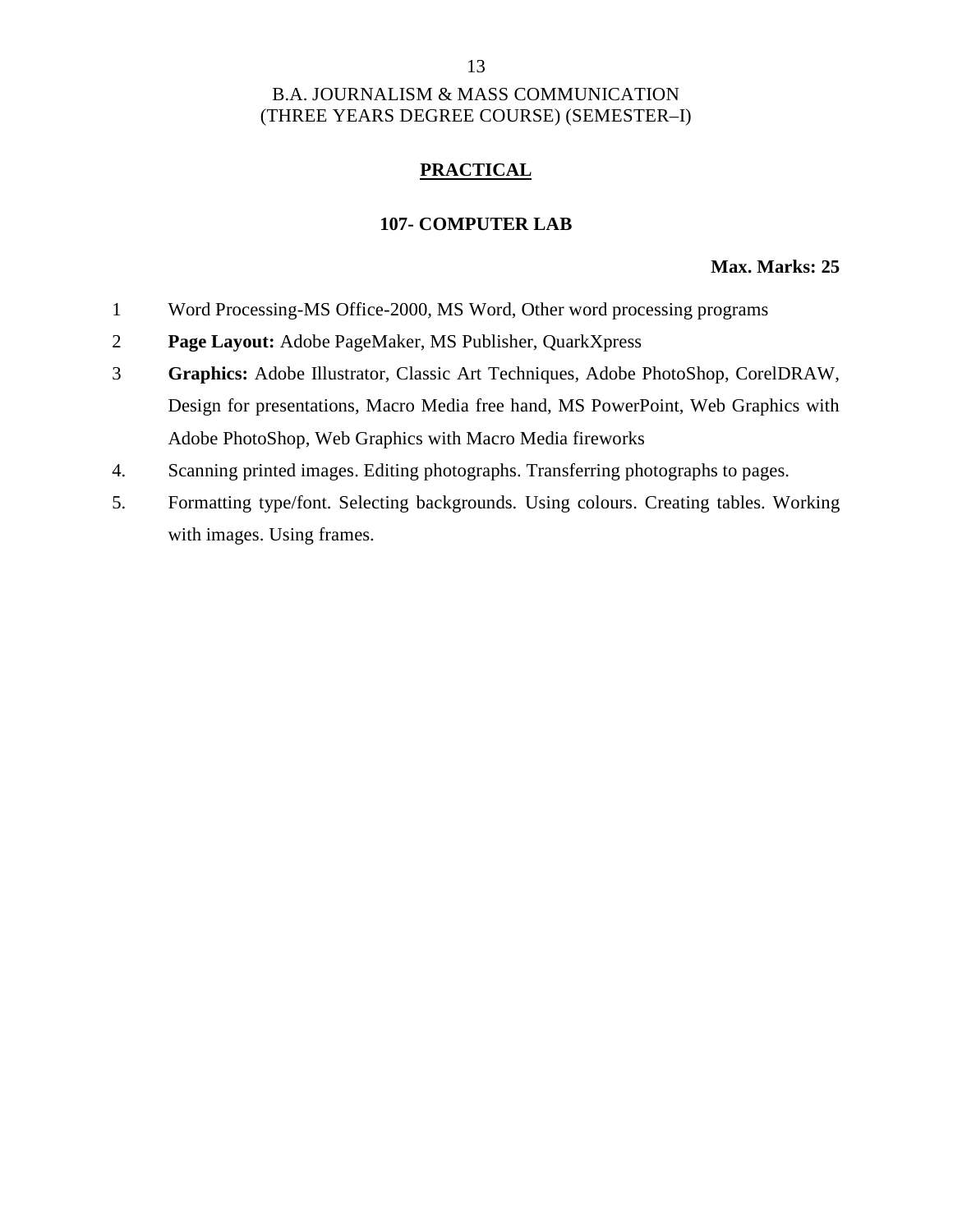### **DRUG ABUSE: PROBLEM, MANAGEMENT AND PREVENTION (COMPULSORY)**

# **PROBLEM OF DRUG ABUSE**

**Time: 3 Hours Max. Marks: 50** 

### **Instructions for the Paper Setters:**

- **Section–A:(15 Marks):** It will consist of five short answer type questions. Candidates will be required to attempt three questions, each question carrying five marks. Answer to any of the questions should not exceed two pages.
- **Section–B: (20 Marks)** It will consist of four essay type questions. Candidates will be required to attempt two questions, each question carrying ten marks. Answer to any of the questions should not exceed four pages.
- **Section–C: (15 Marks)** It will consist of two questions. Candidate will be required to attempt one question only. Answer to the question should not exceed 5 pages.
- **1) Meaning of Drug Abuse:** Concept and Overview, Historical Perspective of Drug Abuse, Drug Dependence, Drug Addiction, Physical and Psychological Dependence: Drug Tolerance and withdrawal symptoms.

### **2) Types of Abused Drugs and their Effects.**

- 1) Stimulants: Amphetamines Benzedrine, Dexedrine, Cocaine.
- 2) Depressants: Alcohol Barbiturates: Nembutal, Seconal, Phenobarbital and Rohypnol.
- 3) Narcotics: Heroin, Morphine, Oxycodone.
- 4) Hallucinogens: Cannabis, Marijuana, Hashish, Hash Oil, MDMA, LSD.
- 5) Steroids.
- **3) Nature and Extent of the Problem:** Magnitude or prevalence of the menace of Drug Abuse in India and Punjab, Vulnerable groups by age, gender and economic status, Signs and Symptoms of Drug Abuse: Physical, Academic, Behavioural and Psychological Indicators.

### **References:**

- 1. Ahuja, Ram (2003), *Social Problems in India*, Rawat Publication, Jaipur.
- 2. Extent, Pattern and Trend of Drug Use in India, Ministry of Social Justice and Empowerment, Government of India, 2004.
- 3. Inciardi, J.A. 1981. *The Drug Crime Connection.* Beverly Hills: Sage Publications.
- 4. Kapoor. T. (1985) *Drug epidemic among Indian Youth*, New Delhi: Mittal Pub.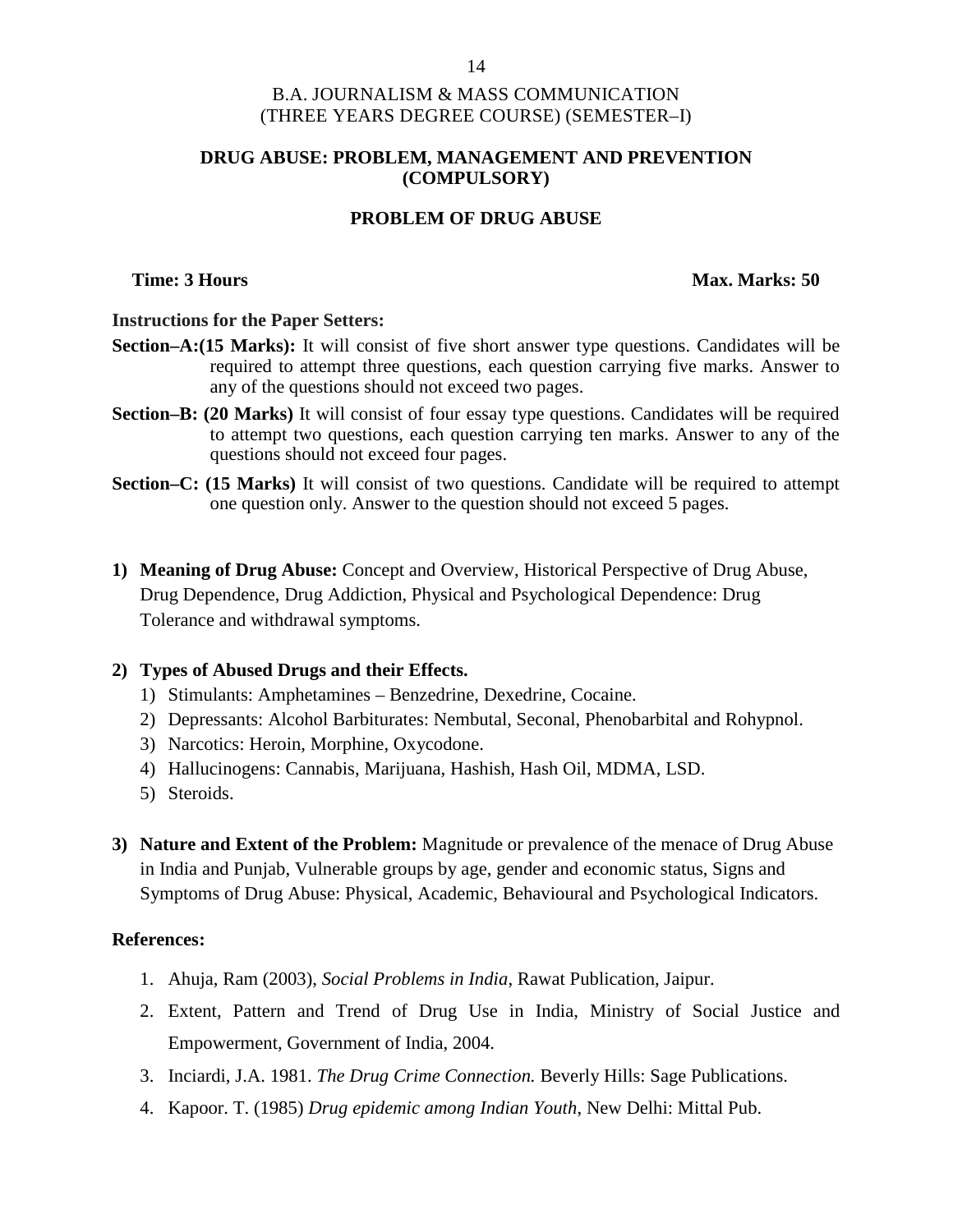- 5. Modi, Ishwar and Modi, Shalini (1997) *Drugs: Addiction and Prevention*, Jaipur: Rawat Publication.
- 6. National Household Survey of Alcohol and Drug abuse. (2003) New Delhi, Clinical Epidemiological Unit, All India Institute of Medical Sciences, 2004.
- 7. Sain, Bhim 1991, *Drug Addiction Alcoholism,* Smoking obscenity New Delhi: Mittal Publications.
- 8. Sandhu, Ranvinder Singh, 2009, *Drug Addiction in Punjab*: A Sociological Study. Amritsar: Guru Nanak Dev University.
- 9. Singh, Chandra Paul 2000. *Alcohol and Dependence among Industrial Workers*: Delhi: Shipra.
- 10. Sussman, S and Ames, S.L. (2008). *Drug Abuse: Concepts, Prevention and Cessation,* Cambridge University Press.
- 11. World Drug Report 2010, United Nations office of Drug and Crime.
- 12. World Drug Report 2011, United Nations office of Drug and Crime.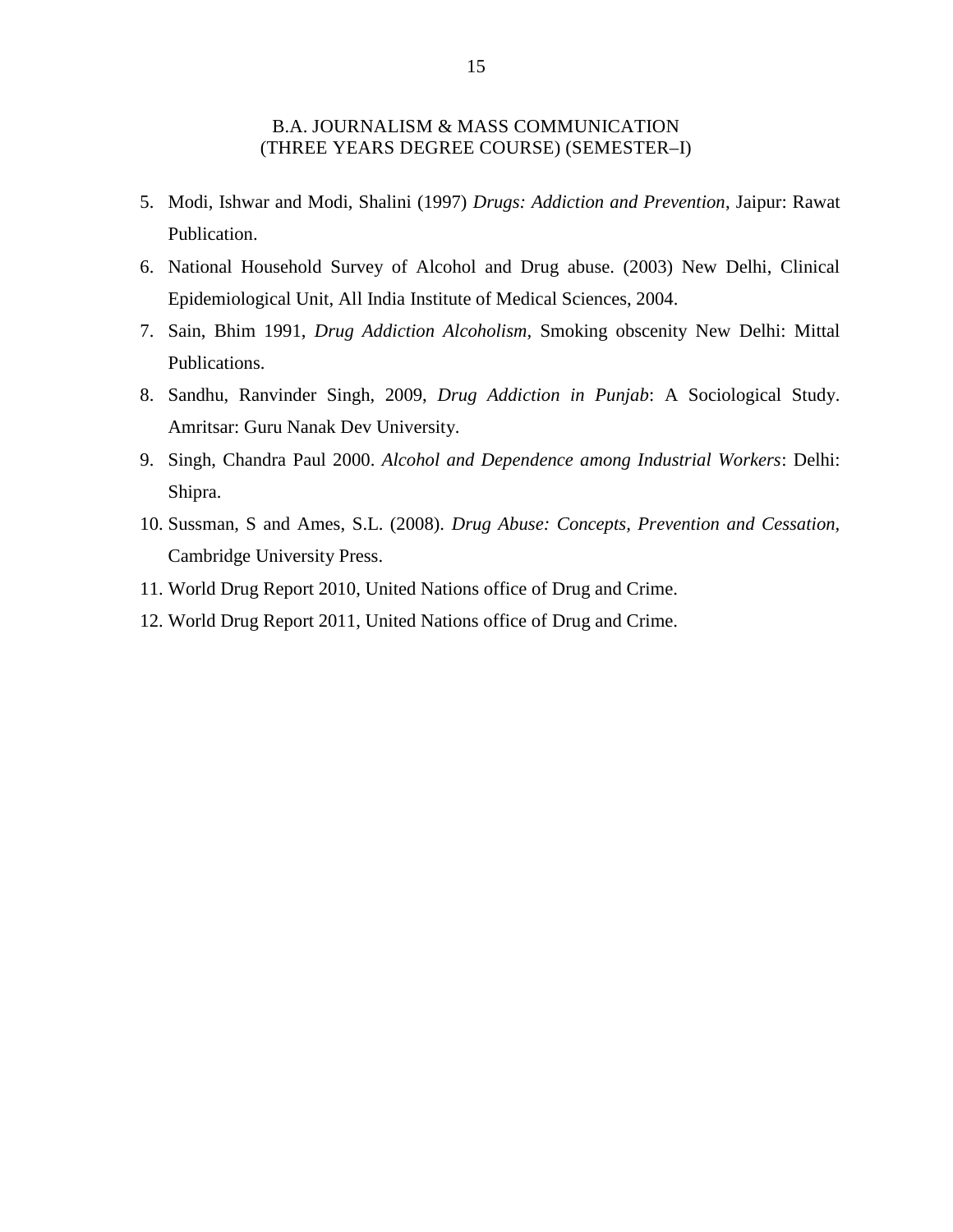### **201: COMMUNICATION SKILLS IN ENGLISH-II**

### **Time: 3 Hours Max. Marks: 50**

### **Course Contents:**

**1. Listening Skills:** Barriers to listening; effective listening skills; feedback skills. Attending telephone calls; note taking.

### **Activities:**

- a) Listening exercises Listening to conversation, News and TV reports
- b) Taking notes on a speech/lecture
- **2. Speaking and Conversational Skills**: Components of a meaningful and easy conversation; understanding the cue and making appropriate responses; forms of polite speech; asking and providing information on general topics.

The study of sounds of English, stress

Situation based Conversation in English

Essentials of Spoken English

### **Activities:**

- a) Making conversation and taking turns
- b) Oral description or explanation of a common object, situation or concept
- c) Giving interviews

### **Suggested Pattern of Question Paper:**

The question paper will consist of seven questions related to speaking and listening Skills. Each question will carry 5 marks. The nature of the questions will be as given below:-

**Two** questions requiring students to give descriptive answers.

**Three** questions in the form of practical exercises requiring students to give an appropriate response to a question, a proposal, a proposition, an invitation etc. For example, the paper setter may give a proposition and ask the students to agree or disagree with it or introduce a character giving invitations and ask the students to accept or refuse it etc.

**Two** questions requiring students to transcribe simple words in IPA symbols, marking stress.

### **PRACTICAL / ORAL TESTING**

### **Marks: 15**

### **Course Contents:**

- 1. Oral Presentation with/without audio visual aids.
- 2. Group Discussion.
- 3. Listening to any recorded or live material and asking oral questions for listening comprehension.

### **Questions:**

- 1. Oral Presentation will be of 5 to 10 minutes duration. (Topic can be given in advance or it can be of student's own choice). Use of audio visual aids is desirable.
- 2. Group discussion comprising 8 to 10 students on a familiar topic. Time for each group will be 15 to 20 minutes.

**Note:** Oral test will be conducted by external examiner with the help of internal examiner.

**Theory Marks: 35 Practical Marks: 15**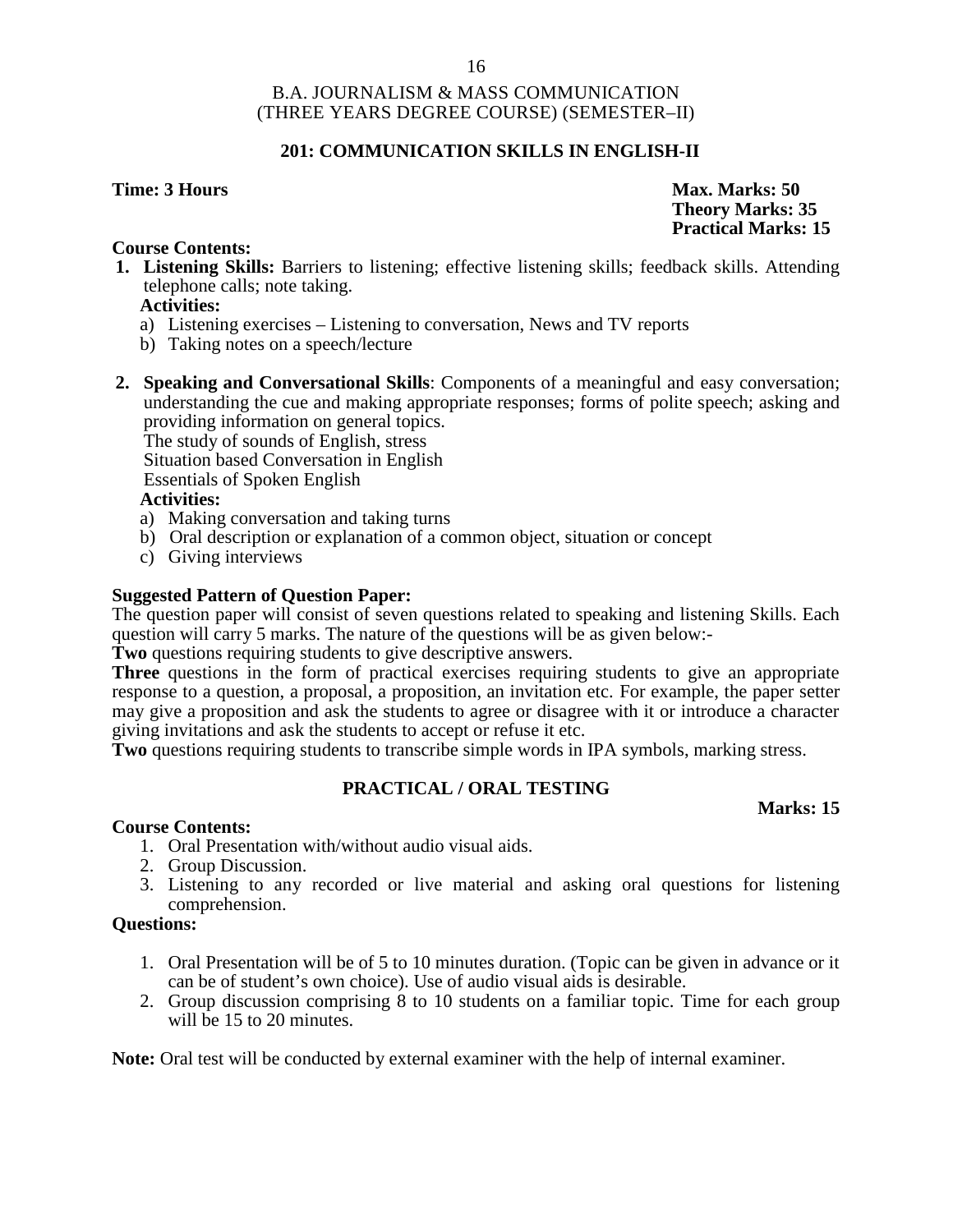# B.A. JOURNALISM & MASS COMMUNICATION (THREE YEARS DEGREE COURSE) (SEMESTER–II) 17<br>ISM & MASS COMMUNICATION<br>DEGREE COURSE) (SEMESTER–II)<br>210**: ਪੰ**ਜਾਬੀ (ਲਾਜ਼ਮੀ) **;wK L 3 x zN / e [b nze L 50**

# 210**:** ਪੰਜਾਬੀ (ਲਾਜ਼ਮੀ)<br>ਪਾਠ–ਕ੍ਰਮ ਅਤੇ ਪਾਠ–ਪੁਸਤਕਾਂ<br>ਤੇ ਸਮਾਜ–ਵਿਗਿਆਨਕ ਲੇਮਾਂ ਦਾ

- 1190 ਜਾਂ ਜਾਂ (ਲਾਜ਼ਾ)<br>ਸਮਾਂ : 3 **ਘੰਟੇ**<br>1. **ਗਿਆਨ ਮਾਲਾ** (ਵਿਗਿਆਨਕ ਤੇ ਸਮਾਜ-ਵਿਗਿਆਨਕ ਲੇਖਾਂ ਦਾ ਸੰਗ੍ਰਹਿ)<br>(ਸੰਪ. ਡਾ. ਸਤਿੰਦਰ ਸਿੰਘ, ਪ੍ਰੋ. ਮਹਿੰਦਰ ਸਿੰਘ ਬਨਵੈਤ), ਗੁਰੂ ਨਾਨਕ ਦੇਵ ਯੂਨੀਵਰਸਿਟੀ,<br>ਅੰਪਿਤਸਰ 2007 <mark>3 ਘੰਟੇ</mark><br>(; <mark>2) ਪਾਨ-ਕ੍ਰਮ ਅਤੇ ਪਾਠ-ਪੁਸਤਕਾਂ</mark><br>(ਸੰਘ ਡਾ. ਸਤਿੰਦਰ ਸਿੰਘ, ਪ੍ਰੋ. ਮਹਿੰਦਰ ਸਿੰਘ ਬਨਵੈਤ), ਗੁਰੂ ਨਾਨਕ ਦੇਵ ਯੂਨੀਵਰਸਿਟੀ,<br>ਅੰਮ੍ਰਿਤਸਰ, 2007<br><sup>ਐਮ੍ਰਿ</sup>ਤਸਰ, 2007<br><sup>ਐਮ</sup>਼ ਸਾਹਿਤ ਤੇ ਲੋਕ ਸਾਹਿਤ ਅੱਖਾਂ ਅਚੇਤਨ ਦਾ ਰਾਣ ਤੇ ਸ਼ੁਰਾਅ, ਕੰਮਿਊਟਰ ਅਤੇ 3 **ਘੰਟੇ**<br>**ਗਿਆਨ ਮਾਲਾ** (ਵਿਗਿਆਨ<br>(ਸੰਪ. ਡਾ. ਸਤਿੰਦਰ ਸਿੰਘ,<br>ਅੰਮ੍ਰਿਤਸਰ, 2007<br>ਲੇਖ : ਸਾਹਿਤ ਤੇ ਲੋਕ ਸ<br><sup>ਉੱ</sup>ਟਰਨੈੱਟ ਮਨੁੱਖੀ ਅਧਿਕਾਰ ਤਾ ਸਦ<br>ਗਿਆਨ <mark>ਮਾਲਾ</mark> (ਵਿਗਿਆਨਕ ਤੇ ਸਮਾਜ-ਵਿਗਿਆਨਕ ਲੇਖਾਂ ਦਾ ਸੰਗ੍ਰਹਿ)<br>(ਸੰਪ. ਡਾ. ਸਤਿੰਦਰ ਸਿੰਘ, ਪ੍ਰੋ. ਮਹਿੰਦਰ ਸਿੰਘ ਬਨਵੈਤ), ਗੁਰੂ ਨਾਨਕ ਦੇਵ ਯੂਨੀਵਰਸਿਟੀ,<br>ਅੰਮ੍ਰਿਤਸਰ, 2007<br>ਲੇਖ : ਸਾਹਿਤ ਤੇ ਲੋਕ ਸਾਹਿਤ, ਅੱਖਾਂ, ਅਚੇਤਨ ਦਾ ਗੁਣ ਤੇ ਸੁਭਾਅ, ਕੰਪਿਊਟਰ ਅਤੇ<br> **ਗਿਆਨ ਮਾਲਾ** (ਵਿਗਿਆਨਕ ਤੇ ਸਮਾਜ<br>(ਸੰਪ. ਡਾ. ਸਤਿੰਦਰ ਸਿੰਘ, ਪ੍ਰੋ. ਮਹਿੰਦਰ<br>ਅੰਮ੍ਰਿਤਸਰ, 2007<br>ਲੇਖ : ਸਾਹਿਤ ਤੇ ਲੋਕ ਸਾਹਿਤ, ਅੱਖਾਂ,<br>ਇੰਟਰਨੈੱਟ, ਮਨੁੱਖੀ ਅਧਿਕਾਰ।<br>**ਆਤਮ ਅਨਾਤਮ** (ਸੰਪ. ਸੁਹਿੰਦਰ ਬੀਰ <u>)</u><br>ਅ**ਨਾਣ ਦੀ ਸੀ** (ਸ਼ਹਾਨ ਸਿੰਘ) **ਸਾਂਈ** ? 1. **ਗਿਆਨ ਮਾਲਾ** (ਵਿਗਿਆਨਕ ਤੇ ਸਮਾਜ-ਵਿਗਿਆਨਕ ਲੇਖਾਂ ਦਾ ਸੰਗ੍ਰਹਿ)<br>(ਸੰਪ. ਡਾ. ਸਤਿੰਦਰ ਸਿੰਘ, ਪ੍ਰੋ. ਮਹਿੰਦਰ ਸਿੰਘ ਬਨਵੈਤ), ਗੁਰੂ ਨਾਨਕ ਦੇਵ ਯੂਨੀਵਰਸਿਨ<br>ਅੰਮ੍ਰਿਤਸਰ, 2007<br>ਲੇਖ : ਸਾਹਿਤ ਤੇ ਲੋਕ ਸਾਹਿਤ, ਅੱਖਾਂ, ਅਚੇਤਨ ਦਾ ਗੁਣ ਤੇ ਸੁਭਾਅ, ਕੰਪਿਊਟਰ ਅਤੇ<br>ਇੰਟਰਨ **ਰਸੰਦਰ ਸਾਂ ਨਾਲ ਦਾ ਸੰਗਾਸ ਦਾ ਸੰਗਾਲ ਕਿ ਕਿ ਕਿ ਪ੍ਰਿੰ**ਲ)<br>(ਸੰਪ. ਡਾ. ਸਤਿੰਦਰ ਸਿੰਘ, ਪ੍ਰੋ. ਮਹਿੰਦਰ ਸਿੰਘ ਬਨਵੈਤ), ਗੁਰੂ ਨਾਨਕ ਦੇਵ ਯੂਨੀਵਰਸਿਟੀ,<br>ਅੰਮ੍ਰਿਤਸਰ, 2007<br>ਲੇਖ : ਸਾਹਿਤ ਤੇ ਲੋਕ ਸਾਹਿਤ, ਅੱਖਾਂ, ਅਚੇਤਨ ਦਾ ਗੁਣ ਤੇ ਸੁਭਾਅ, ਕੰਪਿਊਟਰ ਅਤੇ<br>ਇੰਟਰਨੈੱਟ,
- ਾਜ: ਤਾਂ ਸਤਿੰਦਰ ਜਾਜ, ਜ੍ਰਾਂ ਸਤਿੰਦਰ ਜਾਜ ਕਲੰਦਤ), ਯੁੰਭੂ ਲਾਲਕ ਦਵ <sub>ਭੂ</sub>ਲਵਰਜ਼ਾਣ<br>ਅੰਮ੍ਰਿਤਸਰ, 2007<br>ਲੇਖ : ਸਾਹਿਤ ਤੇ ਲੋਕ ਸਾਹਿਤ, ਅੱਖਾਂ, ਅਚੇਤਨ ਦਾ ਗੁਣ ਤੇ ਸੁਭਾਅ, ਕੰਪਿਊਟਰ ਅਤੇ<br><mark>ਇੰਟਰਨੈੱਟ, ਮਨੁੱਖੀ ਅਧਿਕਾਰ।</mark><br>**ਘਠਾਣ ਦੀ ਧੀ** (ਸੁਜਾਨ ਸਿੰਘ), **ਸਾਂਞੀ ਕੰਧ** ਅੰਮ੍ਰਿਤਸਰ, 2007<br>ਲੇਖ : ਸਾਹਿਤ ਤੇ ਲੋਕ ਸਾਹਿਤ, ਅੱਖਾਂ, ਅਚੇਤਨ ਦਾ ਗੁਣ ਤੇ ਸੁਭਾਅ, ਕੰਪਿਊਟਰ ਅਤੇ<br>ਇੰਟਰਨੈੱਟ, ਮਨੁੱਖੀ ਅਧਿਕਾਰ।<br>**ਆਤਮ ਅਨਾਤਮ** (ਸੰਪ. ਸੁਹਿੰਦਰ ਬੀਰ ਅਤੇ ਵਰਿਆਮ ਸਿੰਘ ਸੰਧੂ) (ਕਹਾਣੀਆਂ)<br>**ਪਠਾਣ ਦੀ ਧੀ** (ਸੁਜਾਨ ਸਿੰਘ), **ਸਾਂਵੀ ਕੰਧ** (ਸੰਤੋਖ ਸਿੰਘ 2. **ਆਤਮ ਅਨਾਤਮ** (ਸੰਪ. ਸੁਹਿੰਦਰ ਬੀਰ ਅਤੇ ਵਰਿਆਮ ਸਿੰਘ ਸੰਧੂ) (ਕਹਾਣੀਆਂ)<br>ਪ**ਠਾਣ ਦੀ ਧੀ** (ਸੁਜਾਨ ਸਿੰਘ), **ਸਾਂਵੀ ਕੰਧ** (ਸੰਤੋਖ ਸਿੰਘ ਧੀਰ), **ਉਜਾੜ** (ਕੁਲਵੰਤ<br>ਵਿਰਕ), **ਘੋਟਣਾ** (ਮੋਹਨ ਭੰਡਾਰੀ), **ਦਲਦਲ** (ਵਰਿਆਮ ਸਿੰਘ ਸੰਧੂ)<br>ਗੁਰੂ ਨਾਨਕ ਦੇਵ ਯੂਨੀਵਰਸਿਟੀ, ਅੰਮ ਬੁੱਤ ਦਾ ਖਾ ਦੂਜਾ ਦਾ ਸਾ<br>ਵਿਰਕ), **ਘੋਟਣਾ** (ਮੋਹਨ ਭੰ<br>ਗੁਰੂ ਨਾਨਕ ਦੇਵ ਯੂਨੀਵਰਸ਼ਿ<br>3. **ਸ਼ਬਦ-ਬਣਤਰ ਅਤੇ ਸ਼ਬਦ**<br>4. **ਸ਼ਬਦ ਸ਼੍ਰੇਣੀਆਂ**<br>6. ਪੈਰ੍ਹਾ ਪੜ੍ਹ ਕੇ ਪ੍ਰਸ਼ਨਾਂ ਦੇ ਉੱ<br>6. ਪੈਰ੍ਹਾ ਪੜ੍ਹ ਕੇ ਪ੍ਰਸ਼ਨਾਂ ਦੇ ਉੱ ਵਿਰਕ), ਬਣੇਣ (ਮੇਰਨ ਭੰਡਾਗ), ਏਲੈਂਟਲ (ਵਾਰਸ<br>ਗੁਰੂ ਨਾਨਕ ਦੇਵ ਯੂਨੀਵਰਸਿਟੀ, ਅੰਮ੍ਰਿਤਸਰ।<br>3. **ਸ਼ਬਦ-ਬਣਤਰ ਅਤੇ ਸ਼ਬਦ ਰਚਨਾ** : ਪਰਿਭਾਸ਼ਾ, ਮੁੱਢ<br>6. **ਪੈਰ੍ਹਾ ਪੜ੍ਹ ਕੇ ਪ੍ਰਸ਼ਨਾਂ ਦੇ ਉੱਤਰ**<br>6. **ਪੈਰ੍ਹਾ ਪੜ੍ਹ ਕੇ ਪ੍ਰਸ਼ਨਾਂ ਦੇ ਉੱਤਰ**<br>7. **ਮੁਹਾਵਰੇ ਅਤੇ ਅਖਾਣ**
- ਪੁ<sub>ੰ</sub>ਤੂ ਲਾਲਕ ਦਵ ਯੂਨਾਵਰਜਾਦਾ, ਸ<br>3. **ਸ਼ਬਦ-ਬਣਤਰ ਅਤੇ ਸ਼ਬਦ ਰਚਨਾ<br>4. ਸ਼ਬਦ ਸ਼੍ਰੇਣੀਆਂ<br>6. ਪੈਰ੍ਹਾ ਪੜ੍ਹ ਕੇ ਪ੍ਰਸ਼ਨਾਂ ਦੇ ਉੱਤਰ<br>7. ਮੁਹਾਵਰੇ ਅਤੇ ਅਖਾਣ**
- 4. **ਸ਼ਬਦ ਸ਼ੇਣੀਆਂ**
- 
- 
- 

| 3.<br>4.<br>5.<br>6.<br>7. | <b>ਸ਼ਬਦ-ਬਣਤਰ ਅਤੇ ਸ਼ਬਦ ਰਚਨਾ</b> : ਪਰਿਭਾਸ਼ਾ, ਮੁੱਢਲੇ ਸੰਕਲਪ<br>ਸ਼ਬਦ ਸ਼੍ਰੇਣੀਆਂ<br>ਪੈਰ੍ਹਾ ਰਚਨਾ<br>ਪੈਰ੍ਹਾ ਪੜ੍ਹ ਕੇ ਪ੍ਰਸ਼ਨਾਂ ਦੇ ਉੱਤਰ<br>ਮੁਹਾਵਰੇ ਅਤੇ ਅਖਾਣ |              |
|----------------------------|-------------------------------------------------------------------------------------------------------------------------------------------------|--------------|
|                            | ਅੰਕ–ਵੰਡ ਅਤੇ ਪਰੀਖਿਅਕ ਲਈ ਹਦਾਇਤਾਂ:                                                                                                                 |              |
| 1.                         | ਕਿਸੇ ਨਿਬੰਧ ਦਾ ਸਾਰ ਜਾਂ ਉਸਦਾ ਵਿਸ਼ਾ ਵਸਤੂ (ਦੋ ਵਿਚੋਂ ਇਕ) ।                                                                                           | 10 ਅੰਕ       |
| 2.                         | <b>ਆਤਮ ਅਨਾਤਮ</b> : ਸਾਰ, ਵਿਸ਼ਾ ਵਸਤੂ, ਪਾਤਰ ਚਿਤਰਣ ।                                                                                                | 10 ਅੰਕ       |
| $3 - 4$ .                  | 3–4 ਨੰਬਰ ਉੱਤੇ ਦਿੱਤੀ ਵਿਆਕਰਣ ਦੇ ਆਧਾਰ ਤੇ ਵਰਣਨਾਤਮਕ ਪ੍ਰਸ਼ਨ।                                                                                          | 10 ਅੰਕ       |
| 5.                         | ਪੈਰ੍ਹਾ ਰਚਨਾ : ਤਿੰਨ ਵਿਸ਼ਿਆਂ ਵਿਚੋਂ ਕਿਸੇ ਇਕ ਉਤੇ ਪੈਰ੍ਹਾ ਲਿਖਣ ਲਈ                                                                                     | 05 ਅੰਕ       |
|                            | ਕਿਹਾ ਜਾਵੇ ।                                                                                                                                     |              |
| 6.                         | ਪੈਰ੍ਹਾ ਦੇ ਕੇ ਉਸ ਬਾਰੇ ਪੰਜ ਪ੍ਰਸ਼ਨਾਂ ਦੇ ਉੱਤਰ                                                                                                       | 05 ਅੰਕ       |
| 7.                         | ਨੰਬਰ 7 ਵਿਚ ਅੱਠ ਅਖਾਣ ਅਤੇ ਅੱਠ ਮੁਹਾਵਰੇ ਪੁੱਛੇ ਜਾਣਗੇ, ਜਿਨ੍ਹਾਂ ਵਿਚੋਂ                                                                                  |              |
|                            | ਵਿਦਿਆਰਥੀ ਨੇ ਪੰਜ-ਪੰਜ ਨੂੰ ਵਾਕਾਂ ਵਿਚ ਵਰਤ ਕੇ ਅਰਥ ਸਪੱਸ਼ਟ ਕਰਨੇ ਹੋਣਗੇ।                                                                                 |              |
|                            |                                                                                                                                                 | $5+5=10$ ਅੰਕ |
|                            |                                                                                                                                                 |              |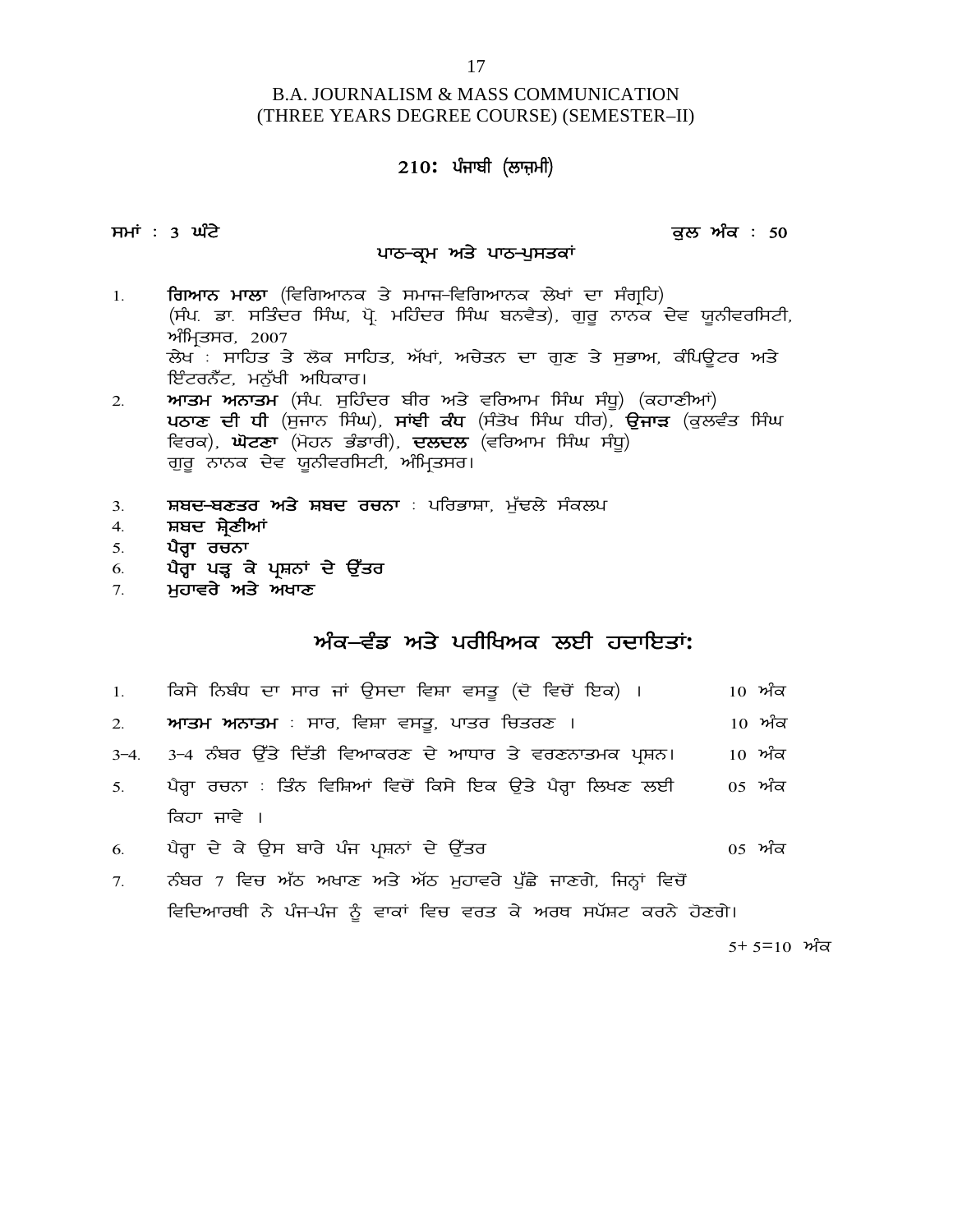### 211: ਮੱਢਲੀ ਪੰਜਾਬੀ **(In lieu of Compulsory Punjabi)**

### **smatics of the set of the set of the set of the set of the set of the set of the set of the set of the set of th**

### **ਪਾਠ – ਕੁਮ**

<u>1. ਪੰਜਾਬੀ ਸ਼ਬਦ-ਬਣਤਰ</u> ਸੰਯਕਤ ਅਤੇ ਮਿਸ਼ਰਤ ਸ਼ਬਦ in`q vrqoN dI pMjwbI SbdwvlI **20 AMk** 2. ਭਾਸ਼ਾ ਅਤੇ ਪੰਜਾਬੀ ਭਾਸ਼ਾ ਮੱਢਲੀ ਜਾਣ ਪਛਾਣ gurmuKI ilpI dIAW ivSySqwvW **15 AMk** 3. ਪੰਜਾਬੀ ਵਾਕ ਬਣਤਰ ਸਾਧਾਰਨ ਵਾਕ: ਕਿਸਮਾਂ ਸੰਯਕਤ ਵਾਕ: ਕਿਸਮਾਂ ਸਿੰਸ਼ਰਤ ਵਾਕ: ਕਿਸਮਾ<u>ਂ</u> ਪੰਜਾਬੀ ਵਾਕਾਂ ਦੀ ਵਰਤੋਂ ਦੇ ਵਿਭਿੰਨ ਸਮਾਜਿਕ ਪੁਸੰਗ **ਤਿਆ ਕਿ ਵਿੱਚ ਸ਼ਹਿਰ ਅੰਕ** 

# ਯੁਨਿਟ ਅਤੇ ਥੀਮ

- 1. **ਪੰਜਾਬੀ ਸ਼ਬਦ ਬਣਤਰ:** ਸੰਯੁਕਤ ਸ਼ਬਦ; ਸਮਾਸੀ ਸ਼ਬਦ (ਜਿਵੇਂ ਲੋਕ ਸਭਾ); ਦੋਹਰੇ ਸ਼ਬਦ / ਦਹਰਰਕਤੀ (ਜਿਵੇਂ ਧੜ ਧਾੜ / ਭਰ ਭਰ), ਮਿਸ਼ਰਤ ਸ਼ਬਦਾਂ ਦੀ ਬਣਤਰ/ਸਿਰਜਨਾ; ਅਗੇਤਰਾਂ ਰਾਹੀਂ (ਜਿਵੇਂ ਉਪ ਭਾਸ਼ਾ), ਪਿਛੇਤਰਾਂ ਰਾਹੀਂ (ਜਿਵੇਂ ਰੰਗਲਾ), ਪੰਜਾਬੀ ਸ਼ਬਦ ਰਚਨਾ: ਪੜਨਾਵੀਂ ਰੂਪ, ਕਿਰਿਆ/ਸਹਾਇਕ ਕਿਰਿਆ ਦੇ ਰਪ; ਨਿੱਤ ਵਰਤੋਂ ਦੀ ਪੰਜਾਬੀ ਸ਼ਬਦਾਵਲੀ: ਰੱਤਾਂ, ਮਹੀਨਿਆਂ, ਮੌਸਮਾਂ, ਗਿਣਤੀ ਨਾਲ ਸੰਬੰਧਿਤ ।
- 2. I. ਭਾਸ਼ਾ ਅਤੇ ਮਾਤ ਭਾਸ਼ਾ ਦੇ ਮਹੱਤਵ ਸੰਬੰਧੀ ਪ੍ਰਸ਼ਨ<br>II. ਗਰਮਖੀ ਲਿਪੀ ਦੀਆਂ ਵਿਸ਼ੇਸ਼ਤਾਵਾਂ ਸੰਬੰਧੀ ਪਸ਼ਨ ਗਰਮਖੀ ਲਿਪੀ ਦੀਆਂ ਵਿਸ਼ੇਸ਼ਤਾਵਾਂ ਸੰਬੰਧੀ ਪੁਸ਼ਨ
- 3. **ਪੰਜਾਬੀ ਵਾਕ ਬਣਤਰ:** ਕਰਤਾ ਕਰਮ ਕਿਰਿਆ; ਸਾਧਾਰਨ ਵਾਕ, ਬਿਆਨੀਆ, ਪੁਸ਼ਨਵਾਚਕ, <u>ਆਗਿਆਵਾਚਕ, ਸੰਯਕਤ ਅਤੇ ਮਿਸਰਤ ਵਾਕਾਂ ਦੀਆਂ ਕਿਸਮਾਂ; ਸਤੰਤਰ ਅਤੇ ਅਧੀਨ ਉਪਵਾਕ; ਸਮਾਨ</u> (ਤੇ/ਅਤੇ) ਅਤੇ ਅਧੀਨ (ਜੋ/ਕਿ) ਯੋਜਕਾਂ ਦੀ ਵਰਤੋਂ; ਪੰਜਾਬੀ ਵਾਕਾਂ ਦੀ ਵਰਤੋਂ: ਵਿਭਿੰਨ ਸੁਮਾਜਕ/ਸਭਿਆਚਾਰਕ ਪ੍ਰਸੰਗ; ਘਰ ਵਿਚ, ਬਾਜ਼ਾਰ ਵਿਚ, ਮੇਲੇ ਵਿਚ, ਸ਼ੋਪਿੰਗ ਮਾਲ/ਸਿਨਮੇ ਵਿਚ, ਵਿਆਹ ਵਿਚ, ਧਾਰਮਿਕ ਸਥਾਨਾਂ ਵਿਚ, ਦੋਸਤਾਂ ਨਾਲ ਆਦਿ।

### <u> ਅੰਕ-ਵੰਡ ਅਤੇ ਪਰੀਖਿਅਕ ਲਈ ਹਦਾਇਤਾਂ</u>

1. ਪਹਿਲੇ ਯੁਨਿਟ ਵਿੱਚੋਂ ਪੰਜਾਬੀ ਸ਼ਬਦ ਬਣਤਰ ਅਤੇ ਸ਼ਬਦ ਰਚਨਾ ਨਾਲ ਸਬੰਧਿਤ 5-5 ਅੰਕਾਂ ਦੇ ਤਿੰਨ ਵਿਹਾਰਕ ਪੁਸ਼ਨ ਪੁੱਛੇ ਜਾਣਗੇ। ਅੰਕਾਂ ਦੀ ਵੰਡ ਅੱਗੋਂ ਇਕ-ਇਕ ਜਾਂ ਦੋ-ਦੋ ਅੰਕਾਂ ਦੇ ਛੋਟੇ ਪੁਸ਼ਨਾਂ ਵਿਚ ਕੀਤੀ ਜਾ ਸਕਦੀ ਹੈ।ਨਿੱਤ ਵਰਤੋਂ ਦੀ ਸ਼ਬਦਾਵਲੀ ਨਾਲ ਸਬੰਧਿਤ ਇਕ-ਇਕ ਅੰਕ ਦੇ ਪੰਜ (ਆਬਜੈਕਟਿਵ) ਪੁਸ਼ਨ ਪੱਛੇ ਜਾਣਗੇ।

- 2**0 ਅੰਕ**<br>2. ਦਸਰੇ ਯਨਿਟ ਵਿੱਚ ਭਾਸ਼ਾ ਅਤੇ ਪੰਜਾਬੀ ਭਾਸ਼ਾ ਮਢਲੀ ਜਾਣ ਪਛਾਣ ਨਾਲ ਸੰਬੰਧਿਤ 5-5 ਅੰਕਾਂ ਦੇ ਤਿੰਨ ਵਿੱਚ, ਖਾਂਗਮਕ ਸਥਾਨਾਂ ਵਿੱਚ, ਦਸਤਾ ਨਾਲ ਸਾਵਿ ਜ<br>2. ਪਹਿਲੇ ਯੂਨਿਟ ਵਿੱਚੋਂ ਪੰਜਾਬੀ ਸ਼ਬਦ ਬਣਤਰ ਅਤੇ ਸ਼ਬਦ ਰਚਨਾ ਨਾਲ ਸਬੰਧਿਤ 5-5 ਅੰਕਾਂ ਦੇ ਤਿੰਨ ਵਿਹਾਰਕ<br>ਪੁਸ਼ਨ ਪੁੱਛੇ ਜਾਣਗੇ ਮਅੰਕਾਂ ਦੀ ਵੰਡ ਅੱਗੋਂ ਇਕ-ਇਕ ਜਾਂ ਦੋ-ਦੋ ਅੰਕਾਂ ਦੇ ਛੋਟੇ ਪੁਸ਼ਨਾਂ ਵਿਚ ਕੀਤੀ ਜਾ ਵਿਹਾਰਕ ਪ੍ਰਸ਼ਨ ਪੁੱਛੇ ਜਾਣਗੇ। ਅੰਕਾਂ ਦੀ ਵੱਡ ਅੱਗੋਂ ਇੱਕ-ਇੱਕ ਜਾਂ ਦੋ-ਦੋ ਅੱਕਾਂ ਦੇ ਛੋਟੇ ਪ੍ਰਸ਼ਨਾਂ ਵਿੱਚ ਕੀਤੀ jw skdI hY[ **15 AMk**
- 3. ਤੀਜੇ ਯੂਨਿਟ ਵਿੱਚ ਪੰਜਾਬੀ ਵਾਕ-ਬਣਤਰ ਨਾਲ ਸਬੰਧਿਤ 5-5 ਅੰਕਾਂ ਦੇ ਦੋ ਵਿਹਾਰਕ ਪ੍ਰਸ਼ਨ ਪੁੱਛੇ ਜਾਣਗੇ। ਅੰਕਾਂ ਦੀ ਵੰਡੋਂ ਅੱਗੋਂ ਇਕ-ਇਕ ਜਾਂ ਦੋ-ਦੋ ਅੰਕਾਂ ਦੇ ਛੋਟੇ ਪਸ਼ਨਾਂ ਵਿਚ ਕੀਤੀ ਜਾ ਸਕਦੀ ਹੈ।<sup>\*</sup> ਪੰਜਾਬੀ ਵਾਕਾਂ ਦੀ ਵਿਹਾਰਕ ਵਰਤੋਂ ਨਾਲ ਸਬੰਧਿਤ<sup>ੇ</sup>5 ਅੰਕਾਂ ਦਾ ਇਕ ਪ੍ਰਸ਼ਨ ਪੁੱਛਿਆ ਜਾਵੇਗਾ, ਜਿਸ ਵਿਚ ਵਿਦਿਆਰਥੀ ਨੰ ਕਿਸੇ ਸਮਾਜਿਕ/ਸਭਿਆਚਾਰਕ ਪਸੰਗ ਵਿਚ ਵਰਤੇ ਜਾਂਦੇ ਪੰਜ ਵਾਕ ਲਿਖਣ ਲਈ ਕਿਹਾ ਜਾਵੇਗਾ। pRSnW dI BwSw srl Aqy spSt r~KI jwvy[ **15 AMk**

18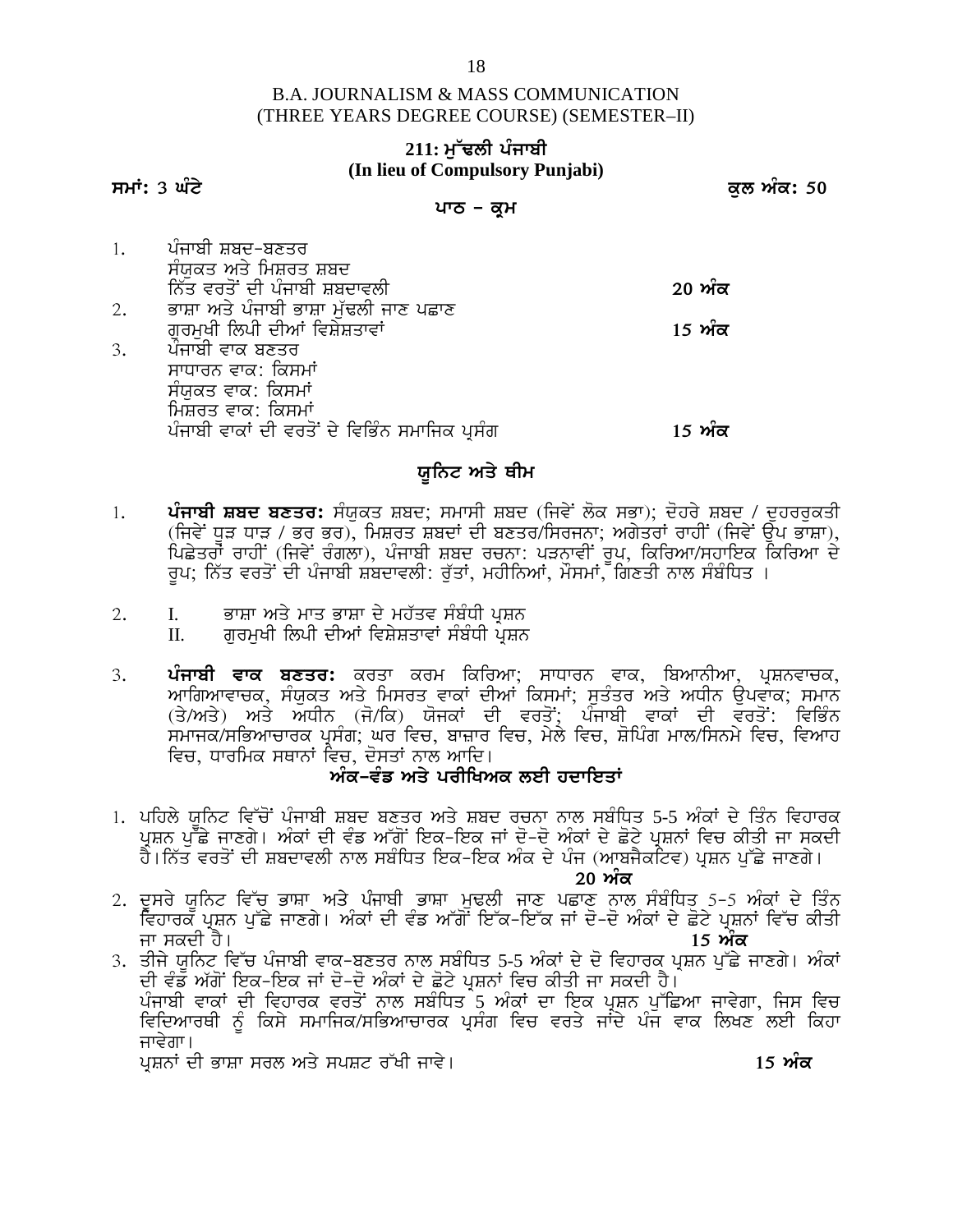### **202: Press Laws and Media Ethics**

### **Time: 3 Hrs. Max. Marks: 75**

### **Instructions for the Paper Setters: Note: The paper will consist of three sections as follows:**

- **Section A:** This section will have 10 compulsory questions of two marks each and to be answered in not more than 50 words. Total weightage of this section being 20 marks.
- **Section B:** This section will have 10 short answer type questions, out of which 7 questions are to be attempted. Each question carries 5 marks. The answer must not exceed 250 words. Total weightage of this section being 35 marks.
- **Section C:** This section comprises 4 long, essay type questions, out of which 2 are to be attempted in not more than 800 words. Each question carries 10 marks. Total weightage of this section being 20 marks.
- Article-19 (1) (a) and freedom of press
- Vernacular Press Act, Gagging Act
- Press, Law, Society & Democracy
- Constitutional Safeguards to Freedom of Press
- Press Commissions & their Recommendations: PCI
- Law of Defamation
- Contempt of Court
- Press Council Act
- Official Secret Act
- Right to Information
- Copyright Act
- Working Journalist Act
- Social Responsibility of Press
- Ethics, Self-Regulation & Freedom of Expression
- Code of Conduct: AIR, TV and Cable

- 1. Mass Media Laws & Regulations : C.S. Rayudu, S B Nageshwar Rao
- 2. Press in the Indian Constitution : R.K. Ravindran
- 3. Principles & Ethics of Journalism : Dr. Jan R. Hakemuldar, Dr. Fay AC
- 
- 
- de Jouge, P.P.Singh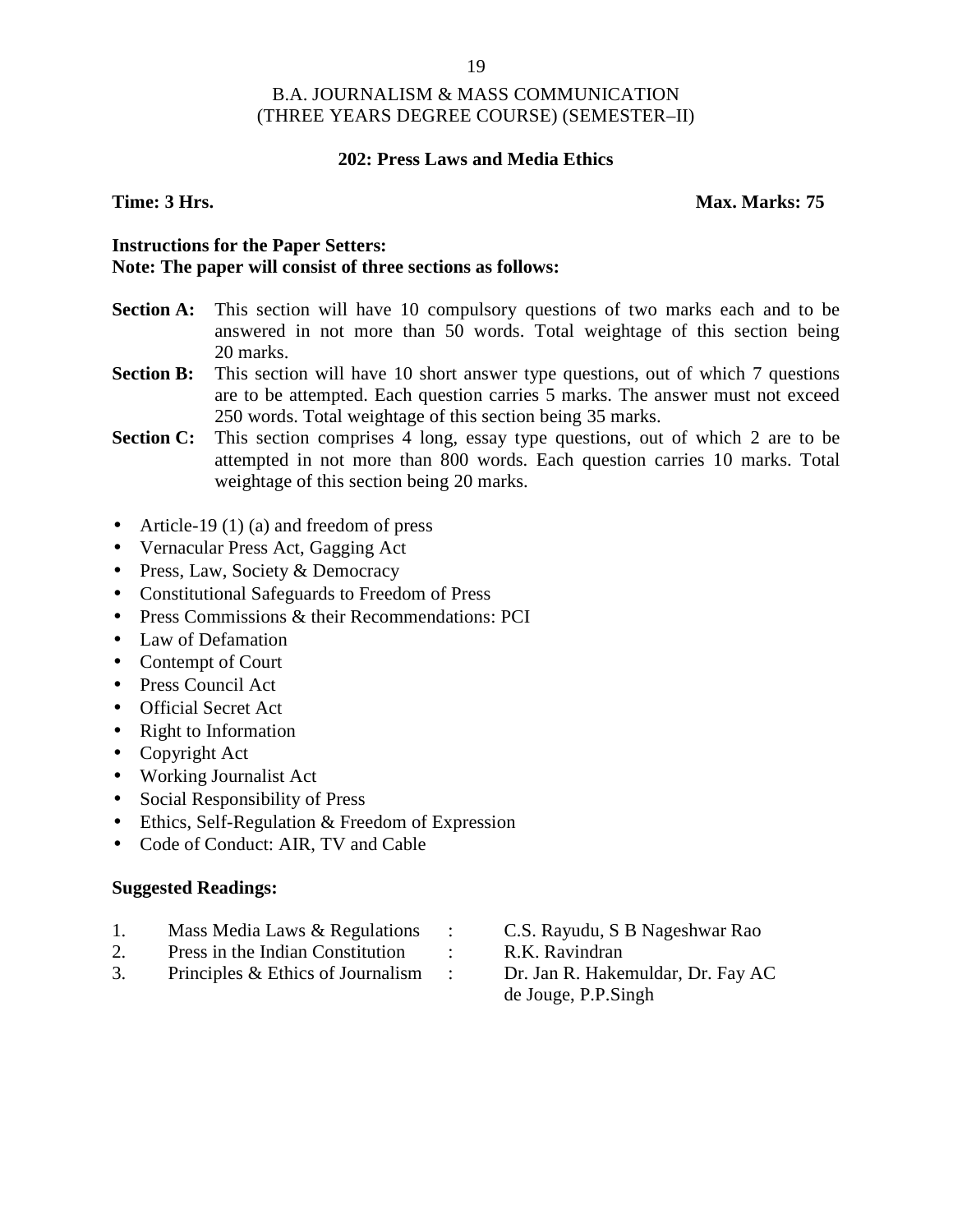### **203: History of Print Media**

**Time: 3 Hrs. Max. Marks: 75** 

### **Instructions for the Paper Setters:**

### **Note: The paper will consist of three sections as follows:**

- **Section A:** This section will have 10 compulsory questions of two marks each and to be answered in not more than 50 words. Total weightage of this section being 20 marks.
- **Section B:** This section will have 10 short answer type questions, out of which 7 questions are to be attempted. Each question carries 5 marks. The answer must not exceed 250 words. Total weightage of this section being 35 marks.
- **Section C:** This section comprises 4 long, essay type questions, out of which 2 are to be attempted in not more than 800 words. Each question carries 10 marks. Total weightage of this section being 20 marks.
- History of Indian Journalism
- The origin of Print Media in India, James Augustus Hickey, James Silk Buckingham; Raja Ram Mohan Roy, Young Bengal Movement
- Adam's Press Gagging Act, Charles Metcalfe Act
- Vernacular Press Act; Amrita Bazar Partika
- The statesman; The times of India; Journalistic contribution of Mahatma Gandhi
- History of Punjab Journalism: Ajit, Nawazamana, Jagbani, Tribune
- Role and contribution: Mahatma Gandhi, Raja Ram Mohan Roy, Dyal Singh Majithia, Gurbax Singh
- History of News Agencies: PTI, UNI

### **Books Recommended**

| 1. Mass Communication in India   | Keval J Kumar                  |
|----------------------------------|--------------------------------|
| 2. Mass Media Laws & Regulations | C.S. Rayudu, S B Nageshwar Rao |
| 3. Journalism in India           | Rangaswamy Parthasarthy        |
| 4. Mass Communication            | Vir Bala Aggarwal              |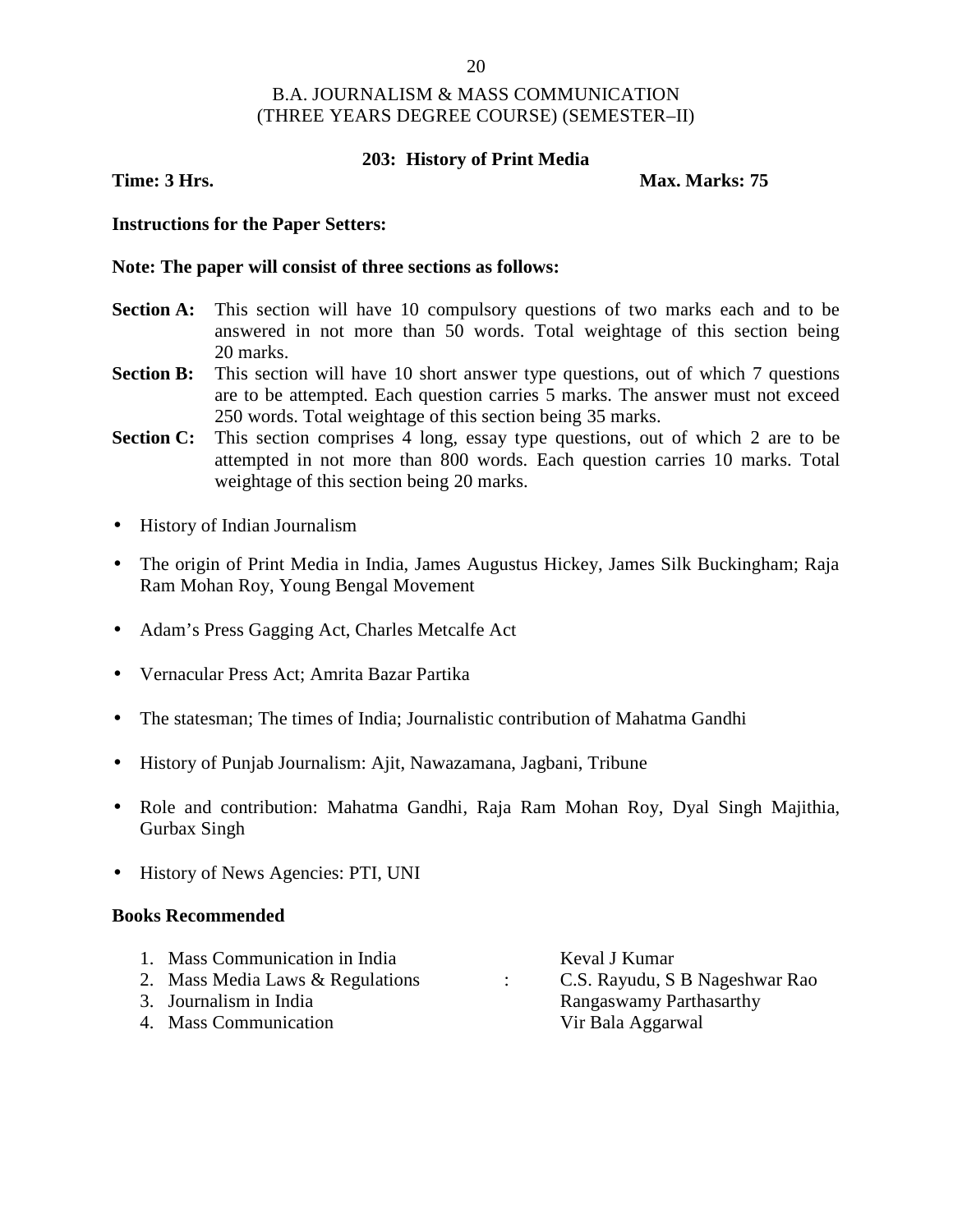### **204: Mass Communication: Concepts and Processes**

**Time: 3 Hrs. Max. Marks: 75**

### **Instructions for the Paper Setters: Note: The paper will consist of three sections as follows:**

- **Section A:** This section will have 10 compulsory questions of two marks each and to be answered in not more than 50 words. Total weightage of this section being 20 marks.
- **Section B:** This section will have 10 short answer type questions, out of which 7 questions are to be attempted. Each question carries 5 marks. The answer must not exceed 250 words. Total weightage of this section being 35 marks.
- **Section C:** This section comprises 4 long, essay type questions, out of which 2 are to be attempted in not more than 800 words. Each question carries 10 marks. Total weightage of this section being 20 marks.
- **Mass Communication:** Meaning & definitions, Characteristics & features, Scope the concept of Mass & Mass Culture of Mass Communication.
- **Mass Communication and other forms of Mass Communication:** Interface between Intra personal & Mass Communication.**,** New Media as a tool for mass communication
- **Functions of Mass Communication:** To-Persuade, Inform, Educate, Entertain; Other functions; Impact & Influence of Mass Media.
- **Theories of Mass Communication:**
	- (a) Authoritarian Theory (b) Libertarian Theory
	- (c) Social Responsibility Theory (d) Soviet Communist/Workers Theory.
- **Tools of Mass Communication:**
	- (a) Newspapers, Magazines, Radio, TV, Films
	- (b) Advertising, Public Relations & Public Affairs
	- (c) Traditional & Folk Media
	- (d) Internet: e-Paper, Online Paper, Blogs, Microblogs, other social networking sites
- **Audience**: Topologies and Characteristics,

### **Suggested Readings:**

- 1. Mass Communication & Development Dr. Baldev Raj Gupta
- 2. Communication Technology & Development I.P.Tiwari
- 3. Mass Communication in India Keval J Kumar
- 
- 6. Mass Communication Journalism in India D S Mehta
- 7. Mass Media Today Subir Ghosh
- 8. The Communication Revolution Narayana Menon

5. Cinema & Television Jacques Hermabon & Kumar Shahani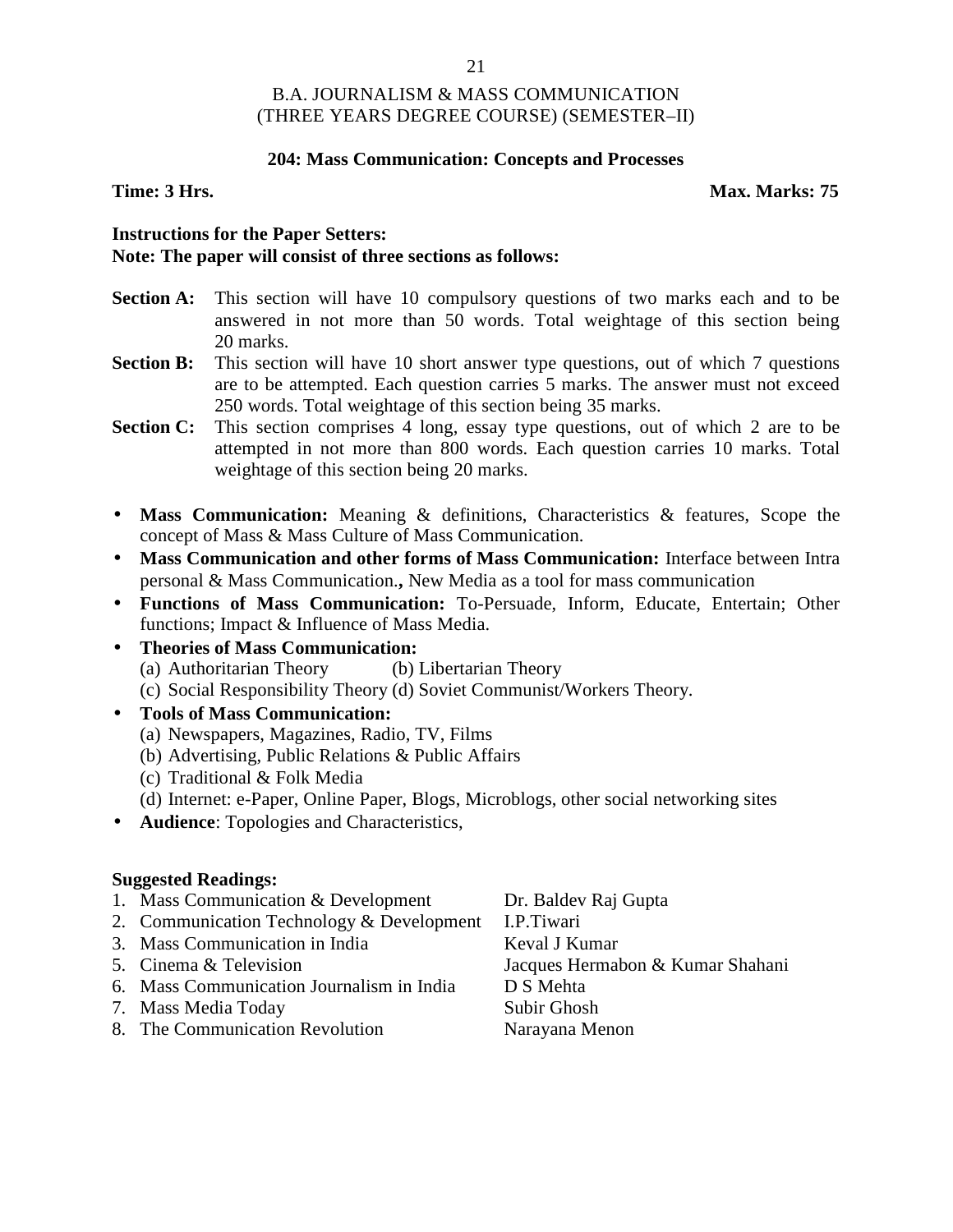### **205: DESIGN AND GRAPHICS**

### **Time: 3 Hrs. Max. Marks: 75**

### **Instructions for the Paper Setters:**

### **Note: The paper will consist of three sections as follows:**

- **Section A:** This section will have 10 compulsory questions of two marks each and to be answered in not more than 50 words. Total weightage of this section being 20 marks.
- **Section B:** This section will have 10 short answer type questions, out of which 7 questions are to be attempted. Each question carries 5 marks. The answer must not exceed 250 words. Total weightage of this section being 35 marks.
- **Section C:** This section comprises 4 long, essay type questions, out of which 2 are to be attempted in not more than 800 words. Each question carries 10 marks. Total weightage of this section being 20 marks.
	- Elements of Design and Graphics, Visualization, Convergence and
	- Divergence Conceptualizations Functions and significance
	- Basic elements and principles of Graphics, Design Lay-Out and Production; Typeface families - Kinds - Principles of Good Typography; Spacing - Measurement - Point System.
	- Type Composition Manual Mechanical Lino-Mono-Ludlow-Photo
	- DTP, Use of Computer Software, Character generation
	- Use of Multi-Media.
	- Printing Methods Letterpress, Cylinder, Rotary, Gravure-Screen, Offset, Plate Making.
	- Types of Papers

- **1.** Art in Production- N.N. Sarkar
- **2.** Newspaper & Magazine Layout- S.S. Kumar
- **3.** Principles of Printing Technology- N. Ghosh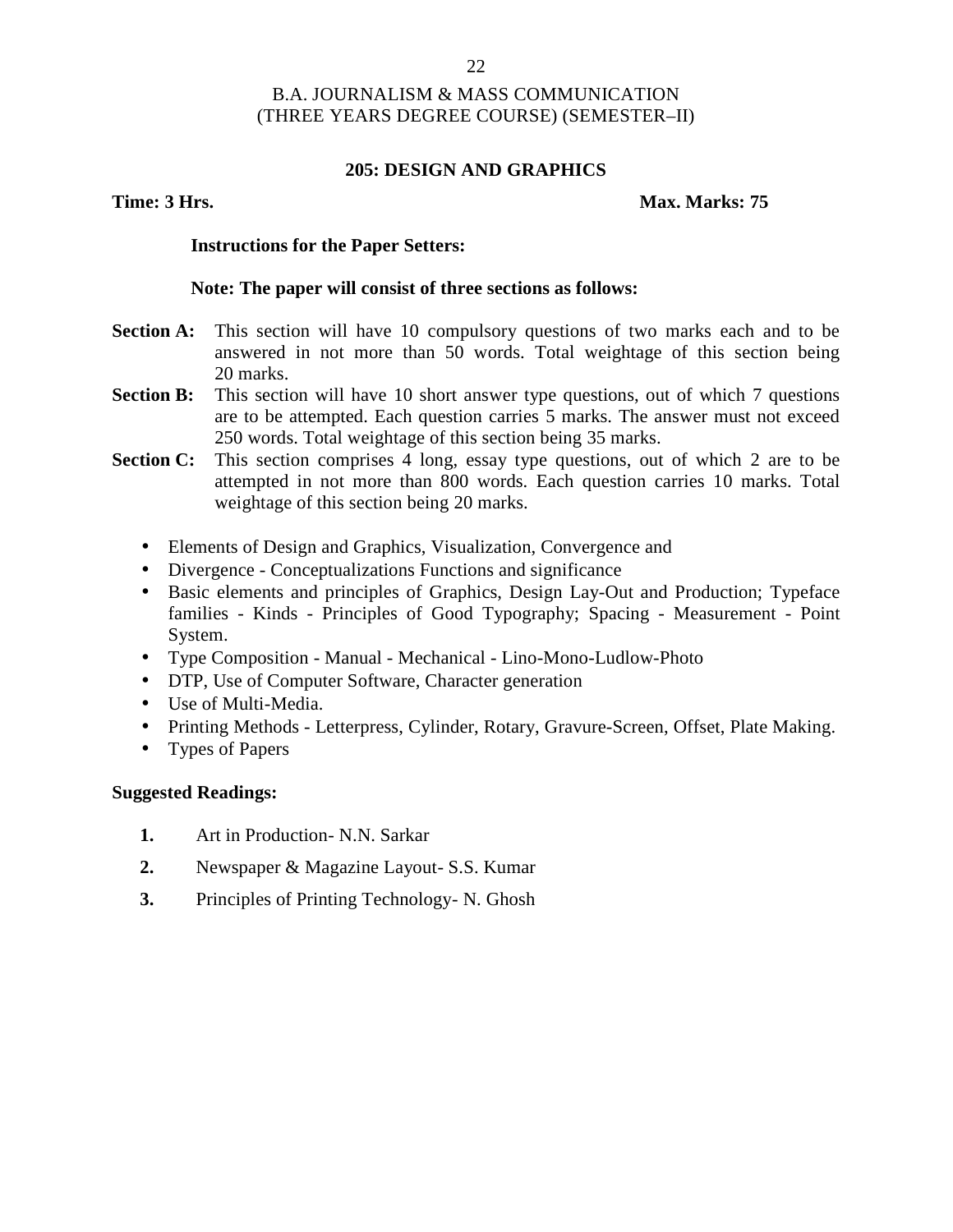# **PRACTICAL**

# **206: COMMUNICATION LAB**

**Max. Marks: 25**

### **1. Micro Communication Lab on Communication Dynamics**

- Simplicity  $&$  Complexity
- Has the message been received
- Use of Emphasis
- Formality
- Humour
- Emotion
- Staying in control

### **2. Communication Skills/Perception**

- Speaking
- $\bullet$  Listening
- Writing
- Reading

### **3. Verbal, Communication**

- Verbal Language
- Public Speaking

### **4. Non-Verbal Communication**

- Body movement
- Eye movement, posture
- Silence
- Sign language

### **5. Methodology**

- Each student will prepare & present six minutes presentation on the given topic
- Face the Audio System/Camera
- Record & Pre-listen/Pre-view
- Pre-review
- This Exercise will be repeated three times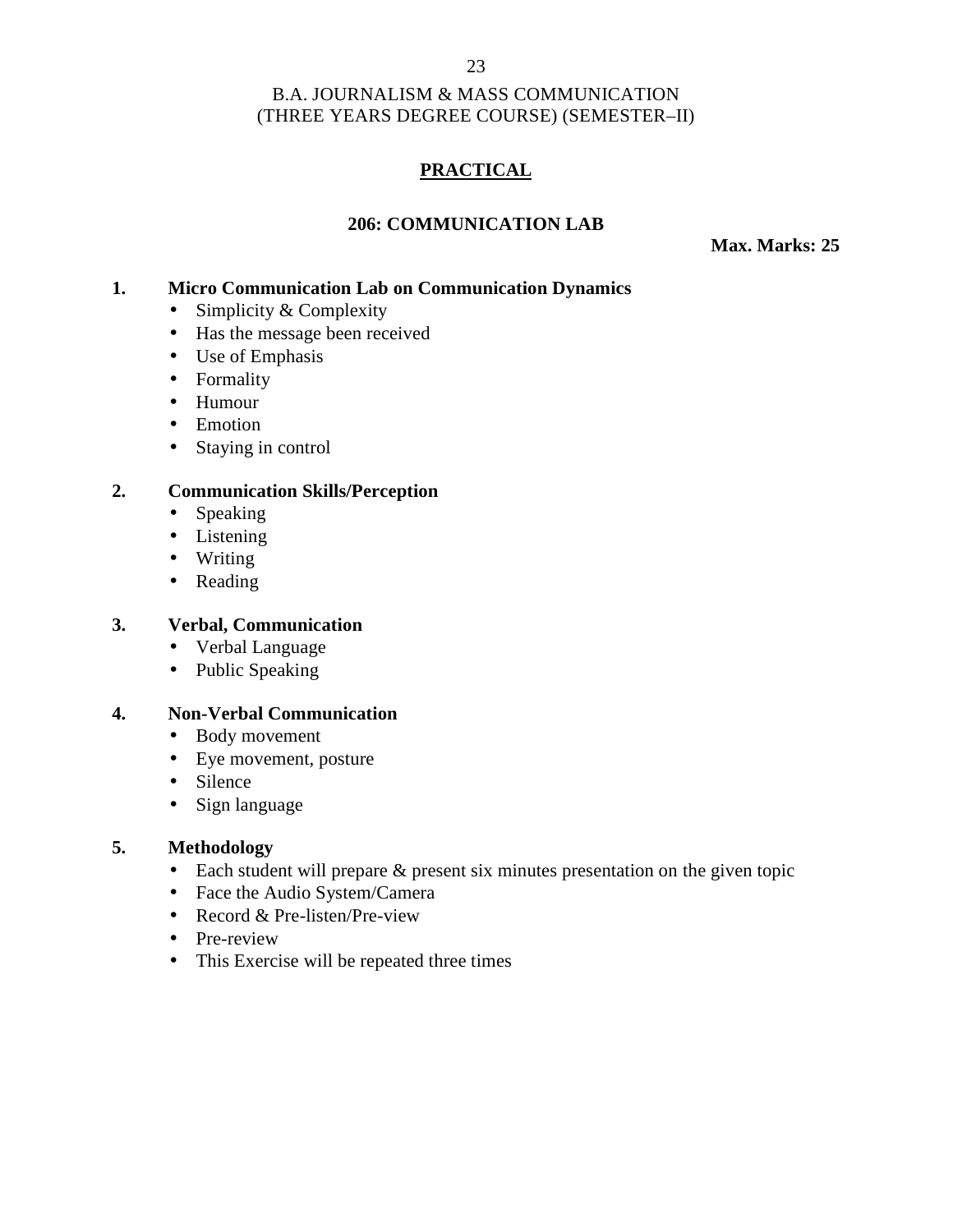# **PRACTICAL**

### **207: Design & Graphics Lab.**

**Time: 3 Hours Max. Marks: 25** 

- Visualizing concepts and ideas
- Designing, Layouting and Illustrations
- Graphic Designing exercises
- Composition
- Designing of Lay-outs for various magazines/newspapers
- Developing story books
- Designing of Cover-Page
- Designing pamphlets, folders, flash cards, flip charts
- Such other exercises as the faculty incharge may deem fit
- Evaluation of all such assignments
- Visit to printing press of various kinds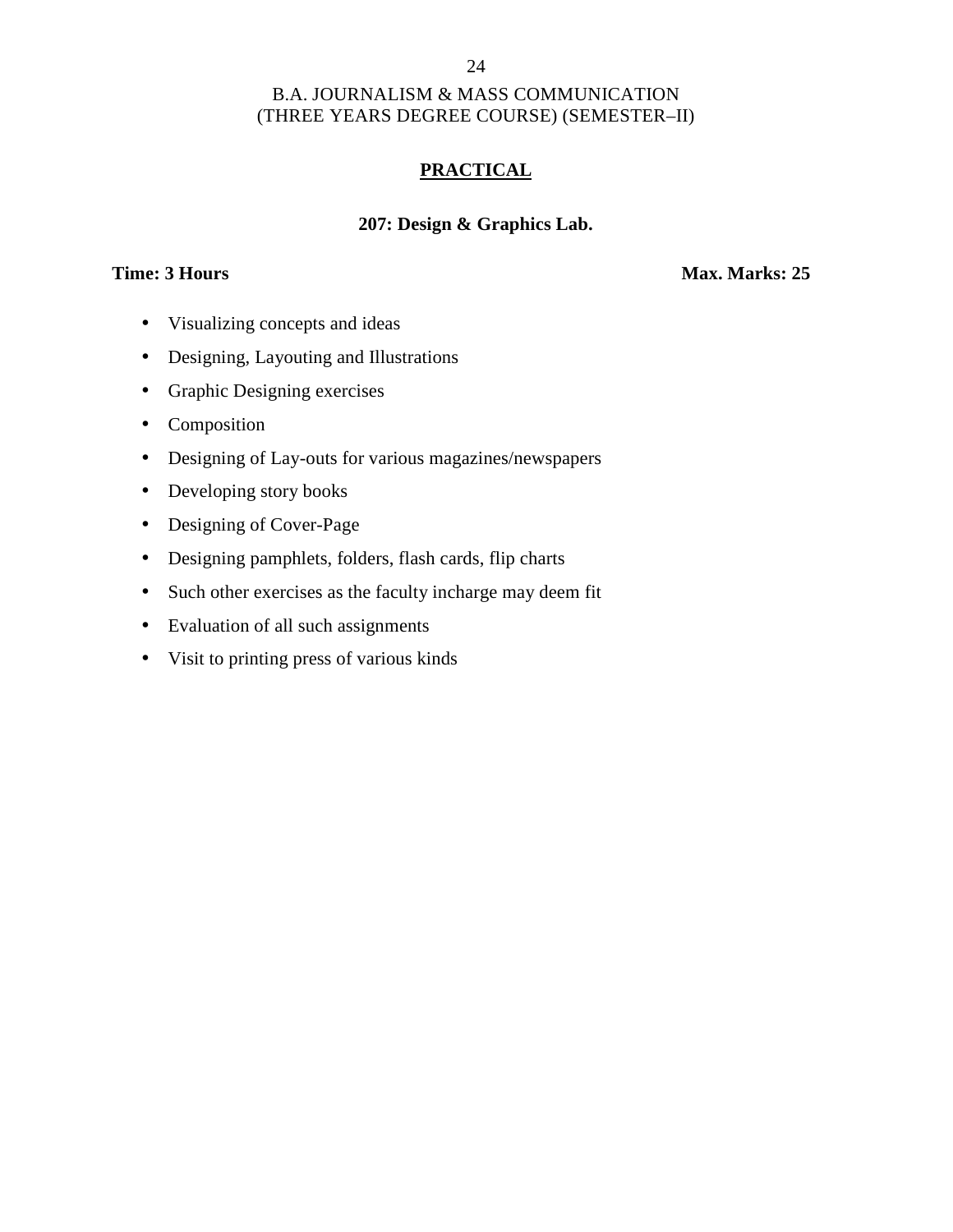### **DRUG ABUSE: PROBLEM, MANAGEMENT AND PREVENTION (COMPULSORY) DRUG ABUSE: MANAGEMENT AND PREVENTION**

### **Time: 3 Hours Max. Marks: 50**

### **Instructions for the Paper Setters:**

- **Section–A:(15 Marks):** It will consist of five short answer type questions. Candidates will be required to attempt three questions, each question carrying five marks. Answer to any of the questions should not exceed two pages.
- **Section–B: (20 Marks)** It will consist of four essay type questions. Candidates will be required to attempt two questions, each question carrying ten marks. Answer to any of the questions should not exceed four pages.
- **Section–C: (15 Marks)** It will consist of two questions. Candidate will be required to attempt one question only. Answer to the question should not exceed 5 pages.

### **1) Consequences of Drug Abuse for:**

- 1) Individual Education, employment and income issues.
- 2) Family Violence
- 3) Society Crime.
- 4) Nation Law and order problem.

### **2) Management of Drug abuse:**

- 1) Medical Management: Medication for treatment and to reduce withdrawal effects, Drug De-addiction clinics, Relapse management.
- 2) Psycho-Social Management: Counselling, family and group therapy, behavioural and cognitive therapy, Environmental Intervention.

### **3) Prevention of Drug Abuse:**

- 1) Role of family: Parent child relationship, Family support, Supervision, Shaping values, Active Scrutiny.
- 2) School

Counselling, Teacher as role-model. Parent-Teacher-Health Professional Coordination, Random testing on students.

3) Media:

Restraint on advertisements of drugs, advertisements on bad effects of drugs, Publicity and media, Campaigns against drug abuse, Educational and awareness program

4) Legisltaion: NDPs act, Statutory warnings, Policing of Borders, Checking Supply/Smuggling of Drugs, Strict enforcement of laws, Time bound trials.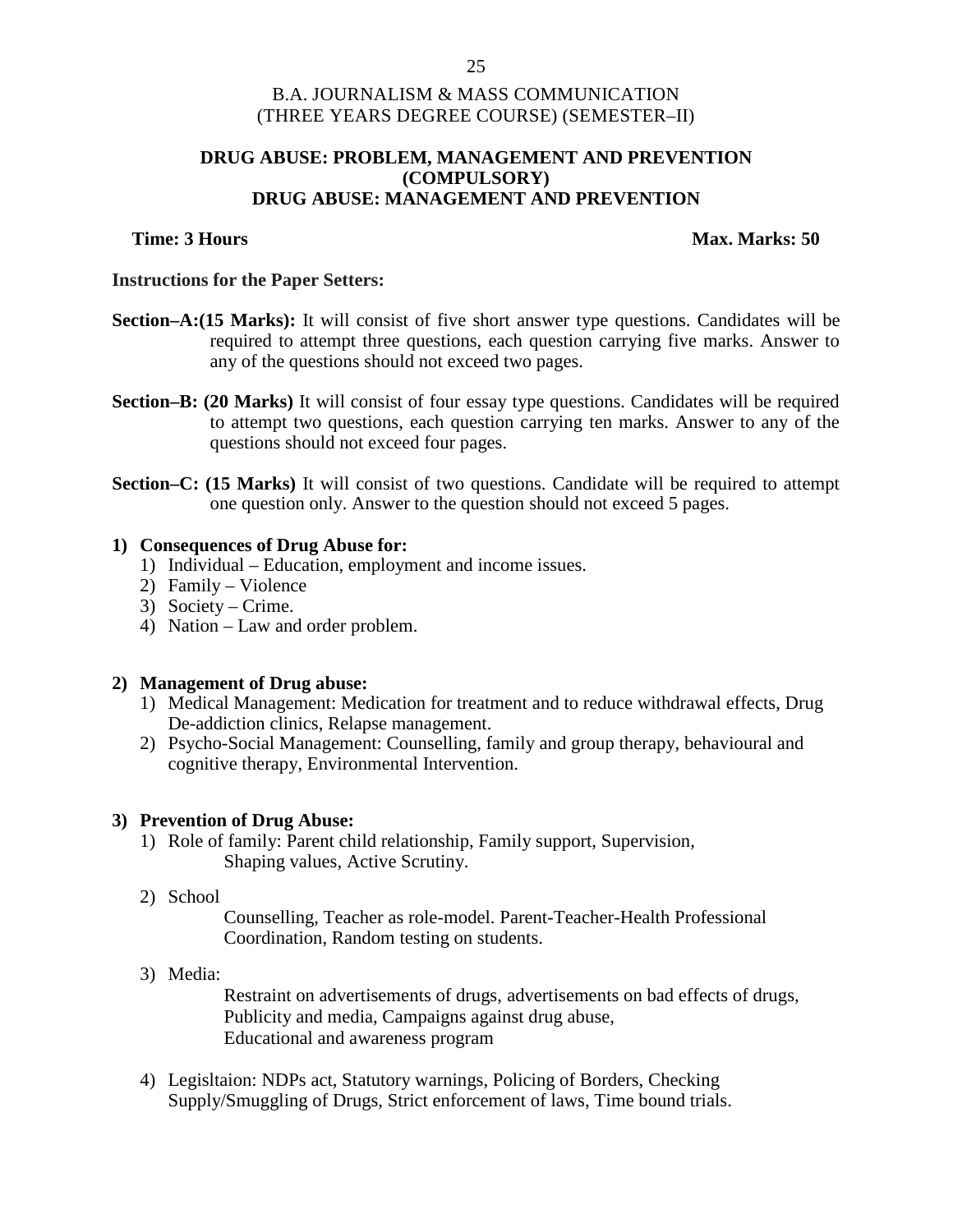### **References:**

- 1. Extent, Pattern and Trend of Drug Use in India, Ministry of Social Justice and Empowerment, Government of India, 2004.
- 2. Inciardi, J.A. 1981. *The Drug Crime Connection*. Beverly Hills: Sage Publications.
- 3. Modi, Ishwar and Modi, Shalini (1997) *Drugs: Addiction and Prevention*, Jaipur: Rawat Publication.
- 4. Sain, Bhim 1991, *Drug Addiction Alcoholism*, Smoking obscenity New Delhi: Mittal Publications.
- 5. Sandhu, Ranvinder Singh, 2009, *Drug Addiction in Punjab*: *A Sociological Study. Amritsar*: Guru Nanak Dev University.
- 6. Singh, Chandra Paul 2000*. Alcohol and Dependence among Industrial Workers*: Delhi: Shipra.
- 7. World Drug Report 2011, United Nations office of Drug and Crime.
- 8. World Drug Report 2010, United Nations office of Drug and Crime.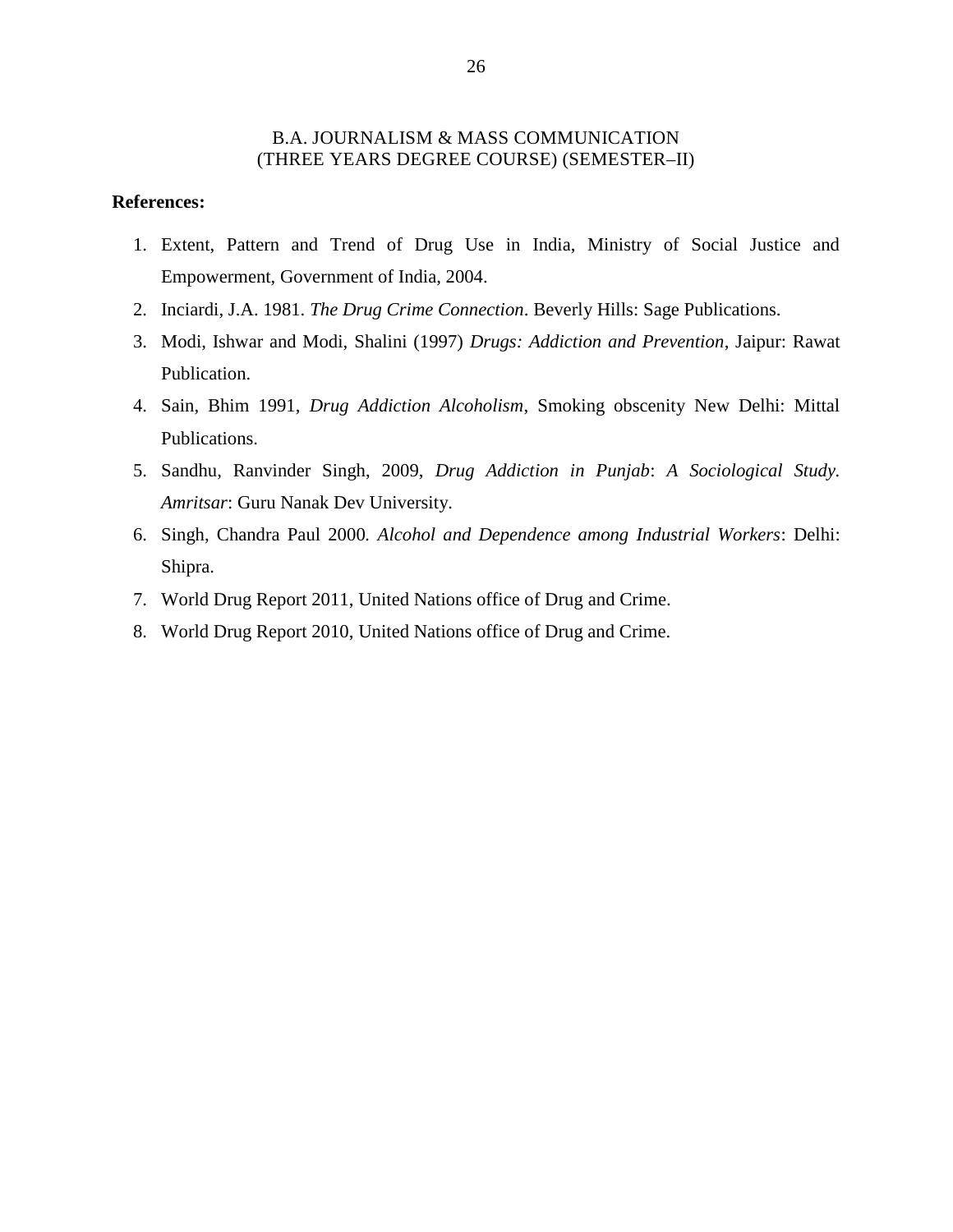### **301: PHOTO JOURNALISM**

**Time: 3 Hours Max. Marks: 75** 

### **Instructions for the Paper Setters:**

### **Note: The paper will consist of three sections as follows:**

- **Section A:** This section will have 10 compulsory questions of two marks each and to be answered in not more than 50 words. Total weightage of this section being 20 marks.
- **Section B:** This section will have 10 short answer type questions, out of which 7 questions are to be attempted. Each question carries 5 marks. The answer must not exceed 250 words. Total weightage of this section being 35 marks.
- **Section C:** This section comprises 4 long, essay type questions, out of which 2 are to be attempted in not more than 800 words. Each question carries 10 marks. Total weightage of this section being 20 marks.
- Camera Components Shutter Speed, Aperture, Focal Length.
- Types of Cameras SLR, TLR, DSLR, Large Format, Polaroid.
- Types of Lenses Normal, Zoom, Telephoto, Wide Angle, Fish Eye
- Essentials of Good Photography Framing, Light Control, Rule of Thirds, Depth of Field.
- Types of Shots, Angles & Composition.
- $\bullet$  Photo Editing Techniques Cropping, Editing
- Oualities of a Good Photo Journalist.
- Photo Features and Caption Writing, Candids
- Ethical Aspects of Photo Journalism.
- Glossary of Photography.

### **Book Recommended**

| 1. Digital Photographer's Handbook | $\overline{\phantom{0}}$ | Tom               |
|------------------------------------|--------------------------|-------------------|
| 2. The Photography                 | $\overline{\phantom{a}}$ | Graham Clarke     |
| 3. Creative Photography Work Book  | $\overline{\phantom{0}}$ | John Hedgecoe's   |
| 4. Photography                     | $\overline{\phantom{a}}$ | <b>Bill Apton</b> |
|                                    |                          |                   |

**Note:** Paper 301 Communication Skills of B.A. (Journalism & Mass Communication) Semester-III to be replaced by Photo Journalism-301. The reason being that this Communication Skills paper is taught in Semester  $- I & II$  of this course as well.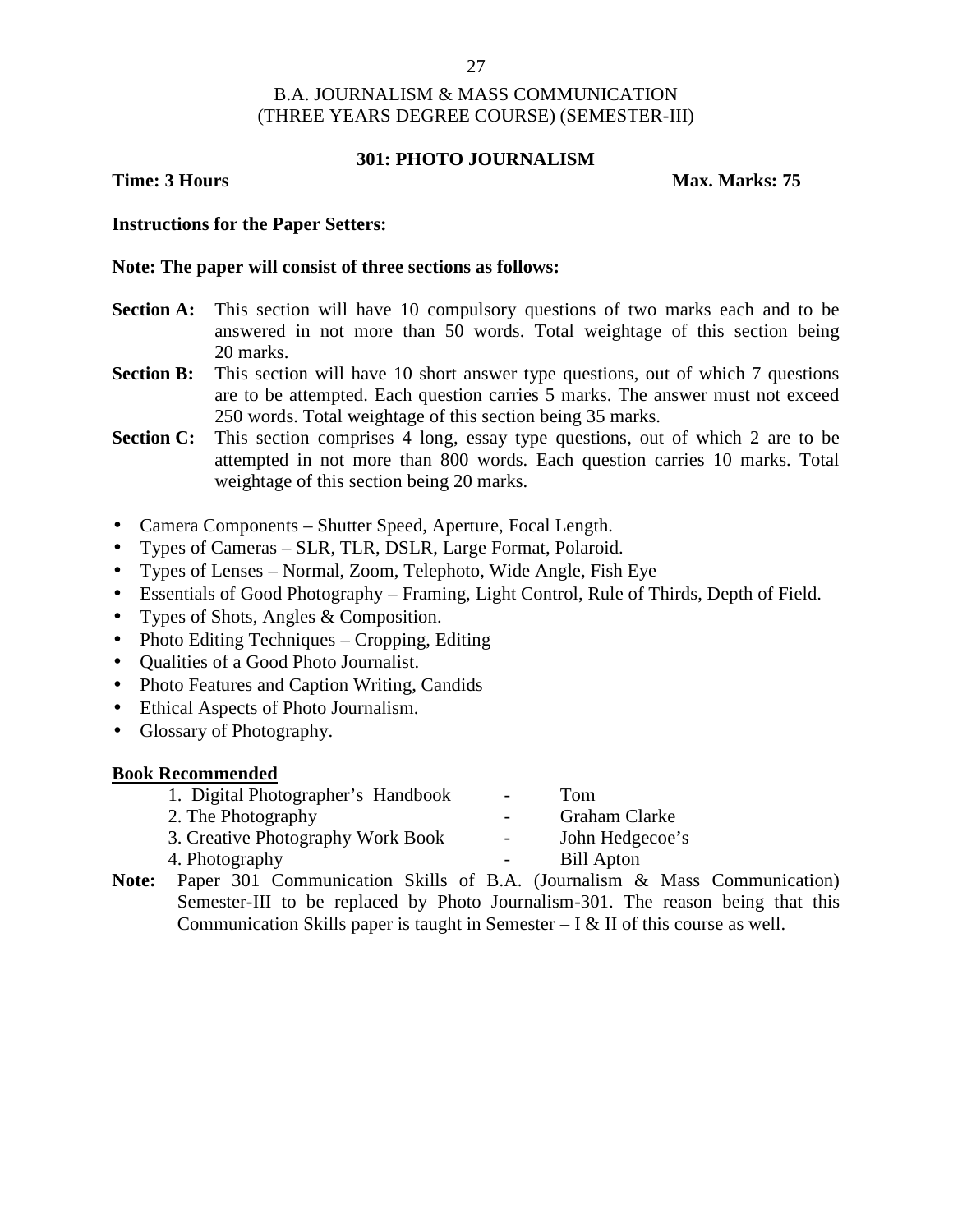### **302: Reporting and Editing-II**

### **Time: 3 Hours Max. Marks: 75**

### **Instructions for the Paper Setters:**

### **Note: The paper will consist of three sections as follows:**

- **Section A:** This section will have 10 compulsory questions of two marks each and to be answered in not more than 50 words. Total weightage of this section being 20 marks.
- **Section B:** This section will have 10 short answer type questions, out of which 7 questions are to be attempted. Each question carries 5 marks. The answer must not exceed 250 words. Total weightage of this section being 35 marks.
- Section C: This section comprises 4 long, essay type questions, out of which 2 are to be attempted in not more than 800 words. Each question carries 10 marks. Total weightage of this section being 20 marks.
- **News Bureau:** Functions of news bureau, special beats like embassies, ministries, public sector undertakings, National headquarters of political parties.
- **Reporting:** Interpretative, investigative, advocacy, Yellow Journalism, Herd Journalism, covering sports, science and technology, economics and commerce, book reviews, films reviews, TV programme reviews, theatre and cultural programmes reviews.
- **Edit Orial & Op.Ed Page:** structure and purpose, Edits Orial and middle, special articles, columns and letters to editor.
- **Specialized Writing/Editing:** Supplements, pullouts, features, interviews, news analysis, backgrounders.
- **Columnist, Syndicate Writers**
- **Difference between broadsheet, tabloid, magazine**
- **City Reporting Room, Wire Services, Understanding Style book**

- 1. News Writing George A. Hough
- 2. Editing B.N. Ahuja
- 3. Reporting B.N. Ahuja
- 4. Reporting  $&$  Editing  $-$  V.S. Gupta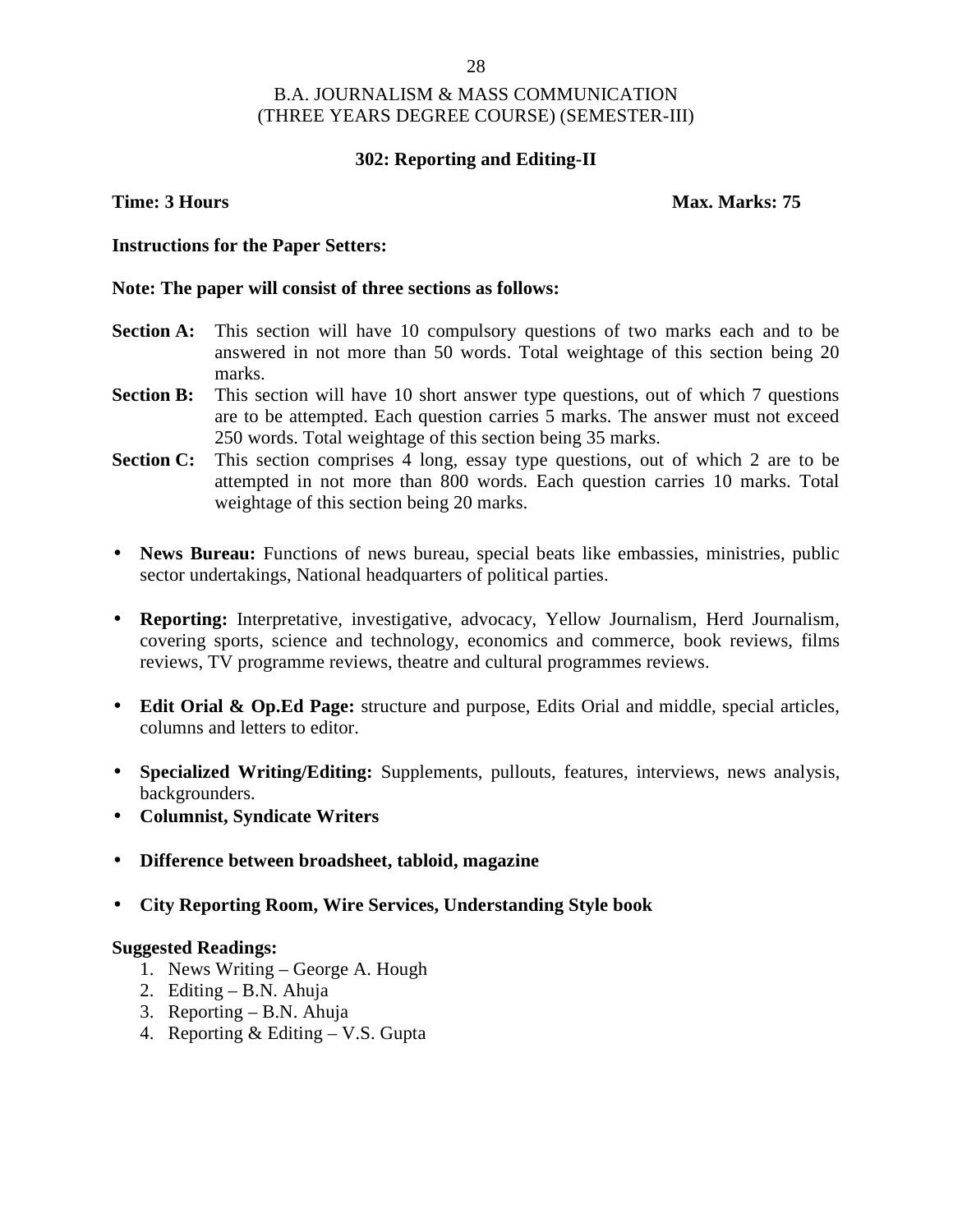### **303: History of Broadcasting in India: Policies & Principles**

### **Time: 3 Hours Max. Marks: 75**

### **Instructions for the Paper Setters:**

### **Note: The paper will consist of three sections as follows:**

- **Section A:** This section will have 10 compulsory questions of two marks each and to be answered in not more than 50 words. Total weightage of this section being 20 marks.
- **Section B:** This section will have 10 short answer type questions, out of which 7 questions are to be attempted. Each question carries 5 marks. The answer must not exceed 250 words. Total weightage of this section being 35 marks.
- **Section C:** This section comprises 4 long, essay type questions, out of which 2 are to be attempted in not more than 800 words. Each question carries 10 marks. Total weightage of this section being 20 marks.
- **Radio as a Mass Medium:** Strength & weaknesses, Characteristics & edge over other media, Radio technology, Types of Broadcast, AM & FM, Short Wave, Analogue & Digital, Studio, Microphones, Recording, Editing, Transmitter, Computer.
- **History of Broadcasting:** Radio came to India, Expansion of Radio, Development with five year plans, Diversification of broadcast, Education turned Entertainment, Commercial attempt, 3-tiers of Radio Broadcast, Local Reach, Community Broadcast, Different Services.
- **Policies & Principles:** Radio's role in Nation building, Public broadcast & Commercialization, AIR Code, Commercial Code, News objective, Guidelines for Election Broadcast, Privatization & Autonomy, Prasar Bharti, Convergence, Relevance of Radio & Media Policy.

### **Suggesting Readings:**

- 1. Broadcast Journalism– Jan R Hakemuldaer, PP Singh<br>2. Satellite Invasion– S.C Bhatt
- Satellite Invasion–
- 3. Broadcasting in India–H.R. Luthra
- 4. Broadcasting in India–P.C Joshi<br>5. Mass Communication in India–K
- 5. Mass Communication in India–Kewal J. Kumar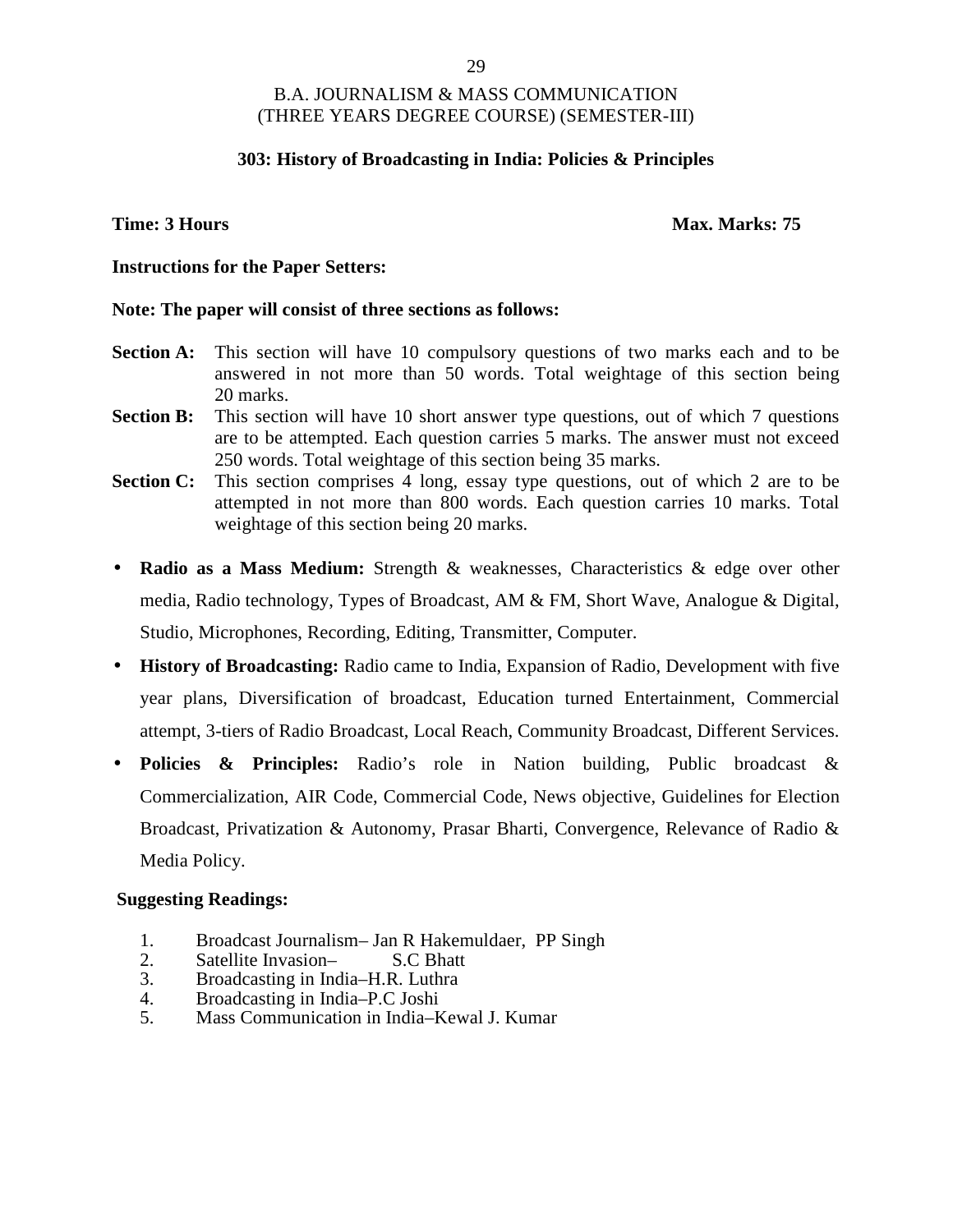### **304: News Feature Writing**

### **Time: 3 Hours Max. Marks: 75**

### **Instructions for the Paper Setters:**

### **Note: The paper will consist of three sections as follows:**

- **Section A:** This section will have 10 compulsory questions of two marks each and to be answered in not more than 50 words. Total weightage of this section being 20 marks.
- **Section B:** This section will have 10 short answer type questions, out of which 7 questions are to be attempted. Each question carries 5 marks. The answer must not exceed 250 words. Total weightage of this section being 35 marks.
- Section C: This section comprises 4 long, essay type questions, out of which 2 are to be attempted in not more than 800 words. Each question carries 10 marks. Total weightage of this section being 20 marks.
- Defining a feature: What is a feature?; Difference between feature and news report (Compare with examples); From facts to narratives; Originality and literary quality; discuss various feature stories published in newspapers and magazines
- Research: Looking for ideas, primary and secondary sources of information, use of library and other reference material, newspapers and magazines as resources; Developing focus themes and news pegs.
- Elements of feature: Kinds of features: Interview (QA or QPA format), utility, personal experiences, confessions, narrative, columns and columnists; Human interest story, news features, brights, sidebars, colour stories, personality profiles, professional profiles, seasonal stories, enterprise stories, saturation feature stories, Fact box, Chronology, Backgrounder, Fly on the wall/ Behind the scenes, Testimony, Vox Pop/ Expert views/ Opinion poll, Reviews, Analysis, Feature Syndicates.
- Writing the features: Gathering and organizing information; Structure: Title, body, transitions, closing; Feature leads: Summary lead, narrative lead, descriptive lead, quotation lead, combination lead, teaser lead, question lead; Tools and techniques of writing: Focus, anecdotes, description, quotations.

### **SUGGESTED BOOKS:**

- **1.** The art of Feature Writing by Contractor, Huned (Icon Publication)
- 2. Feature Writing for Newspapers by Williamson, Daniel R. (Hastings House)
- 3. Feature Writing by Prassan Kumar (Shri Vidya Publication)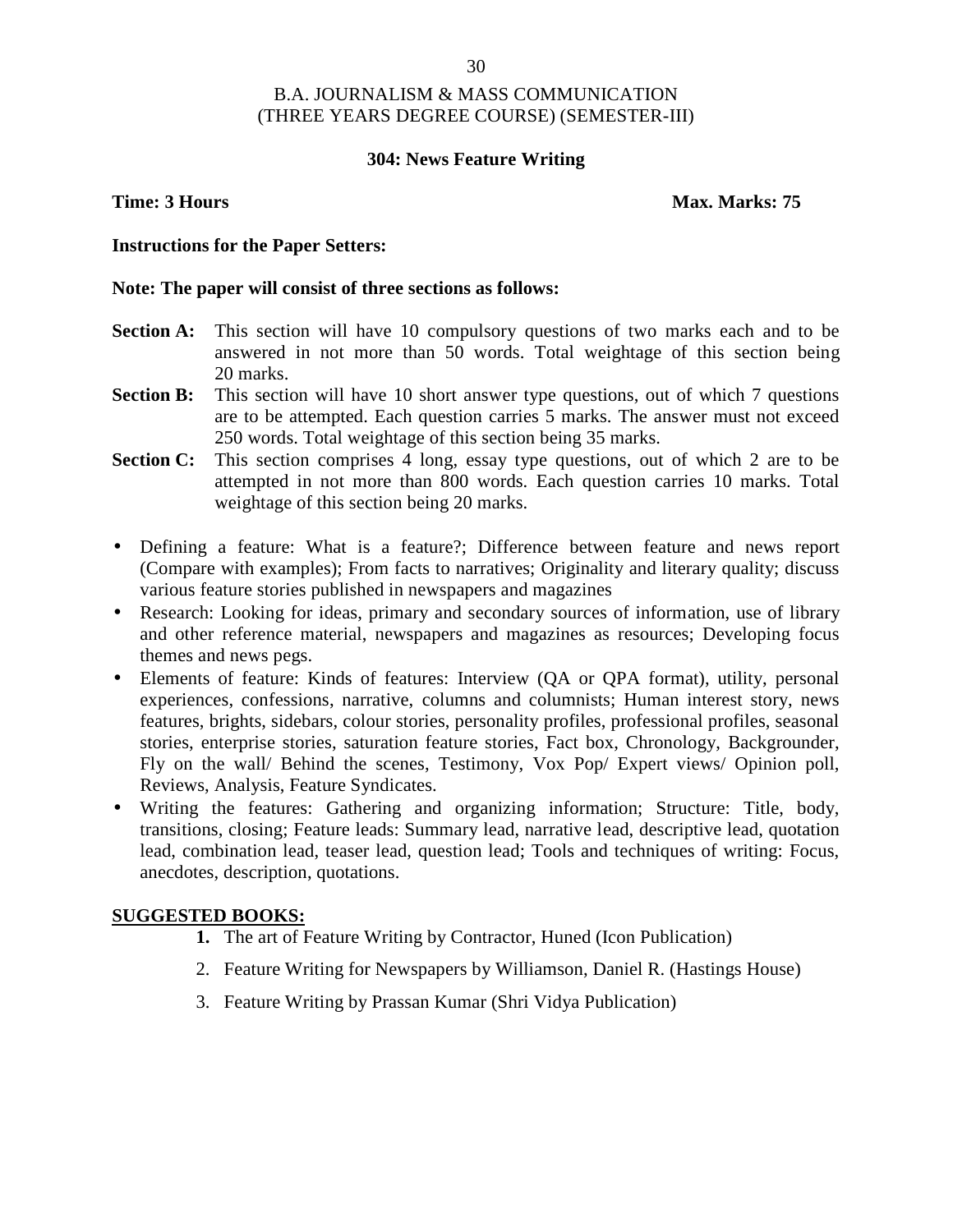### **305: Development and Communication**

### **Time: 3 Hours Max Marks: 75**

### **Instructions for the Paper Setters:**

### **Note: The paper will consist of three sections as follows:**

- **Section A:** This section will have 10 compulsory questions of two marks each and to be answered in not more than 50 words. Total weightage of this section being 20 marks.
- **Section B:** This section will have 10 short answer type questions, out of which 7 questions are to be attempted. Each question carries 5 marks. The answer must not exceed 250 words. Total weightage of this section being 35 marks.
- **Section C:** This section comprises 4 long, essay type questions, out of which 2 are to be attempted in not more than 800 words. Each question carries 10 marks. Total weightage of this section being 20 marks.

### **1. Development- Concept & Process**

- (a) Definition & Meaning
- (b) Concept of development: Historical background in India
- (c) Concept in Third World Context
- (d) Models of development: Eastern, Western and Gandhian Model
- (e) Priority areas in development
- (f) Process of development

### **2. Development & Communication-Concepts & Theories**

- (a) Development: a bottom-up approach
- (b) Communication: a trickle-down approach
- (c) Four Approaches-
	- Development Communication
	- Communication for development
	- Communication support for development
	- Development support for communication

### **3. Development Communication**

- (a) Concept, significance of development communication
- (b) Roadblocks, future of development communication

### **4. Media & Development**

- (a) Mass Media as tool for development; Media as partner in development
- (b) Problems with use of media for development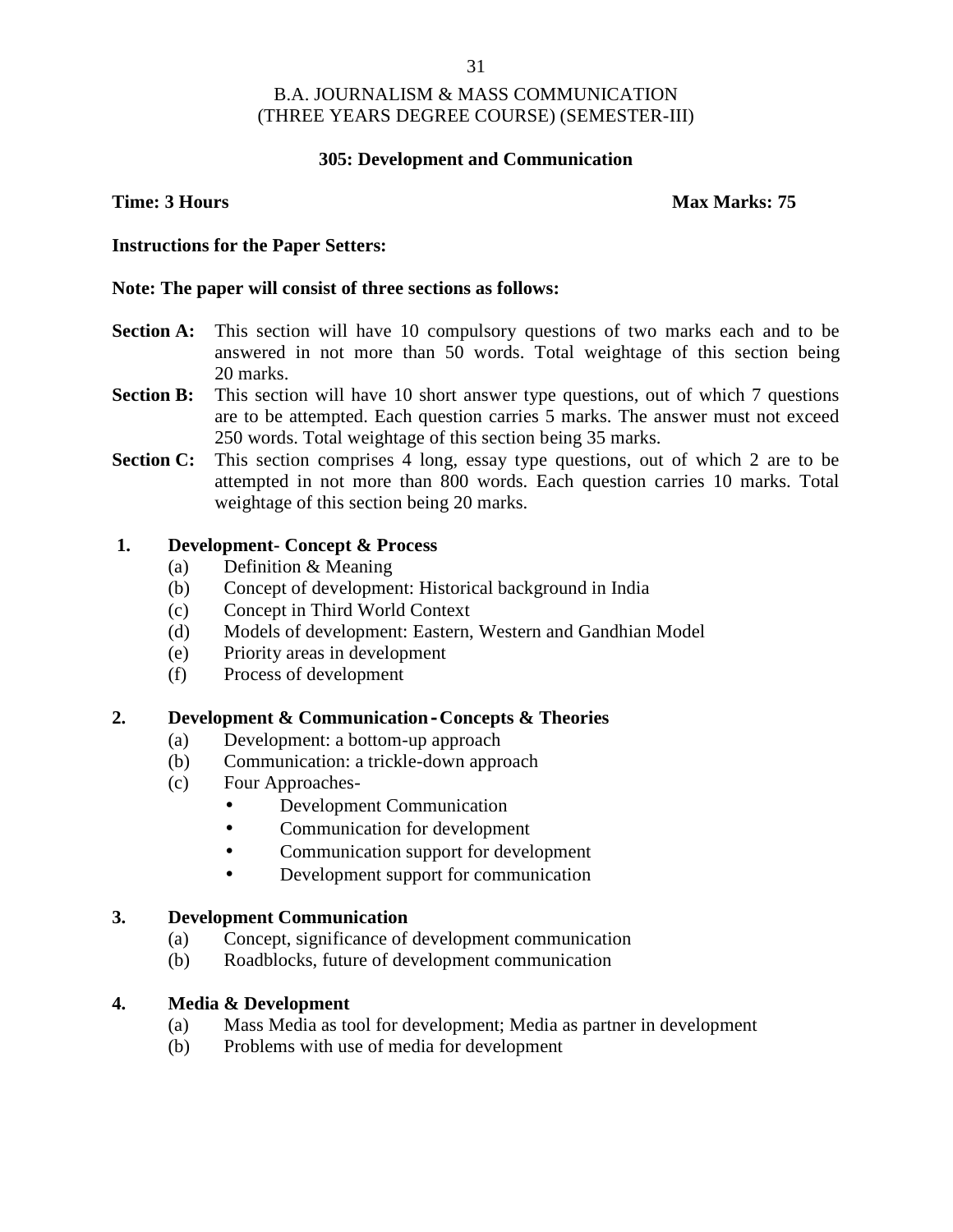- (c) Creativity in media presentation of development issues
- (d) Role & performance record of each medium-Print, Radio & TV in Indian context.

# **5. Development Issues & Concepts**

- (a) Concepts
	- **•** Sustainability
	- Poverty Reduction
	- Social Relation (Inequality)
	- Human Development
	- Participation
	- Institutional Development
	- Structural Adjustment
	- Environmental Protection

| 1. Media & Development                      |              | M.R. Dua & V.S. Gupta |
|---------------------------------------------|--------------|-----------------------|
| 2. Mass Communication & Development         |              | Dr. Baldev Raj Gupta  |
| 3. Mass Communication in India              |              | Keval J. Kumar        |
| 4. Modern Media in Social Development       |              | Harish Khanna         |
| 5. The Changing Conceptions of Development  | $\mathbf{L}$ |                       |
| An Article by S.L. Sharma in the Journal of |              |                       |
| National Development, Vol. 1, 1980.         |              |                       |
| 6. Lectures on Mass Communication           |              | S. Ganesh             |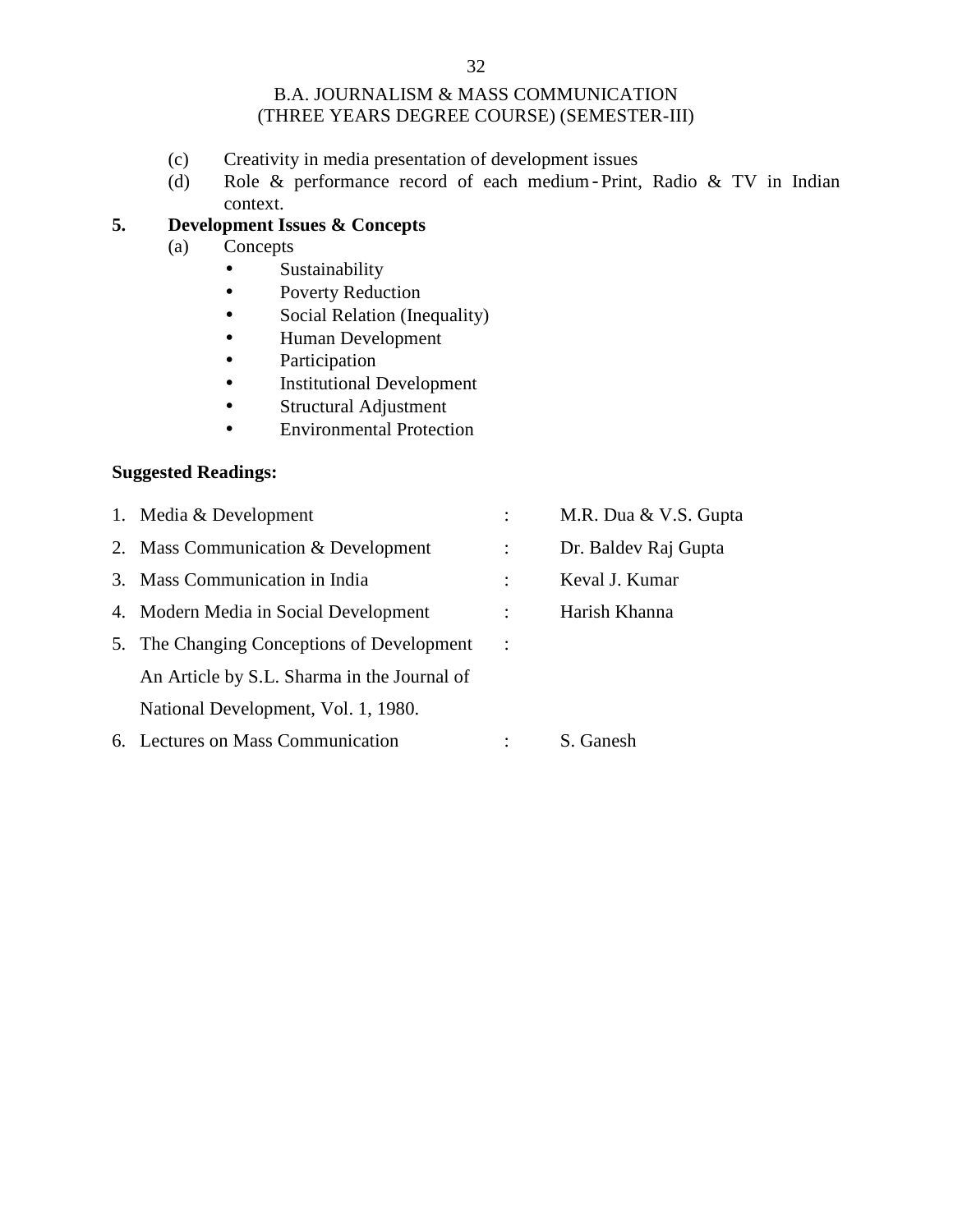### **ESL 221: ENVIRONMENTAL STUDIES (Compulsory)**

### **Time: 3 Hrs. Max. Marks: 50 Theory Lectures: 1½ Hours/ Week**

**Section–A: (15 Marks):** It will consist of five short answer type questions. Candidates will be required to attempt three questions, each question carrying five marks. Answer to any of the questions should not exceed two pages.

**Section–B: (20 Marks)**: It will consist of four essay type questions. Candidates will be required to attempt two questions, each question carrying ten marks. Answer to any of the questions should not exceed four pages.

**Section–C: (15 Marks):** It will consist of two questions. Candidate will be required to attempt one question only. Answer to the question should not exceed 5 pages.

### **1. The Multidisciplinary Nature of Environmental Studies:**

- Definition, scope & its importance.
- Need for public awareness.

### **2. Natural Resources**:

- Natural resources and associated problems:
	- **a) Forest Resources**: Use of over exploitation, deforestation, case studies. Timber extraction, mining, dams and their effects on forests and tribal people.
	- **b) Water Resources**: Use and over-utilization of surface and ground water, floods, drought, conflicts over water, dams-benefits and problems.
	- **c) Mineral Resources**: Use and exploitation, environmental effects of extracting and using mineral resources, case studies.
	- **d) Food Resources**: World food problems, change caused by agriculture and overgrazing, effects or modern agriculture, fertilizer-pesticide problem, salinity, case studies.
	- **e) Energy Resources**: Growing of energy needs, renewable and non-renewable energy resources, use of alternate energy sources, case studies.
	- **f) Land Recourses**: Land as a resource, land degradation, soil erosion and desertification.
- Role of an individual in conservation of natural resources.
- Equitable use of resources for sustainable lifestyles.

### **3. Ecosystem:**

- Concept of an ecosystem.
- Structure and function of an ecosystem.
- Producers, consumers and decomposers.
- Energy flow in the ecosystem.
- Ecological succession.
- Food chains, food webs and ecological pyramids.
- Introduction, types, characteristic features, structure and function of the following ecosystems:
	- a. Forest ecosystem
	- b. Grassland ecosystem
	- c. Desert ecosystem

d.Aquatic ecosystems (ponds, streams, lakes, rivers, oceans, estuaries)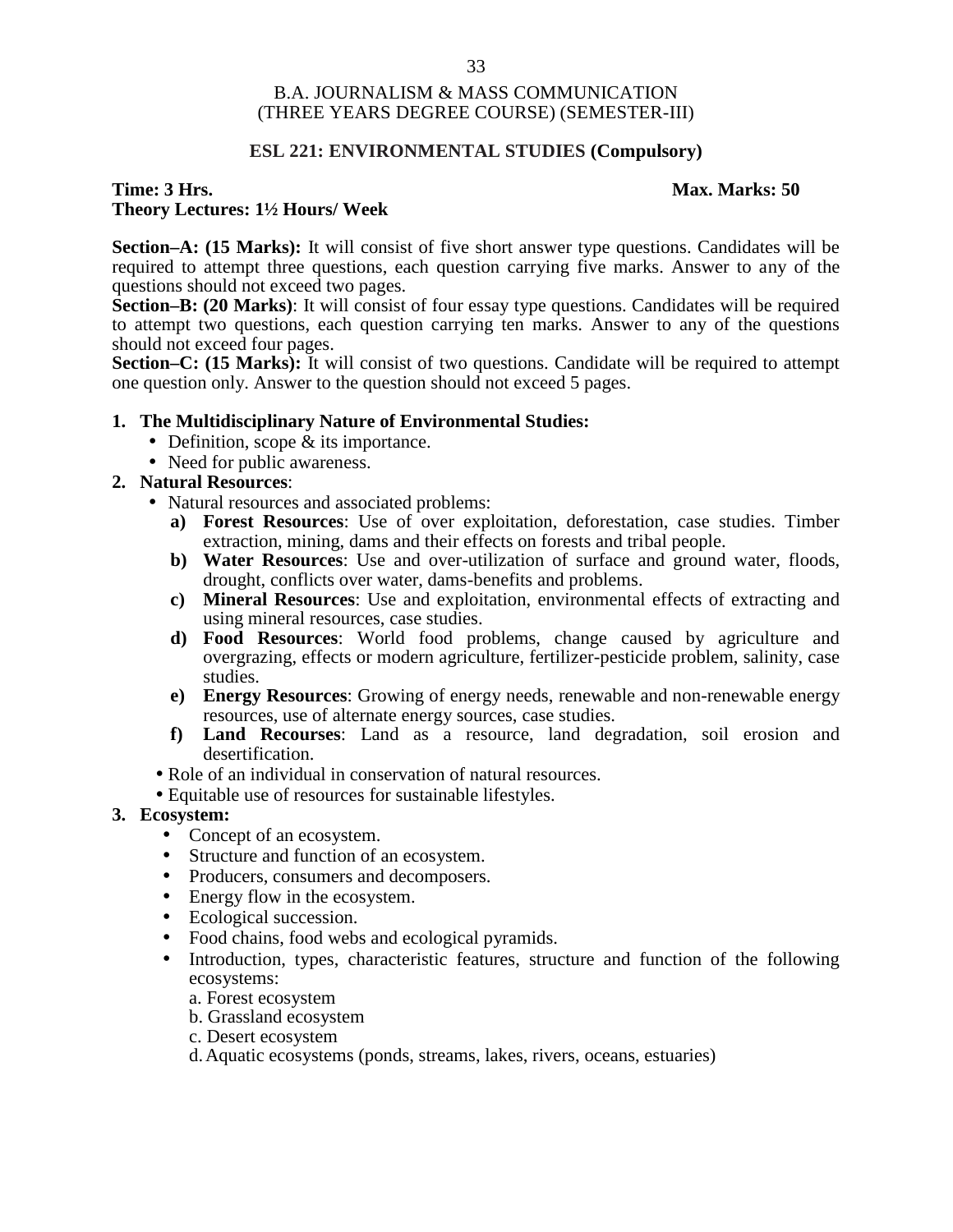### **4. Social Issues and Environment:**

- From unsustainable to sustainable development.
- Urban problems related to energy.
- Water conservation, rain water harvesting, watershed management.
- Resettlement and rehabilitation of people; its problems and concerns. Case studies.
- Environmental ethics: Issues and possible solutions.
- Climate change, global warning, acid rain, ozone layer depletion, nuclear accidents and holocause. Case studies.
- Wasteland reclamation.
- Consumerism and waste products.
- Environmental Protection Act:
	- $\triangleright$  Air (prevention and Control of Pollution) Act.
	- Water (prevention and Control of Pollution) Act.
	- $\triangleright$  Wildlife Protection Act.
	- **Forest Conservation Act.**
- Issues involved in enforcement of environmental legislation.
- Public awareness.

### **5. National Service Scheme**

- **Introduction and Basic Concepts of NSS:** History, philosophy, aims & objectives of NSS; Emblem, flag, motto, song, badge etc.; Organizational structure, roles and responsibilities of various NSS functionaries.
- **Health, Hygiene & Sanitation:** Definition, needs and scope of health education; Food and Nutrition; Safe drinking water, water borne diseases and sanitation (Swachh Bharat Abhiyan); National Health Programme; Reproductive health.

### **References/Books:**

- 1. Agarwal, K. C. 2001. Environmental Biology, Nidhi Publications Ltd. Bikaner.
- 2. Bharucha, E. 2005. Textbook of Environmental Studies, Universities Press, Hyderabad.
- 3. Down to Earth, Centre for Science and Environment, New Delhi.
- 4. Jadhav, H. & Bhosale, V. M. 1995. Environmental Protection and Laws. Himalaya Pub.
- 5. Joseph, K. and Nagendran, R. 2004. Essentials of Environmental Studies, Pearson Education (Singapore) Pte. Ltd., Delhi.
- 6. Kaushik, A. & Kaushik, C. P. 2004. Perspective in Environmental Studies, New Age International (P) Ltd, New Delhi.
- 7. Miller, T. G. Jr. 2000. Environmental Science, Wadsworth Publishing Co.
- 8. Sharma, P. D. 2005. Ecology and Environment, Rastogi Publications, Meerut.
- 9. Booklet on Safe Driving. Sukhmani Society (Suvidha Centre), District Court Complex, Amritsar
- 10. Kanta, S., 2012. Essentials of Environmental Studies, ABS Publications, Jalandhar.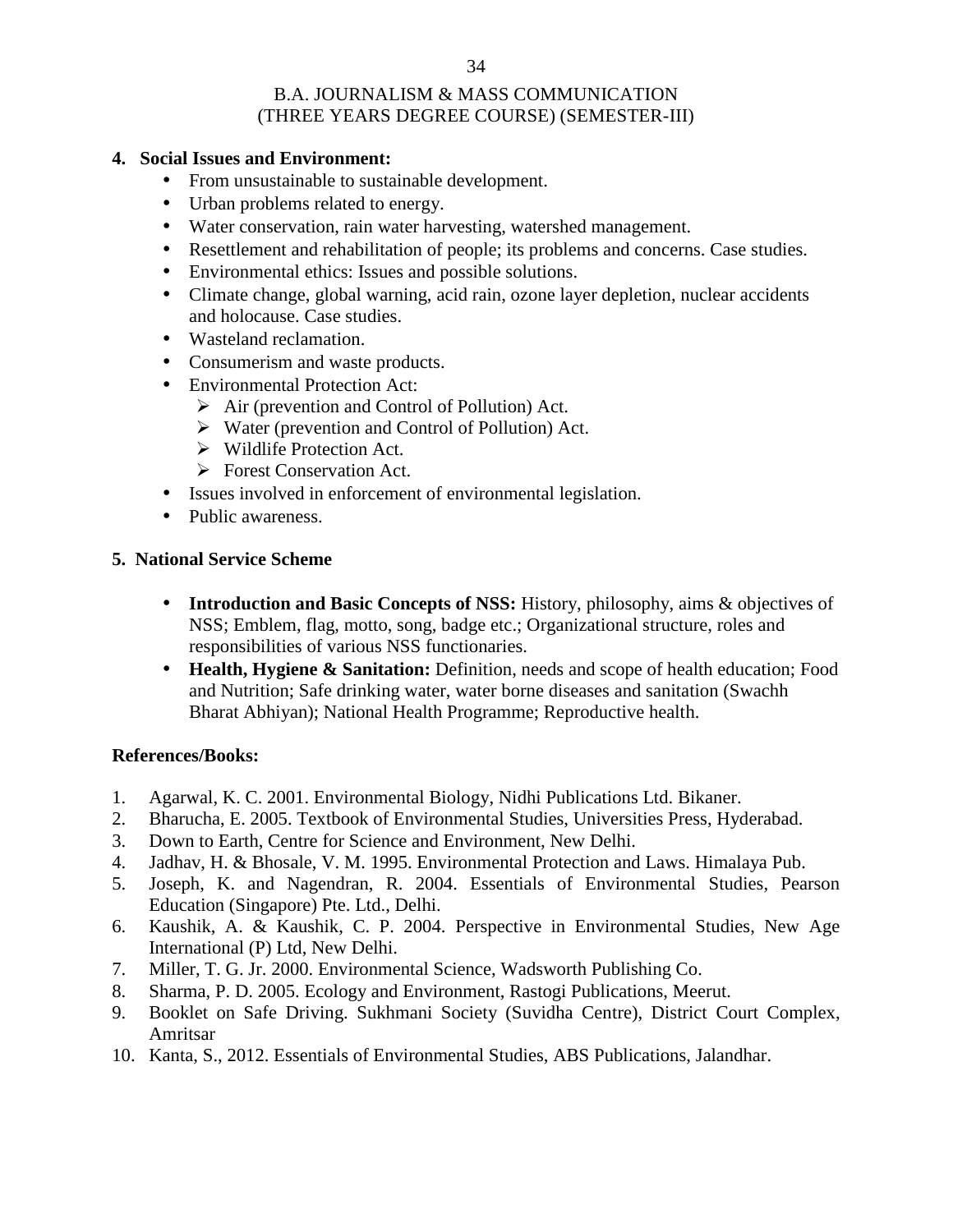### 35

### B.A. JOURNALISM & MASS COMMUNICATION (THREE YEARS DEGREE COURSE) (SEMESTER-III)

### **PRACTICAL**

# **306: Reporting & Editing Lab**

### **Time: 3 Hours Max Marks: 25**

- 1. Exercises in bureau beats-political, diplomatic
- 2. Visit to Parliament, State Legislature and coverage of their proceedings
- 3. Assignments of covering sports events, business reporting
- 4. Writing book reviews, film reviews, TV programmes, theatre performances
- 5. Re-writing the copies of stringers, editing political and foriegn copy.
- 6. Exercises in on-line editing
- 7. Writing/editing features, interviews, news analysis, backgrounders, articles, editorials and columns.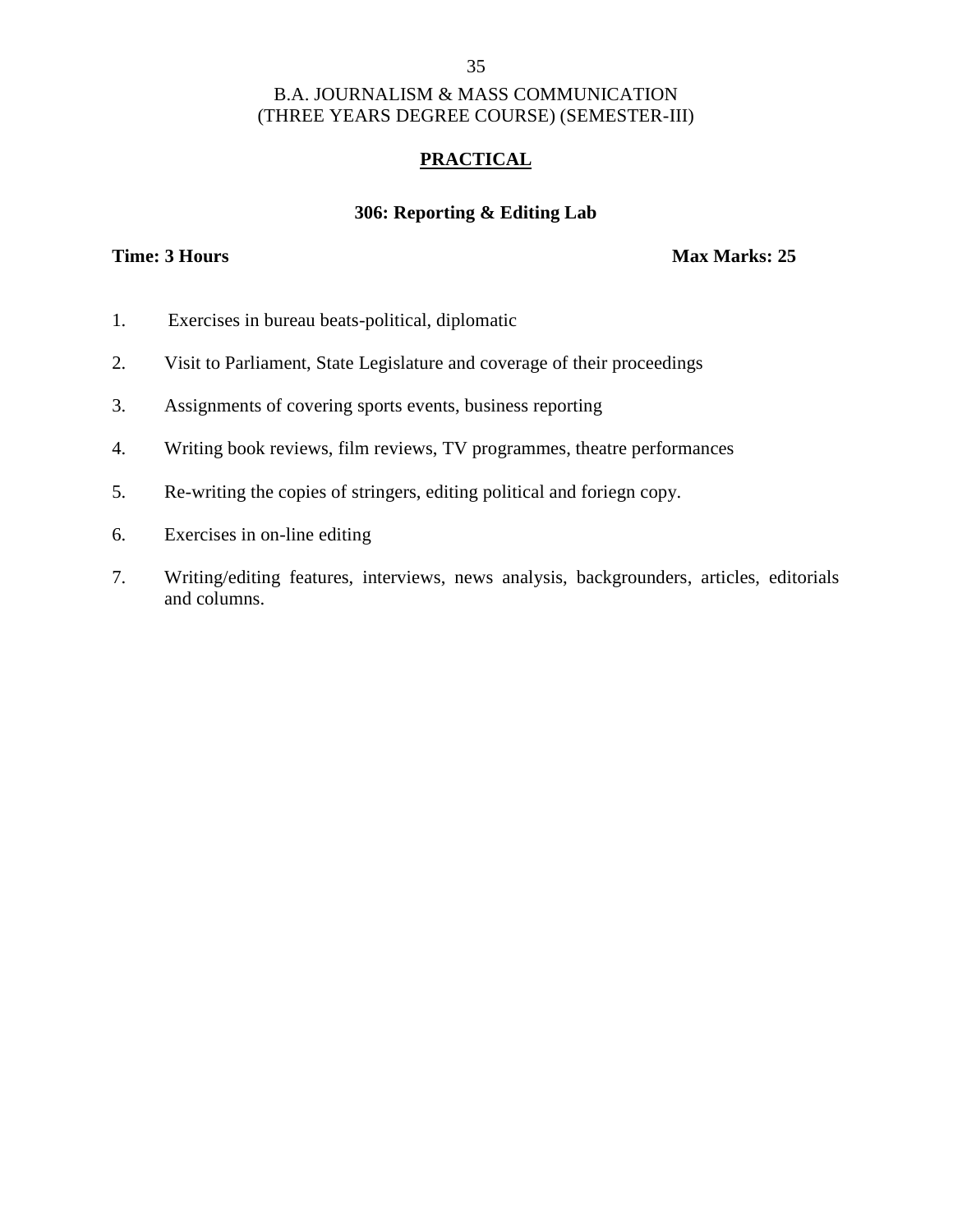### 36

### B.A. JOURNALISM & MASS COMMUNICATION (THREE YEARS DEGREE COURSE) (SEMESTER-III)

# **PRACTICAL**

### **307: Photography Lab**

### **Time: 3 Hours Max Marks: 25**

### **Practical exercises involving:**

- Camera Components Shutter Speed, Aperture, Focal Length.
- Use of Lens : Normal, Zoom, Telephoto, Wide Angle, Fish Eye
- Use of Lights, Role of Thirds, Depth of Field.
- Types of Shots & Angles & Composition.
- Photo Editing Techniques Cropping, Editing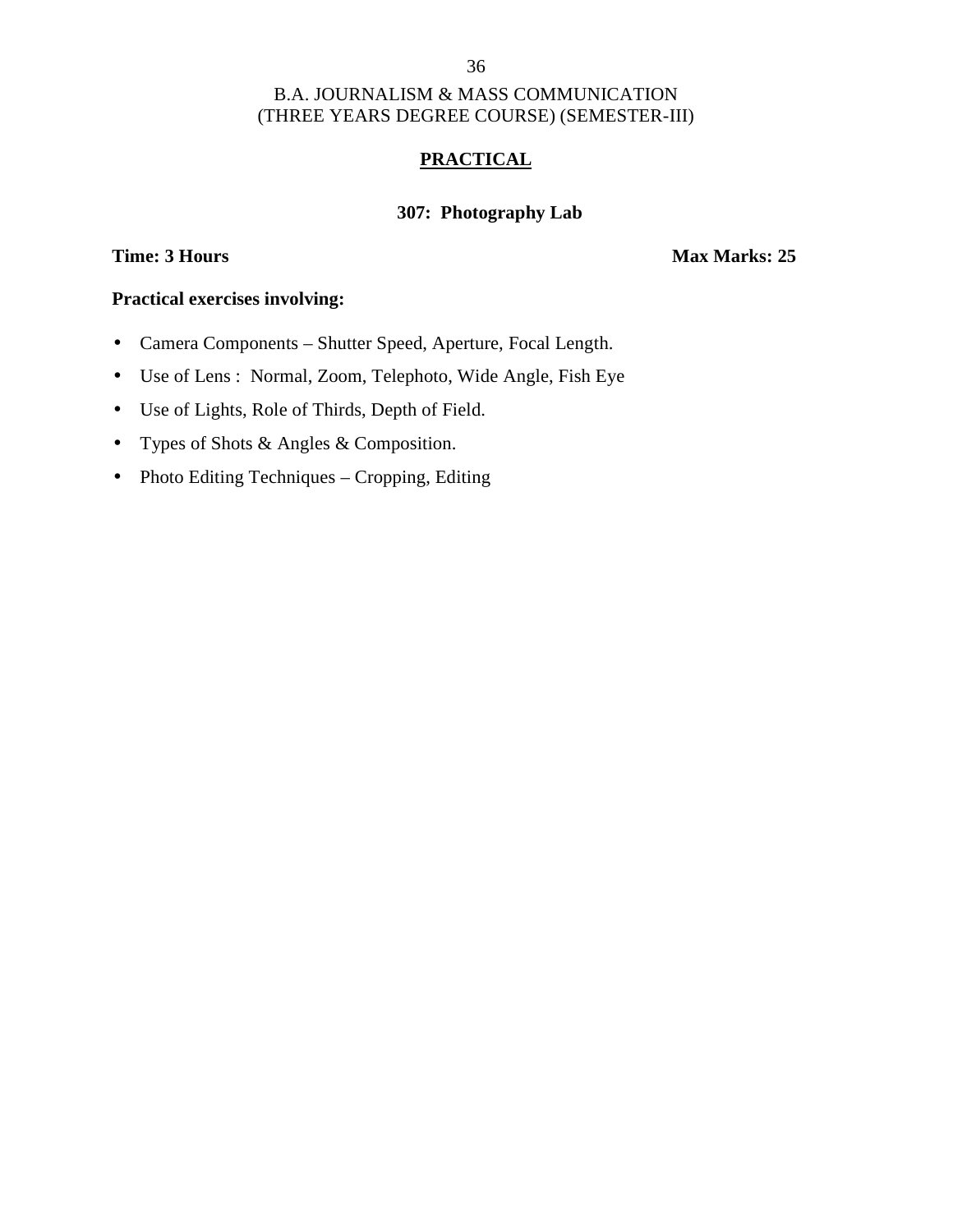# **PRACTICAL**

### **308: Feature Writing Lab**

### **Time: 3 Hours Max Marks: 25**

- Writing features / Articles
- Types of features (Overview); discuss various feature stories published in newspapers and magazines
- Primary and secondary sources of information, use of library and other reference material, newspapers and magazines as resources;
- Developing focus themes and news pegs.
- Gathering and organizing information; Structure: Title, body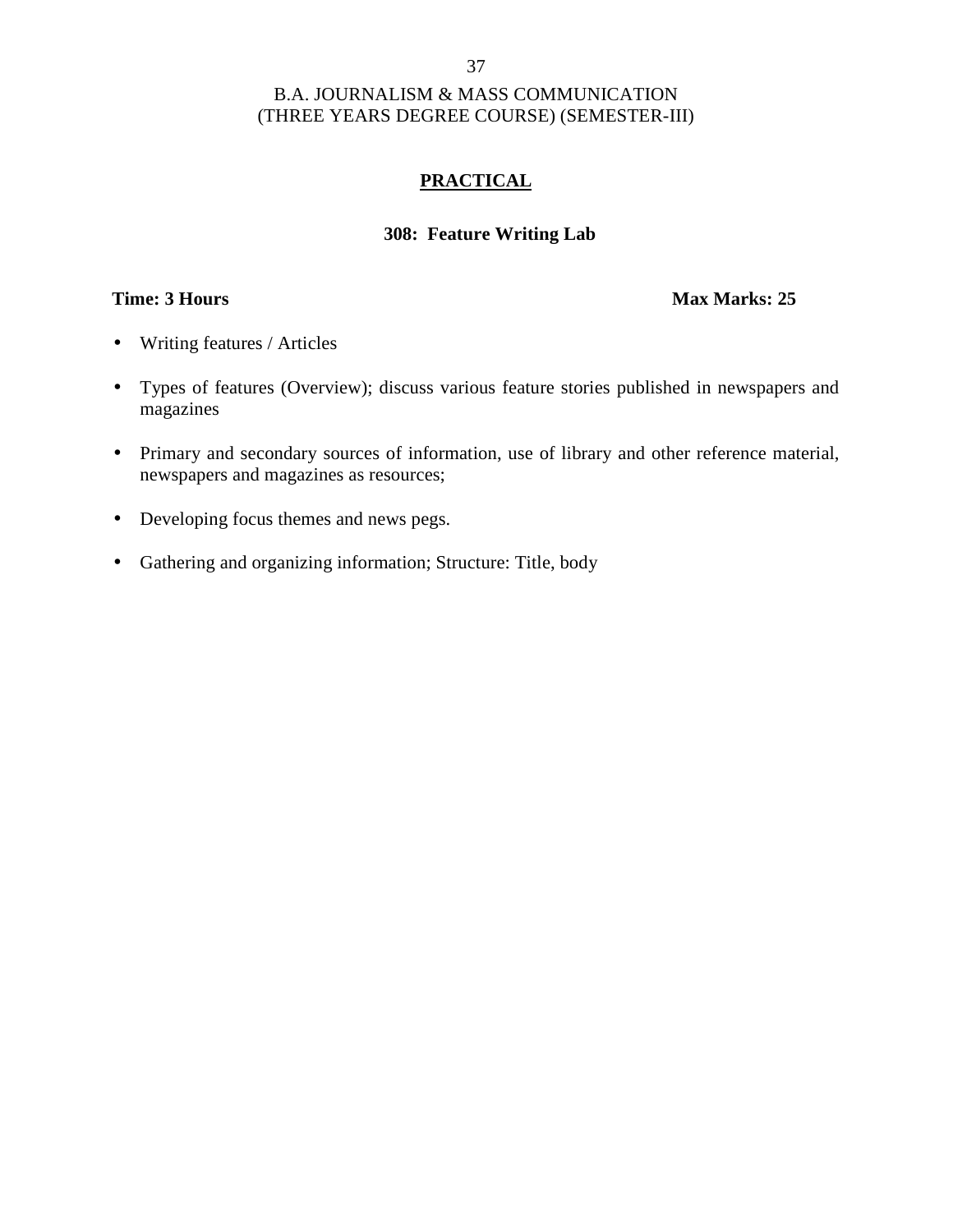### **401: Media and Business Communication**

### **Time: 3 Hours Max. Marks: 75**

### **Instructions for the Paper Setters:**

### **Note: The paper will consist of three sections as follows:**

- **Section A:** This section will have 10 compulsory questions of two marks each and to be answered in not more than 50 words. Total weightage of this section being 20 marks.
- **Section B:** This section will have 10 short answer type questions, out of which 7 questions are to be attempted. Each question carries 5 marks. The answer must not exceed 250 words. Total weightage of this section being 35 marks.
- **Section C:** This section comprises 4 long, essay type questions, out of which 2 are to be attempted in not more than 800 words. Each question carries 10 marks. Total weightage of this section being 20 marks.
- Meaning, Role, Functions, Importance and essentials of Communication in Business **Organizations**
- Process of Business Communication
- Communication Models
- Barriers to effective communication,
- **Classification of Communication-** <sup>o</sup> Formal & Informal
	-
	- o Personal, Inter-personal, Group and Mass
	- o Vertical & Horizontal
	- o Upward & Downward
	- o One-way & Two-way
	- $\circ$  Verbal & Non verbal
- **Understanding - Proxemics, Kinesics**
- **Business Correspondence in Media Organization**
	- o Principles of Letter Writing
	- o Types of Business Letters Sales letters, Requests, Response Letters, Complaint Letters, Adjustment letters, Inquiry appeals
	- o Resume Writing
	- o Report Writing
- **Cross Cultural Communication**
- **Importance of Dressing, Manners & Etiquettes in Business Communication.**
- **Importance of Communication in:**
	- o Negotiation
		- o Conflict Management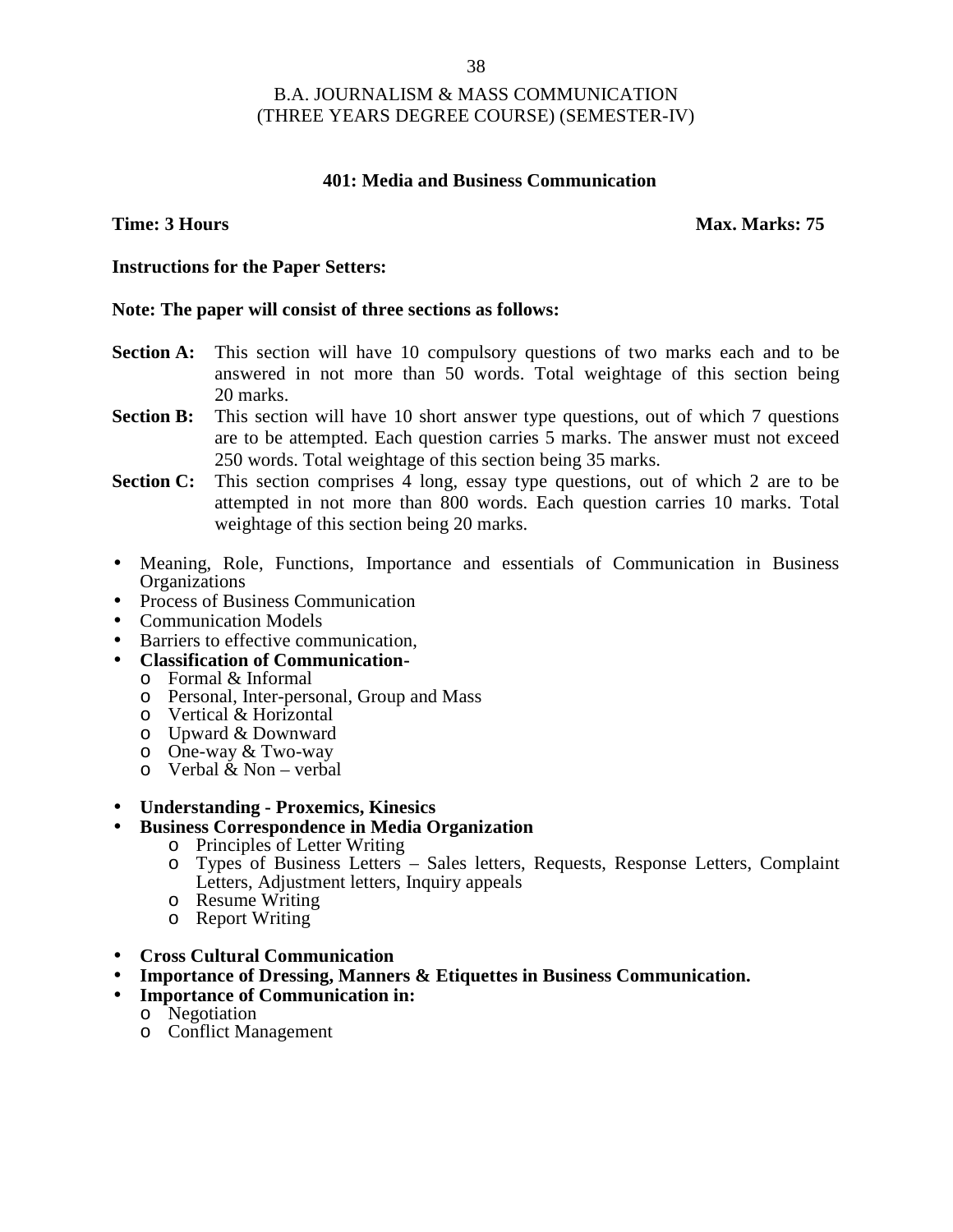### **402: Programme Formats: Radio & TV**

.

### **Time: 3 Hours Max. Marks: 75**

### **Instructions for the Paper Setters:**

### **Note: The paper will consist of three sections as follows:**

- **Section A:** This section will have 10 compulsory questions of two marks each and to be answered in not more than 50 words. Total weightage of this section being 20 marks.
- **Section B:** This section will have 10 short answer type questions, out of which 7 questions are to be attempted. Each question carries 5 marks. The answer must not exceed 250 words. Total weightage of this section being 35 marks.
- **ection C:** This section comprises 4 long, essay type questions, out of which 2 are to be attempted in not more than 800 words. Each question carries 10 marks. Total weightage of this section being 20 marks.
- **Writing for Radio:** Writing for the ear, Spoken word, RadioTalk, News, Slogans, Interview & Discussion, Feature & Documentary, Drama & Serial, Music Programmes, Outside Broadcast (OB), Commentary, Voice Cast, Vox Pop, Phone In, Radio Bridge, Chat Show, Radio Commercial- Types, Copy Writing.
- **Concept of Good Presentation :** Link Announcement & Continuity Presentation, News Reading, Pronunciation, Use of silence, Voice Culture, Keeping Rapport with the Listener, Presenting Music Programmes, Forming a personality for the programme/station. Programme objectivity, Information, Entertainment & Education, Fixed point & Flexible point, Intimacy with listener, knowing the target, Channel Identity, Special audience.
- **Television:** Understanding the medium and slope, Writing for visuals, Piece to Camera, Presentation, Reporting, Interview, Reportage, Live Shows, Anchoring a Show, Programme Production, Packaging for a channel, Packaging Stories

- **1.** Radio & TV Journalism : KM Srivastva
- **2.** TV Production : Gerald Millerson
- **3.** Broadcast Journalism: PP Joshi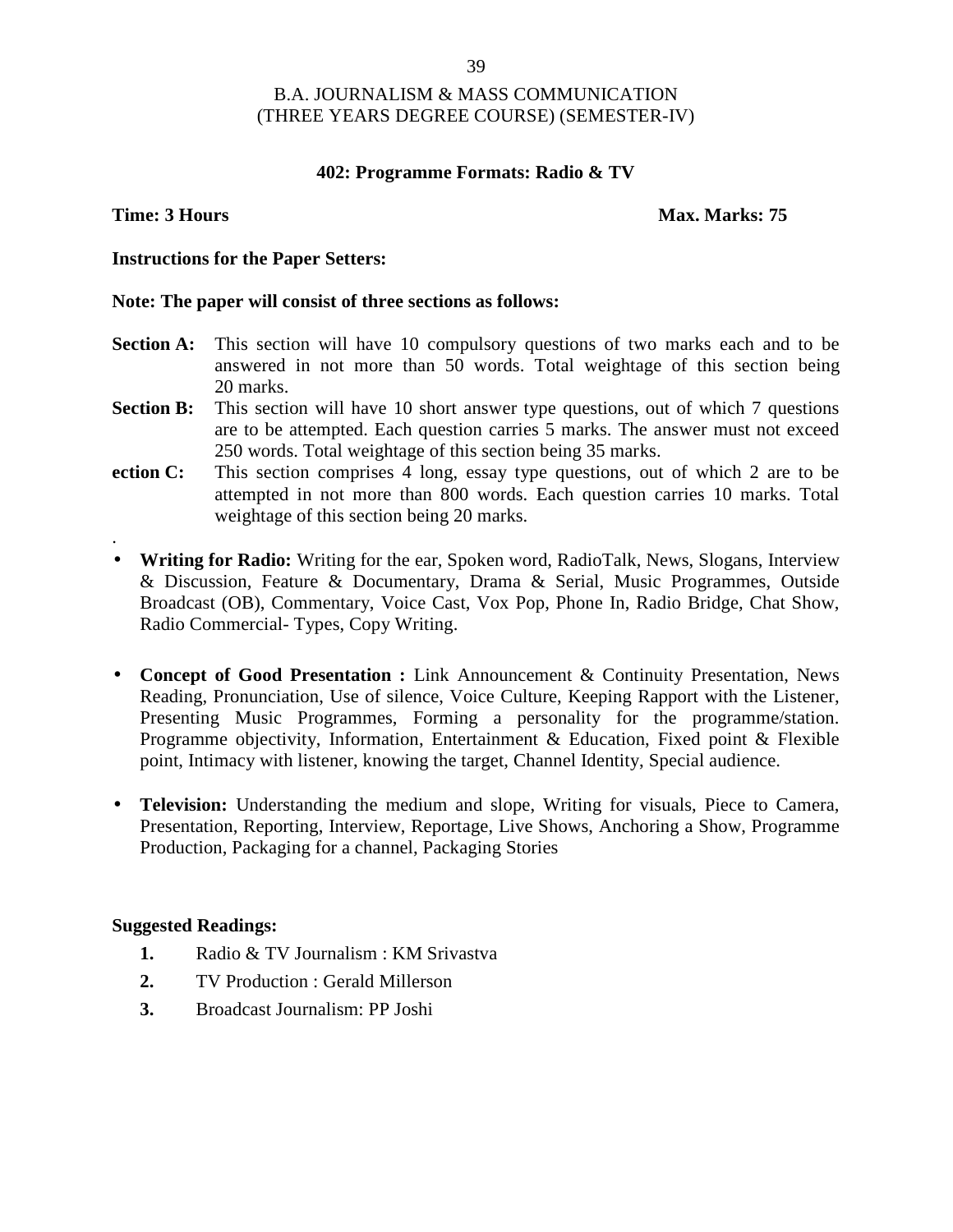### **403: Video Production: Idea to Screen**

**Time: 3 Hours Max. Marks: 75** 

### **Instructions for the Paper Setters:**

### **Note: The paper will consist of three sections as follows:**

- **Section A:** This section will have 10 compulsory questions of two marks each and to be answered in not more than 50 words. Total weightage of this section being 20 marks.
- **Section B:** This section will have 10 short answer type questions, out of which 7 questions are to be attempted. Each question carries 5 marks. The answer must not exceed 250 words. Total weightage of this section being 35 marks.
- **Section C:** This section comprises 4 long, essay type questions, out of which 2 are to be attempted in not more than 800 words. Each question carries 10 marks. Total weightage of this section being 20 marks.

### **Camera:**

- (a) Video camera, Types of video camera
- (b) Different types of shots, camera movements, Tilt, Track, Crane movements etc
- (c) Lenses: Different types of lenses and their application
- **Lighting:** Lights and lighting, Basics of lighting, Techniques, Different types of lights used in videography, Use of filters & reflectors
- **Selection of the Programme Topic:** Developing programme briefs (Objectives, Contents, Duration etc), Researching the topic, Programme Resources, Style and format, structuring the programme, Storyboard and Script Designing, Script Layout.
- **Video Recording and Editing:** What is editing? Rules of editing, Editing sound: U matic, Beta & VHS, Types of editing, Cut to cut, A/B roll, Assembly and insert editing.
- **Media Research Methodology:** Writing support materials (Teacher guidance notes), Designing Evaluation Tools and Techniques, Evaluation and field testing of programme, Preview and Analysis of programme.

- 1. TV Production: Gerald Millerson
- 2. Media Writing: Samuelson
- 3. Modern Radio Production: Carl Hansman Donnel.
- 4. Modern Radio Production: Carl Hansman
- 5. Broadcast Technology: Srivastava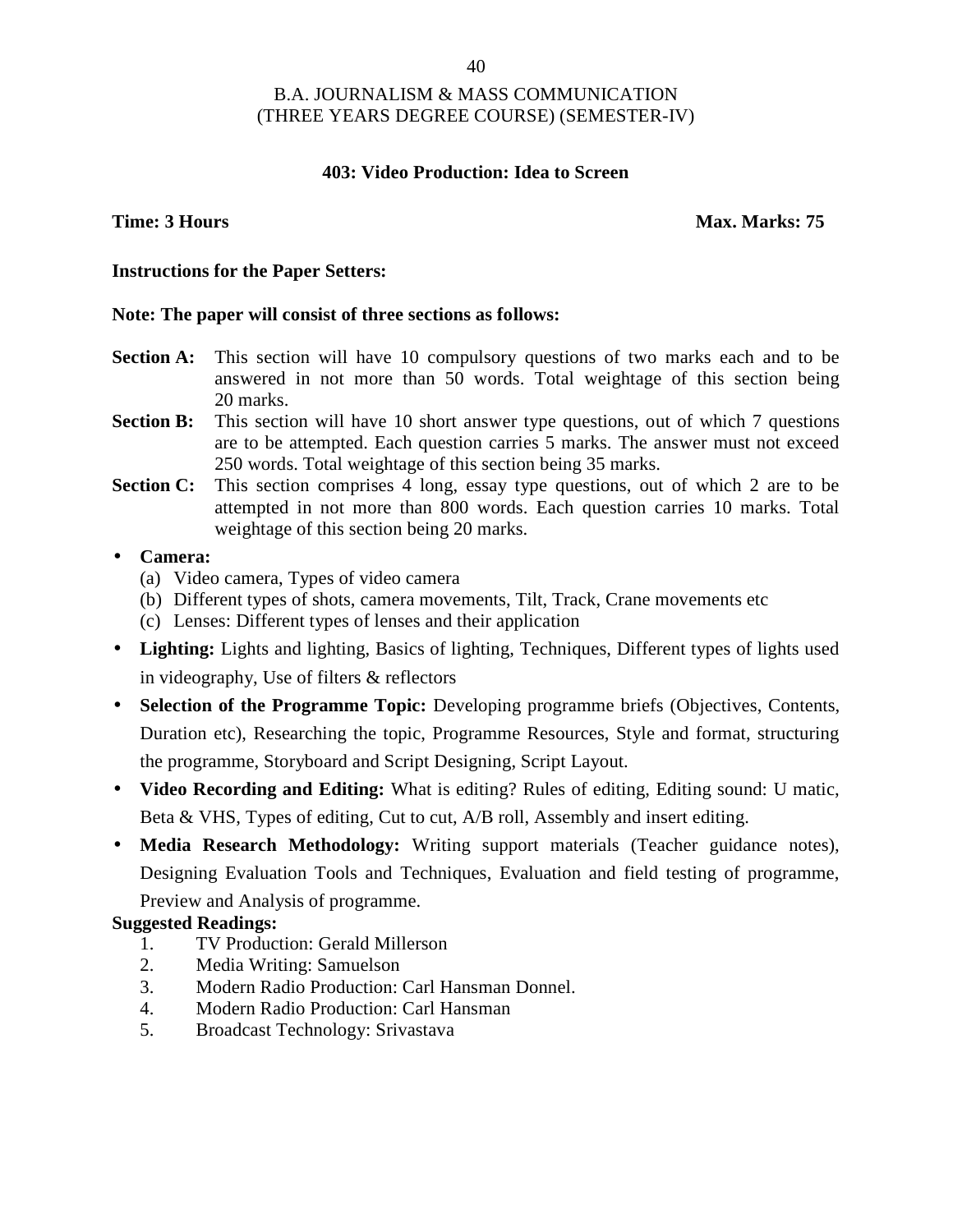### **404: Folk Media**

**Time: 3 Hours Max. Marks: 75** 

### **Instructions for the Paper Setters:**

### **Note: The paper will consist of three sections as follows:**

- **Section A:** This section will have 10 compulsory questions of two marks each and to be answered in not more than 50 words. Total weightage of this section being 20 marks.
- **Section B:** This section will have 10 short answer type questions, out of which 7 questions are to be attempted. Each question carries 5 marks. The answer must not exceed 250 words. Total weightage of this section being 35 marks.
- **Section C:** This section comprises 4 long, essay type questions, out of which 2 are to be attempted in not more than 800 words. Each question carries 10 marks. Total weightage of this section being 20 marks.
- Introduction to folk channels of communication (Historic Perspective in India), Categorization of folk forms in India, Advantages of folk media, Advantages of Folk over Electronic media
- Introduction to Puppetry, Street Theatre, Ballad, Nautanki, Ramlila, Raslila, and Story Telling Forms
- Flexibility of folk media, Folk media vis a vis the modern message (areas of conflict and compromise), Integrated use of Folk and Mass Media, Folk media in the context of urbanization,
- Punjabi Folk: Bhangra, Gidha and Vaar
- Units of Ministry of I & B: Song and Drama Division, DAVP, DFP, PIB, FTII, NFAI

- 1. Mass Communication in India by Kewal J Kumar
- 2. Handbook of Journalism & Mass Communication by Vir Bala Aggarwal
- 3. Folk Dance Tribal Richval & Martial Forms by Ashish Mohan khokar
- 4. Forms with A Smile by W S Retail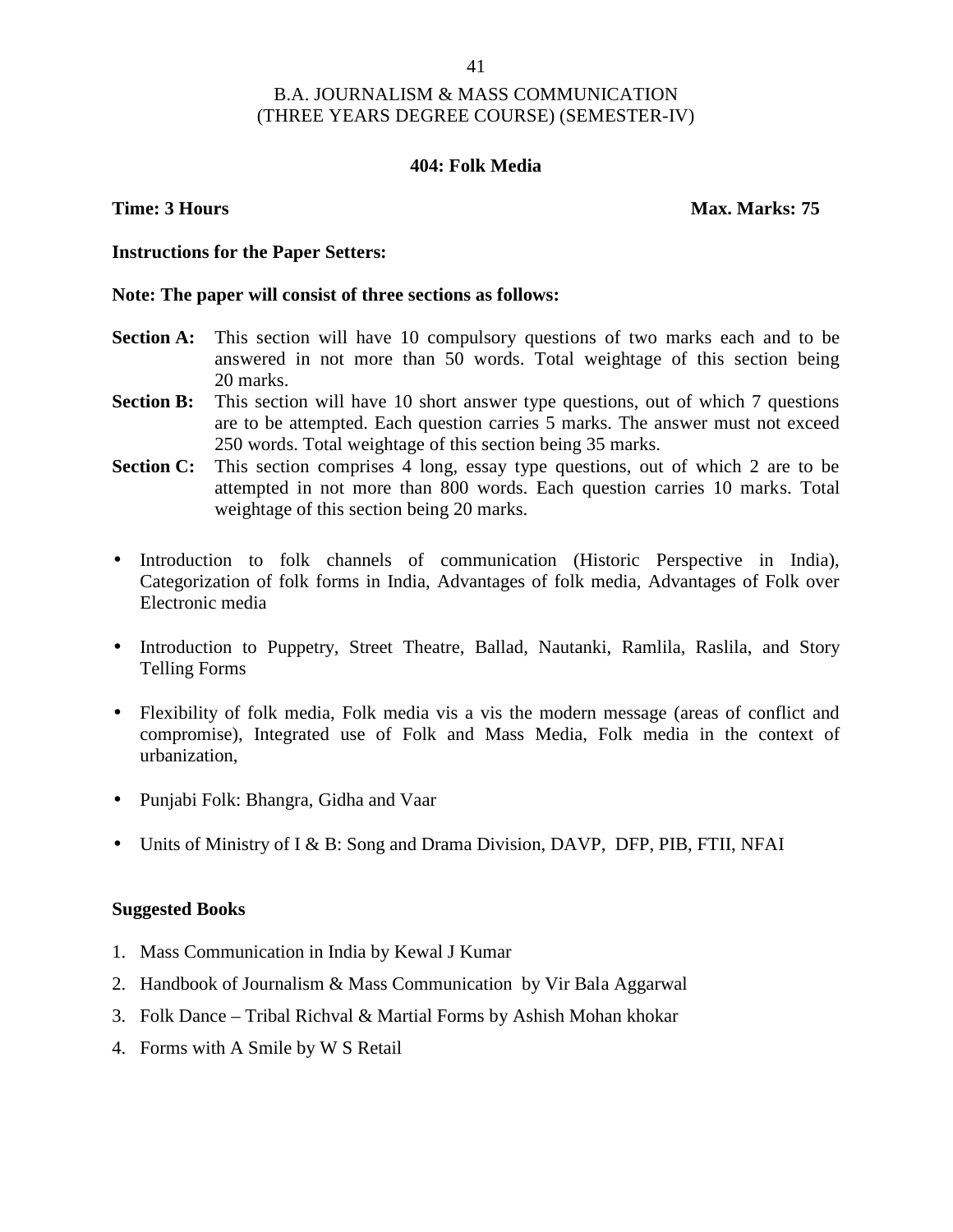### **405: Advertising: Concepts & Principles**

### **Time: 3 Hours Max. Marks: 75**

### **Instructions for the Paper Setters:**

### **Note: The paper will consist of three sections as follows:**

- **Section A:** This section will have 10 compulsory questions of two marks each and to be answered in not more than 50 words. Total weightage of this section being 20 marks.
- **Section B:** This section will have 10 short answer type questions, out of which 7 questions are to be attempted. Each question carries 5 marks. The answer must not exceed 250 words. Total weightage of this section being 35 marks.
- **Section C:** This section comprises 4 long, essay type questions, out of which 2 are to be attempted in not more than 800 words. Each question carries 10 marks. Total weightage of this section being 20 marks.

### **1. Introduction to Advertising**

- (a) Definition
- (b) Origin & development
- (c) Growth of advertising in India
- (d) Scope ( Effects on Economy/Industry)
- (e) Facets of advertising ( As an act of commerce, as hidden persuader)

### **2. Purpose of Advertising**

- (a) Need for advertising
- (b) Functions of advertising
- (c) Benefits of advertising: To Seller, Buyer & Media

### **3. Types of Advertising**

- (a) Commercial & Non-commercial
- (b) Product & Consumer
- (c) Classified & Display
- (d) Retail & Wholesale
- (e) Regional, National & Co-operative
- (f) Govt. advertising
- (g) Comparative advertising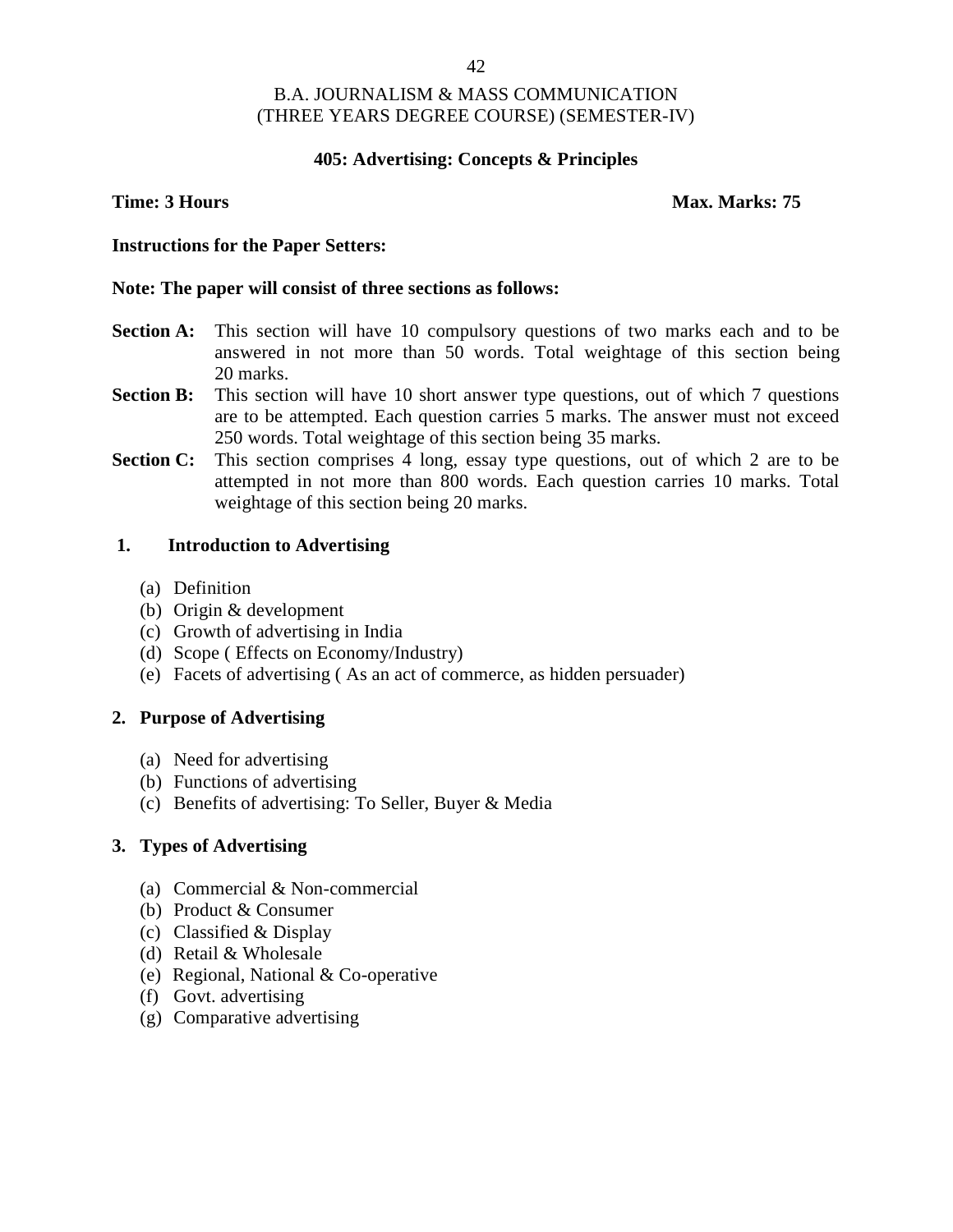### **4. Advertising as a Communication Tool**

- (a) Communication Process & Advertising
- (b) Communication Principles, Theories applied to advertising

### **5. Role & Effects of Advertising**

- (a) Negative & Positive Effects
- (b) Advertising & Society
- (c) Advertising & Development
- (d) Role of Advertising in National Economy
- (e) Social/Public Advertising

### **Suggested Readings:**

1. Indian Broad Casting : H.R. Luthra (Publications Division) 2. Television Techniques : Hoyland Beltinger (Harper & Brothers) 3. Advertising Made Simple : Frank Jefkins (Rupa & Co.) 4. Ogilvy on Advertising : David Ogilvy (Pan Books) 5. Advertising Management : Aaker, Myers & Batra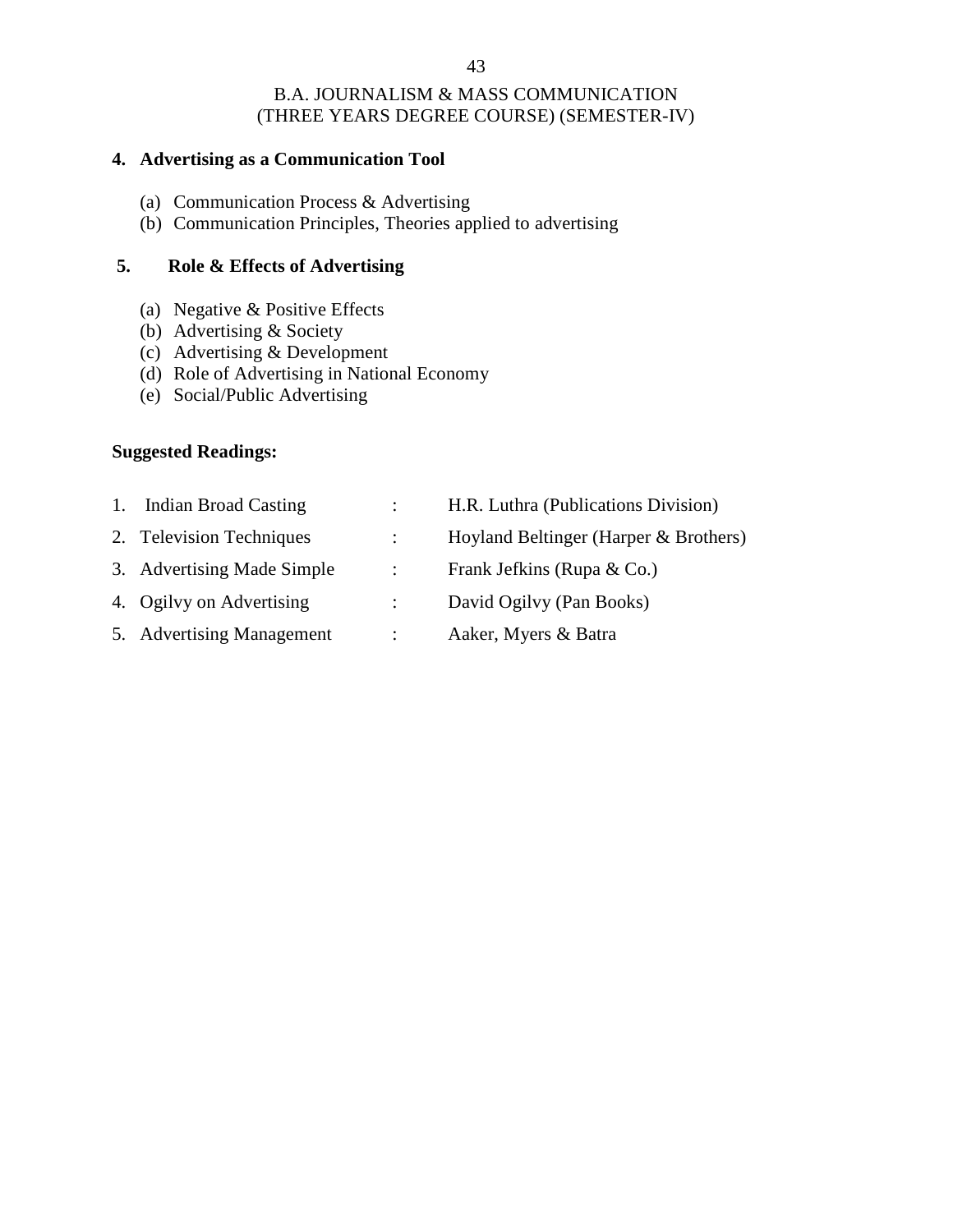### **ESL 222: ENVIRONMENTAL STUDIES (Compulsory)**

# **Time: 3 Hrs. Max. Marks: 50 Theory Lectures: 1½ Hours/ Week**

**Section–A: (15 Marks):** It will consist of five short answer type questions. Candidates will be required to attempt three questions, each question carrying five marks. Answer to any of the questions should not exceed two pages.

**Section–B: (20 Marks):** It will consist of four essay type questions. Candidates will be required to attempt two questions, each question carrying ten marks. Answer to any of the questions should not exceed four pages.

**Section–C: (15 Marks):** It will consist of two questions. Candidate will be required to attempt one question only. Answer to the question should not exceed 5 pages.

# **1. Biodiversity and its Conservation:**

- Definition: Genetic, species and ecosystem diversity.
- Biogeographical classification of India.
- Value of Biodiversity: Consumptive use; productive use, social, ethical, aesthetic and option values.
- Biodiversity of global, National and local levels.
- India as mega-diversity nation.
- Hot-spots of biodiversity.
- Threats to Biodiversity: Habitat loss, poaching of wild life, man wildlife conflicts.
- Endangered and endemic species of India.
- Conservation of Biodiversity: In situ and Ex-situ conservation of biodiversity.

### **2. Environmental Pollution:**

- Definition, causes, effects and control measures of:
	- a) Air Pollution
	- b) Water Pollution
	- c) Soil Pollution
	- d) Marine Pollution
	- e) Noise Pollution
	- f) Thermal Pollution
	- g) Nuclear Hazards
	- h) Electronic Waste
- Solid Waste Management: Causes, effects and control measures of urban and industrial wastes.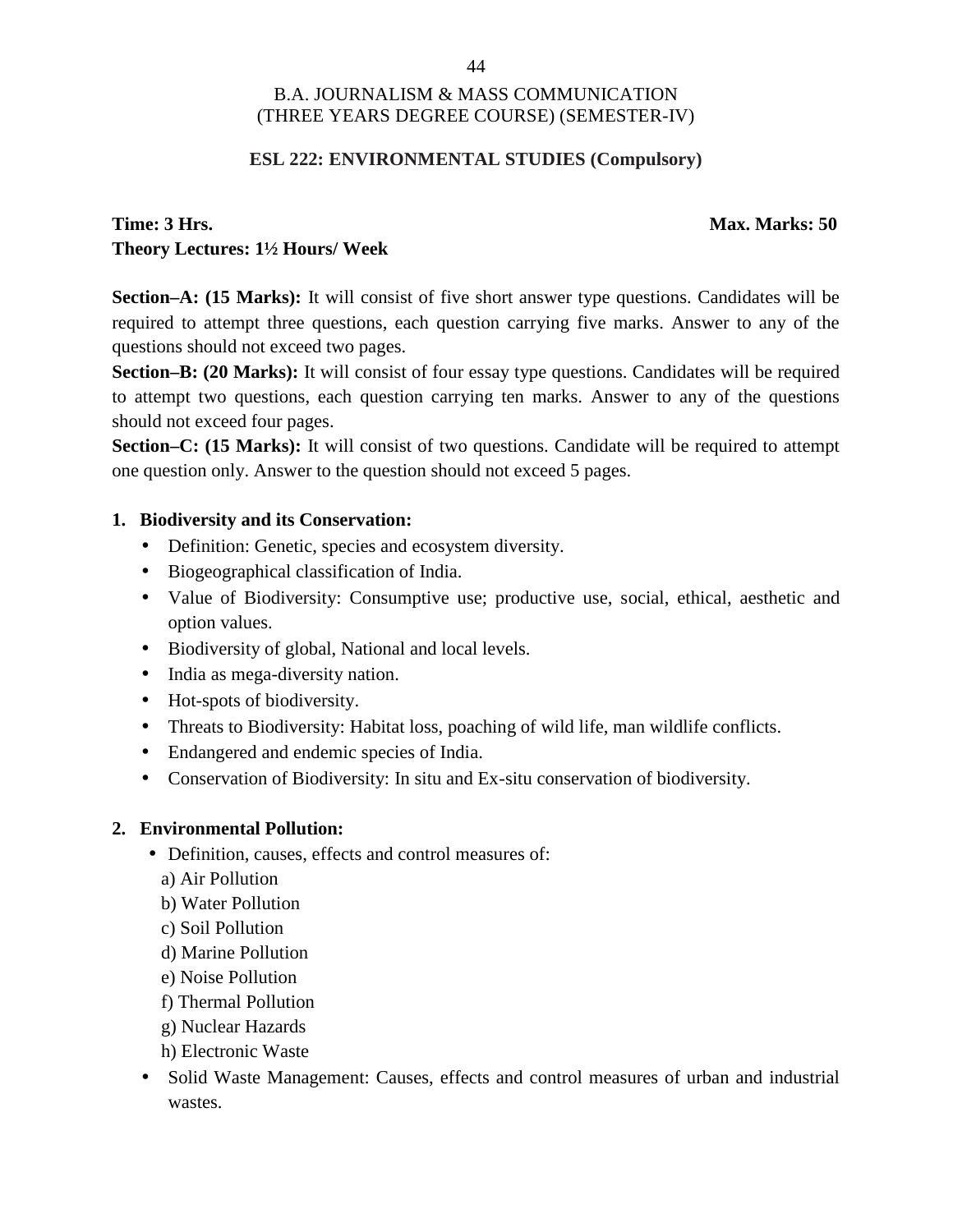- Role of an individual in prevention of pollution.
- Pollution case studies.
- Disaster Management: Floods, Earthquake, Cyclone and Landslides.

# **3. Human Population and the Environment**

- Population growth, variation among nations.
- Population explosion-Family welfare programme.
- Environment and human health.
- Human rights.
- Value education.
- HIV/AIDS
- Women and child welfare.
- Role of information technology in environment and human health.
- Case studies.
- Road Safety Rules & Regulations: Use of Safety Devices while Driving, Do's and Don'ts while Driving, Role of Citizens or Public Participation, Responsibilities of Public under Motor Vehicle Act, 1988, General Traffic Signs.
- Accident & First Aid**:** First Aid to Road Accident Victims, Calling Patrolling Police & Ambulance.

### **4. National Service Scheme**

- **Entrepreneurship Development:** Definition & Meaning; Qualities of good entrepreneur; Steps/ ways in opening an enterprise; Role of financial and support service Institutions.
- **Civil/Self Defense:** Civil defense services, aims and objectives of civil defense; Needs for self defense training.

### **5. Field Visits:**

- Visit to a local area to document environmental assets–river/forest/grassland/hill/ mountain.
- Visit to a local polluted site–Urban/Rural/Industrial/Agricultural.
- Study of common plants, insects, birds.
- Study of simple ecosystems–pond, river, hill slopes etc.
- Contribution of the student to NSS/any other social cause for service of society.
- **Note:** In this section the students will be required to visit and write on the environment of an area/ ecosystem/vi1lage industry/disaster/mine/dam/agriculture field/waste management/ hospital etc. with its salient features, limitations, their implications and suggestion for improvement.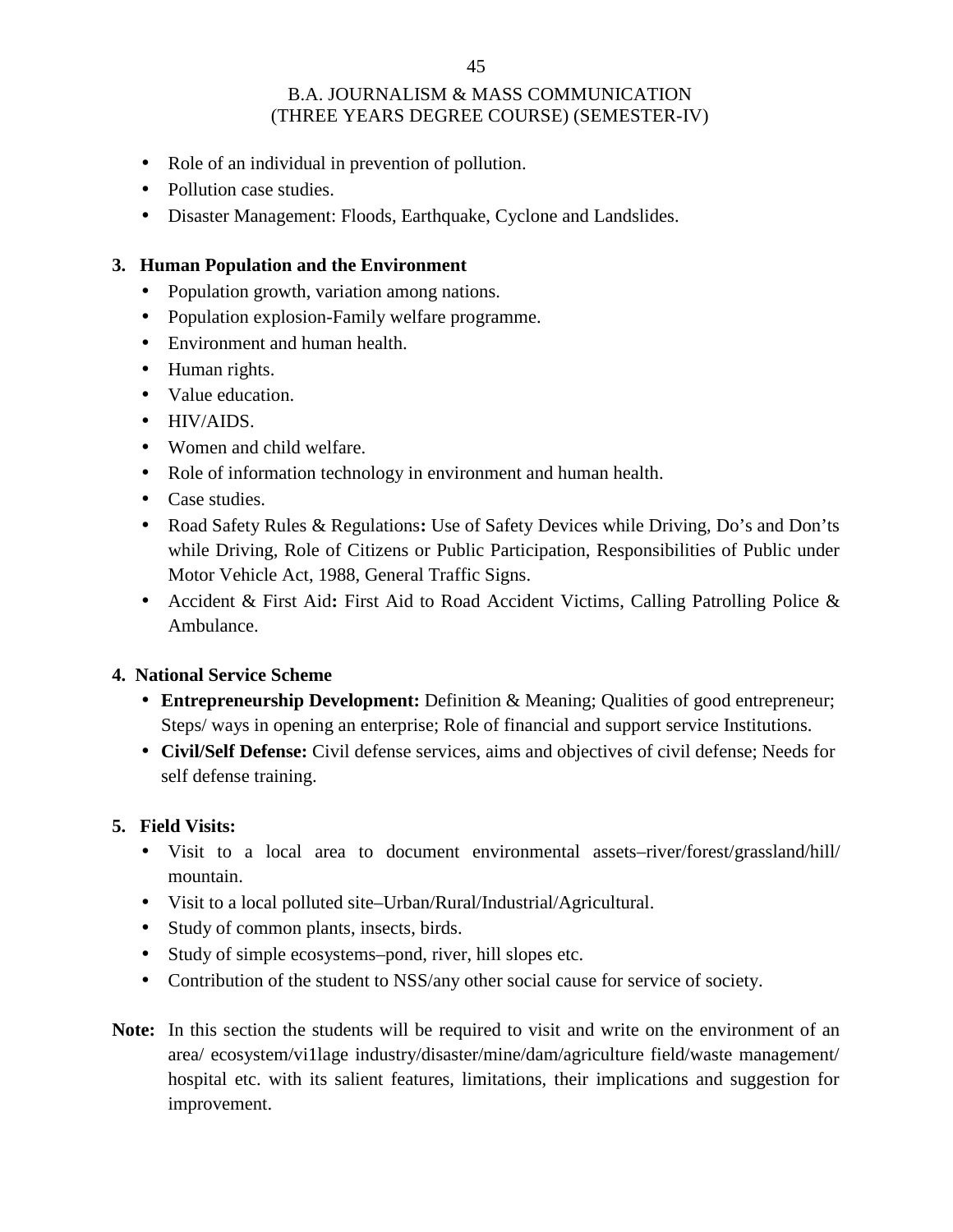### **References/Books:**

- 1. Agarwal, K. C. 2001. Environmental Biology, Nidhi Publications Ltd. Bikaner.
- 2. Bharucha, E. 2005. Textbook of Environmental Studies, Universities Press, Hyderabad.
- 3. Down to Earth, Centre for Science and Environment, New Delhi.
- 4. Jadhav, H. & Bhosale, V. M. 1995. Environmental Protection and Laws. Himalaya Pub.
- 5. Joseph, K. and Nagendran, R. 2004. Essentials of Environmental Studies, Pearson Education (Singapore) Pte. Ltd., Delhi.
- 6. Kaushik, A. & Kaushik, C. P. 2004. Perspective in Environmental Studies, New Age International (P) Ltd, New Delhi.
- 7. Miller, T. G. Jr. 2000. Environmental Science, Wadsworth Publishing Co.
- 8. Sharma, P. D. 2005. Ecology and Environment, Rastogi Publications, Meerut.
- 9. Booklet on Safe Driving. Sukhmani Society (Suvidha Centre), District Court Complex, Amritsar
- 10. Kanta, S., 2012. Essentials of Environmental Studies, ABS Publications, Jalandhar.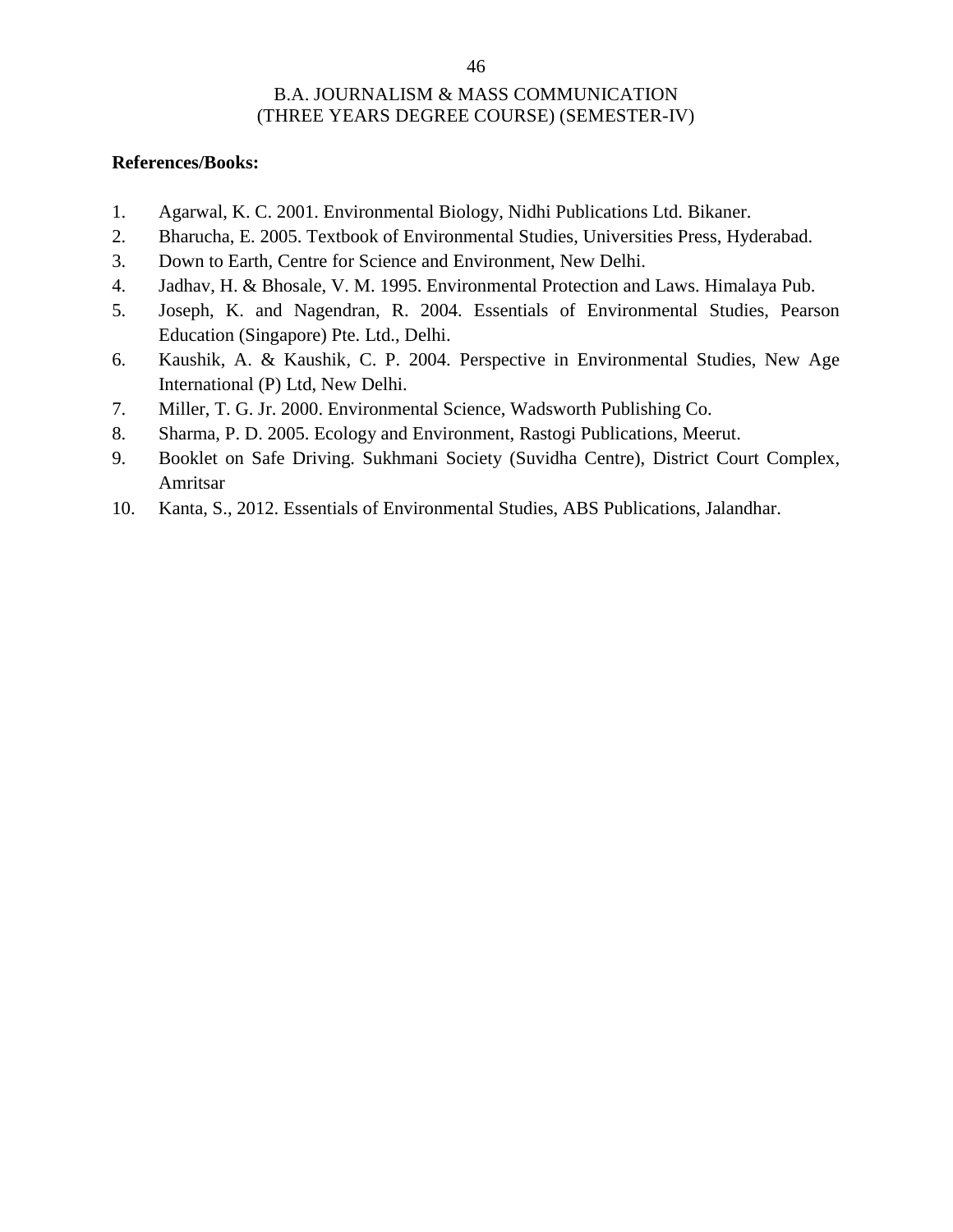# **PRACTICAL**

### **406: Radio and TV Production Lab.**

### **Max. Marks: 25**

### **Radio**

- Writing for different formats of Radio
- Radio recording of different formats: RJ, Interview, Radio Talk, Drama

# **Practical exercises involving:**

### **Television**

- Story treatment,
- Scripts,
- Storyboards,
- Budgets,
- Floor plan, sets, make-up, costume, jewelry, lights, audio, graphic rehearsals,
- Shooting schedules
- Post-Production editing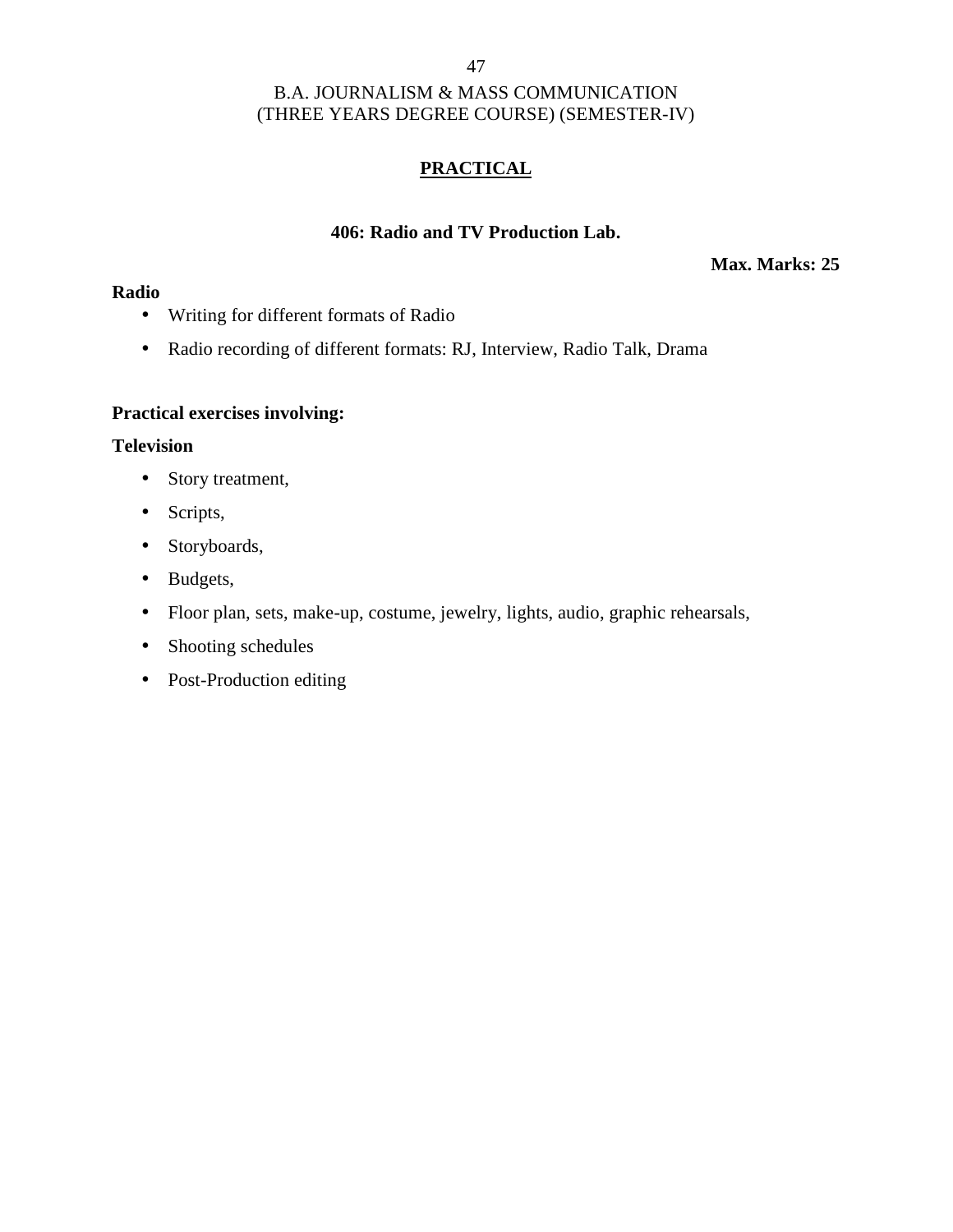# **PRACTICAL**

### **407: Operation & Handling of Video Equipments**

**Max. Marks: 25**

### **Practical exercises involving:**

### **Camera:**

- (a) Focuses on Cameras & Recorders controls
- (b) Shooting techniques
- (c) Basic theory of Video recording

### **Lights:**

- (a) Providing theory, rules & principles of quality lighting
- (b) Shows the creative use of back-lighting
- (c) Proper placement of lights & lighting equipment for principle subjects and sets;both on location and in the studio.

### **Sound:**

- (a) Demonstration of various pieces of audio recording equipment
- (b) Creative use of sound effects & music tracks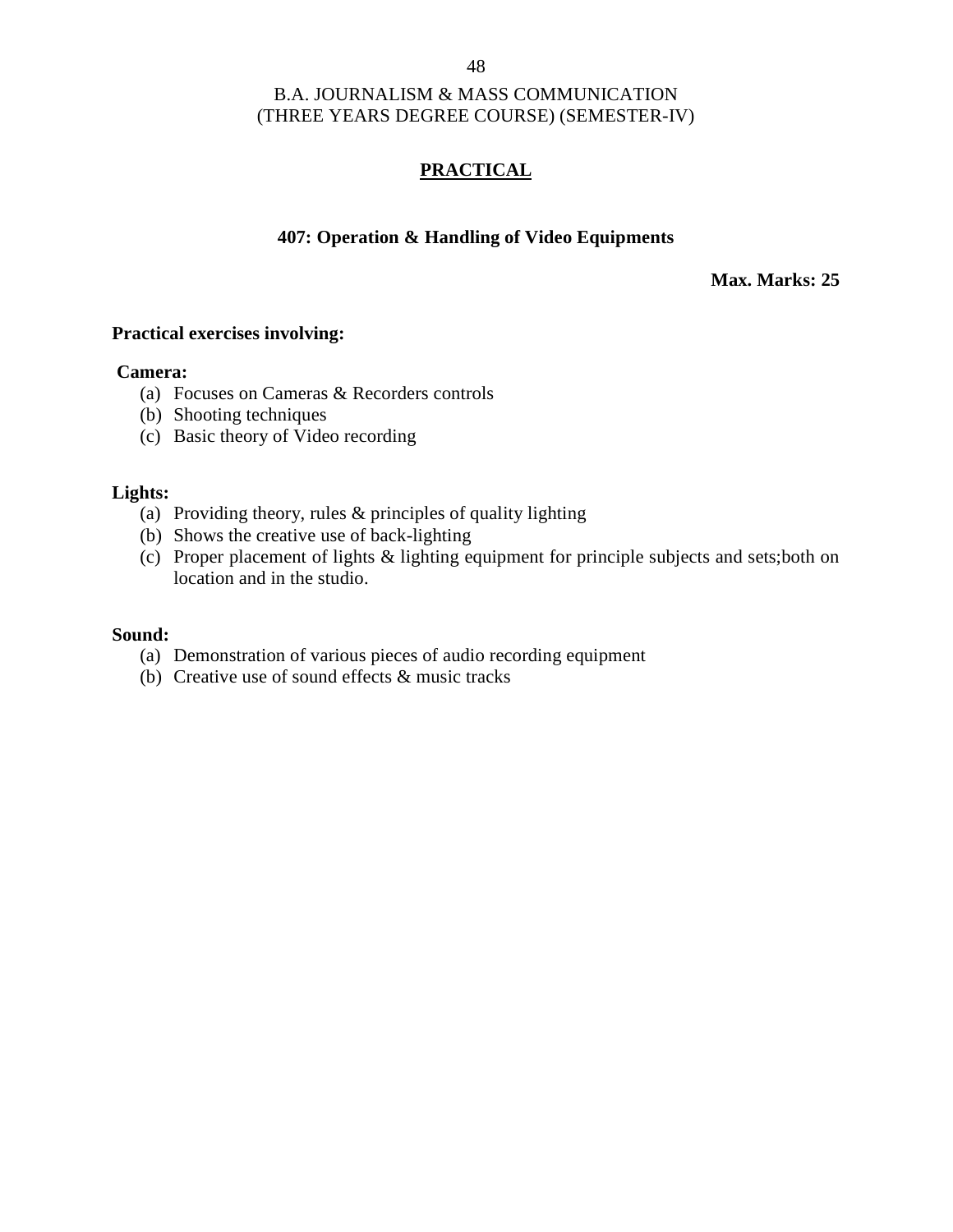### 49

# B.A. JOURNALISM & MASS COMMUNICATION (THREE YEARS DEGREE COURSE) (SEMESTER-IV)

# **PRACTICAL**

### **408: Advertising Lab**

### **Practical exercises involving:**

- Advertising Campaigns, Themes and Promotions
- Newspaper Ad: Content / Copy, Picture and design
- Television Ad: Writing Script, Shooting and Editing
- Understanding different types of Advertising**:**
	- (a) Commercial & Non-commercial
	- (b) Product & Consumer
	- (c) Classified & Display
	- (d) Retail & Wholesale
	- (e) Regional, National & Co-operative
	- (f) Govt. advertising
	- g) Comparative advertising

### **Max. Marks: 25**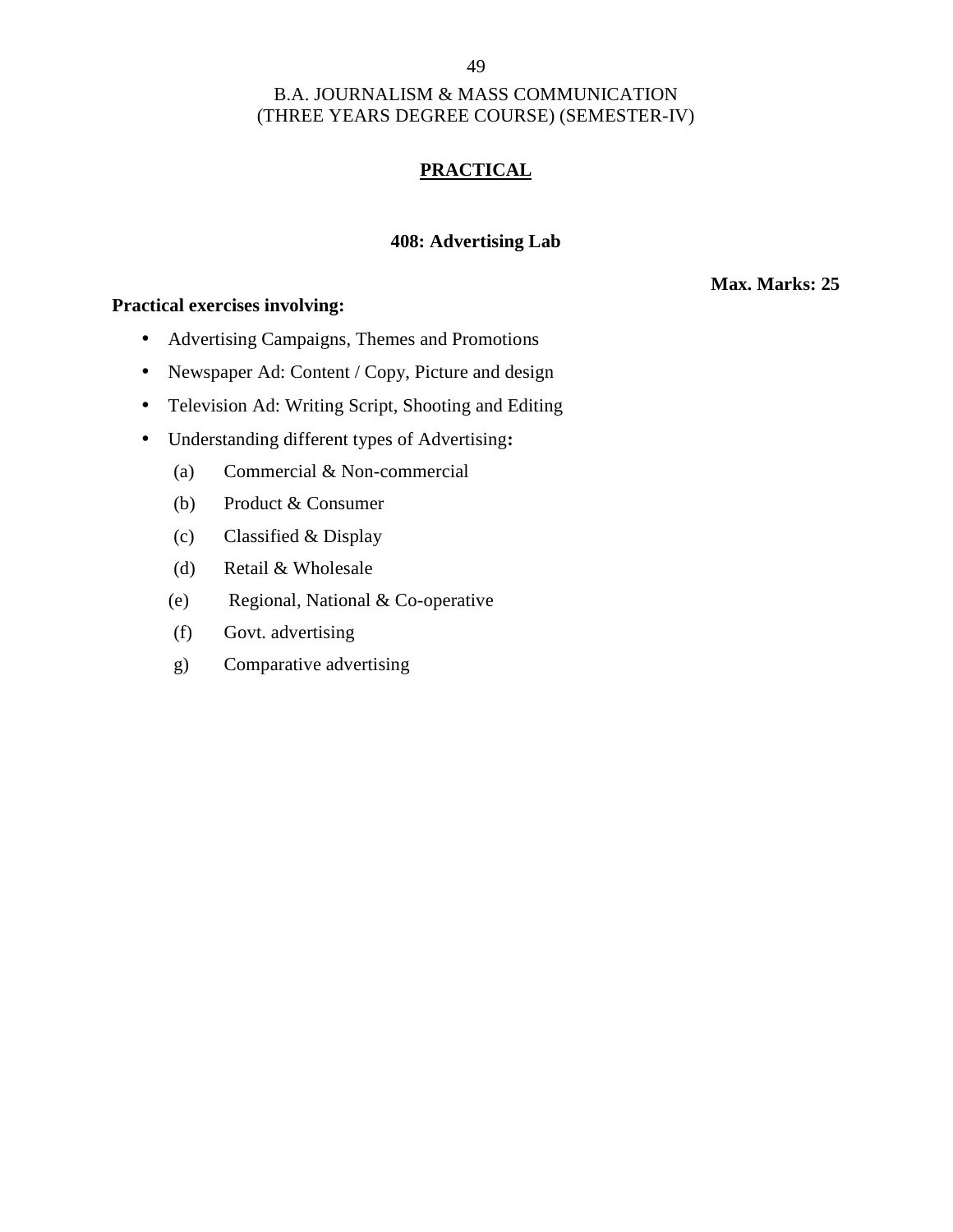### **501: Event Management: Principles & Methods**

### **Time :** 3 Hours **Max Marks : 75**

# **Instructions for the Paper Setters:**

### **Note: The paper will consist of three sections as follows:**

- **Section A:** This section will have 10 compulsory questions of two marks each and to be answered in not more than 50 words. Total weightage of this section being 20 marks.
- **Section B:** This section will have 10 short answer type questions, out of which 7 questions are to be attempted. Each question carries 5 marks. The answer must not exceed 250 words. Total weightage of this section being 35 marks.
- **Section C:** This section comprises 4 long, essay type questions, out of which 2 are to be attempted in not more than 800 words. Each question carries 10 marks. Total weightage of this section being 20 marks.
- Definition and scope of event management
- Understanding Various events: Conferences, Trade Fair, Wedding, Fashion Shows, Corporate Meeting etc
- Importance of budget and buffer
- Concept of clean zone
- Role & importance of exhibitions
- Objectives of the exhibition
- Advantage of exhibition over other devices
- Importance of direct contact
- Choosing the right exhibition-Where to participate
- Why exhibitions sell? Concept of neutral territory
- PR for an exhibition
- Role of the Press in promotion of an event
- Publicity inputs or visible aids for promoting an event
- Print & Display material
- Stand Design
- Trade Fair: Uses & Abuses
- Gauging Cost Effectiveness

- 1. Stephen P. Robbins & Mary Coulter, Management, Prentice Hall of India.
- 2. Anna Bhattacharyajee, The Indian Press Profession to Industry.
- 3. P.R. Tools, Concepts Tools and Strategies- NN Sarkar
- 4. Handbook on Public Relations- D.S. Mehta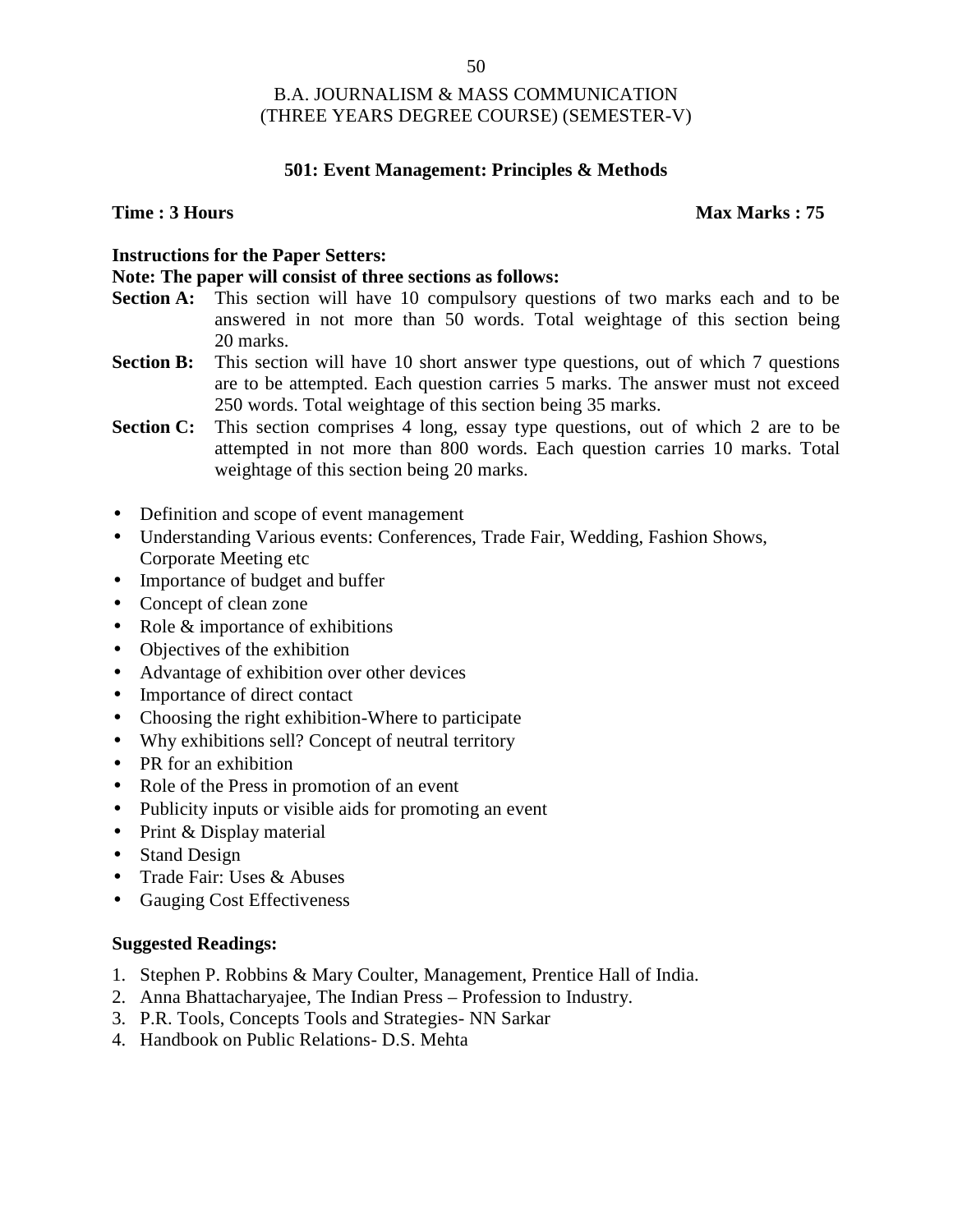### **502: Current Affairs: Contemporary Issue in Media-I**

### **Time: 3 Hours Max Marks: 75**

### **Instructions for the Paper Setters:**

### **Note: The paper will consist of three sections as follows:**

- **Section A:** This section will have 10 compulsory questions of two marks each and to be answered in not more than 50 words. Total weightage of this section being 20 marks.
- **Section B:** This section will have 10 short answer type questions, out of which 7 questions are to be attempted. Each question carries 5 marks. The answer must not exceed 250 words. Total weightage of this section being 35 marks.
- **Section C:** This section comprises 4 long, essay type questions, out of which 2 are to be attempted in not more than 800 words. Each question carries 10 marks. Total weightage of this section being 20 marks.
- **Political and Social Issue:** Major current issues of parliament (Budget), Major issues of different political parties (Agenda), Major current issues in media, Study of current debates on social issues
- **Business sports and security:** Current issues of business, Current issues of entertainment and sports, Current issues of internal and external security
- Current issues in health, Women and Child Rights, Human Rights and Education System
- **International organization**: SAARC, ASEAN, G-8, G-20, WTO, WHO, UNESCO, NWICO, UNO, ITU, UNICEF, EU
- **National organizations:** CIC, NSG, FICCI, CII, RBI, CVC

### **NOTE: Issues pertaining to last six months only**

### **Suggested Books / Magazine**

- 1. Competitor Success Review
- 2. Manorama Year Book
- 3. Focal Study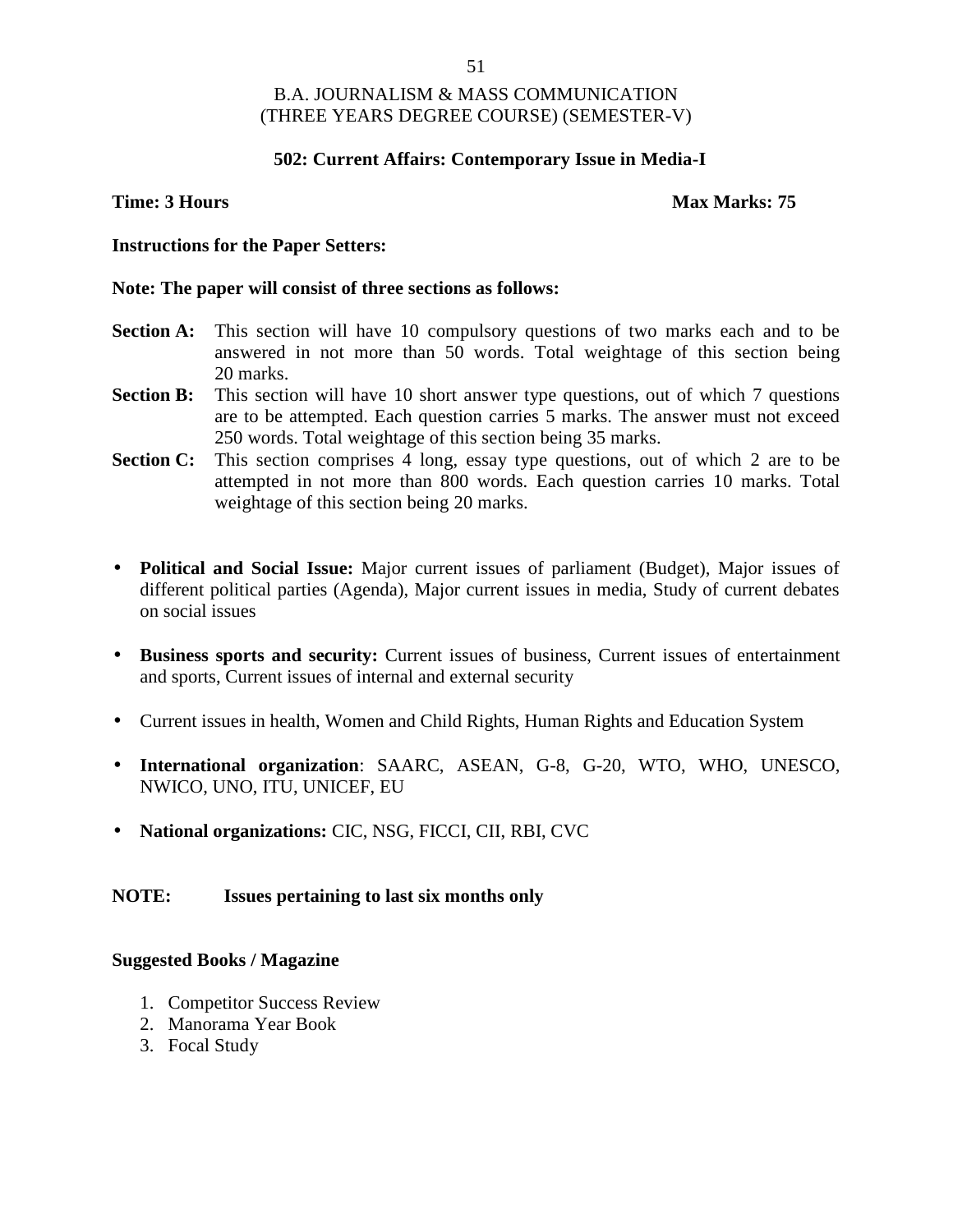### **503: Media Research Methodologies**

### **Time: 3 Hours Max Marks: 75**

### **Instructions for the Paper Setters:**

### **Note: The paper will consist of three sections as follows:**

- **Section A:** This section will have 10 compulsory questions of two marks each and to be answered in not more than 50 words. Total weightage of this section being 20 marks.
- **Section B:** This section will have 10 short answer type questions, out of which 7 questions are to be attempted. Each question carries 5 marks. The answer must not exceed 250 words. Total weightage of this section being 35 marks.
- **Section C:** This section comprises 4 long, essay type questions, out of which 2 are to be attempted in not more than 800 words. Each question carries 10 marks. Total weightage of this section being 20 marks.
- **Research:** Definitions, Methods, Selection & Formulation of Research Problem, Hypothesis, Sampling, Research Designs, Processing & Analysis of data, Statistical Analysis, Findings, Report Writing.
- **Survey:** Meaning, Concept, Utility, Planning, Organising & Conducting survey, Public Opinion Survey, Readership Survey.
- **Data:** Meaning, Kinds-Demographic, Socio-Economic, Socio-Psychological data.
- **Tools of Data Collection:** Questionnaire, Schedule, Interview, Case study, Observation, Content Analysis etc.
- **Media Research:** Measuring Impact, Evaluation, Monitoring, and Feedback. TRP, Viewership, Listenership, Public Opinion, Readership, Circulation

| 1. Social Research                               | S.R. Vajpayee                  |
|--------------------------------------------------|--------------------------------|
| 2. Doing Your Research Project                   | Judith Bell                    |
| 3. Research Methodology–Methods & Techniques:    | C.R. Kothari                   |
| 4. Research Methodology in Social Sciences       | Sandhu & Singh                 |
| 5. Communication & Research for Management :     | V.P. Michael                   |
| 6. Research in Mass Media                        | S.R. Sharma & Anil Chaturvedi  |
| 7. Research-How to Plan, Speak & Write About It: | Clifford Hawkins & Marco Sorgi |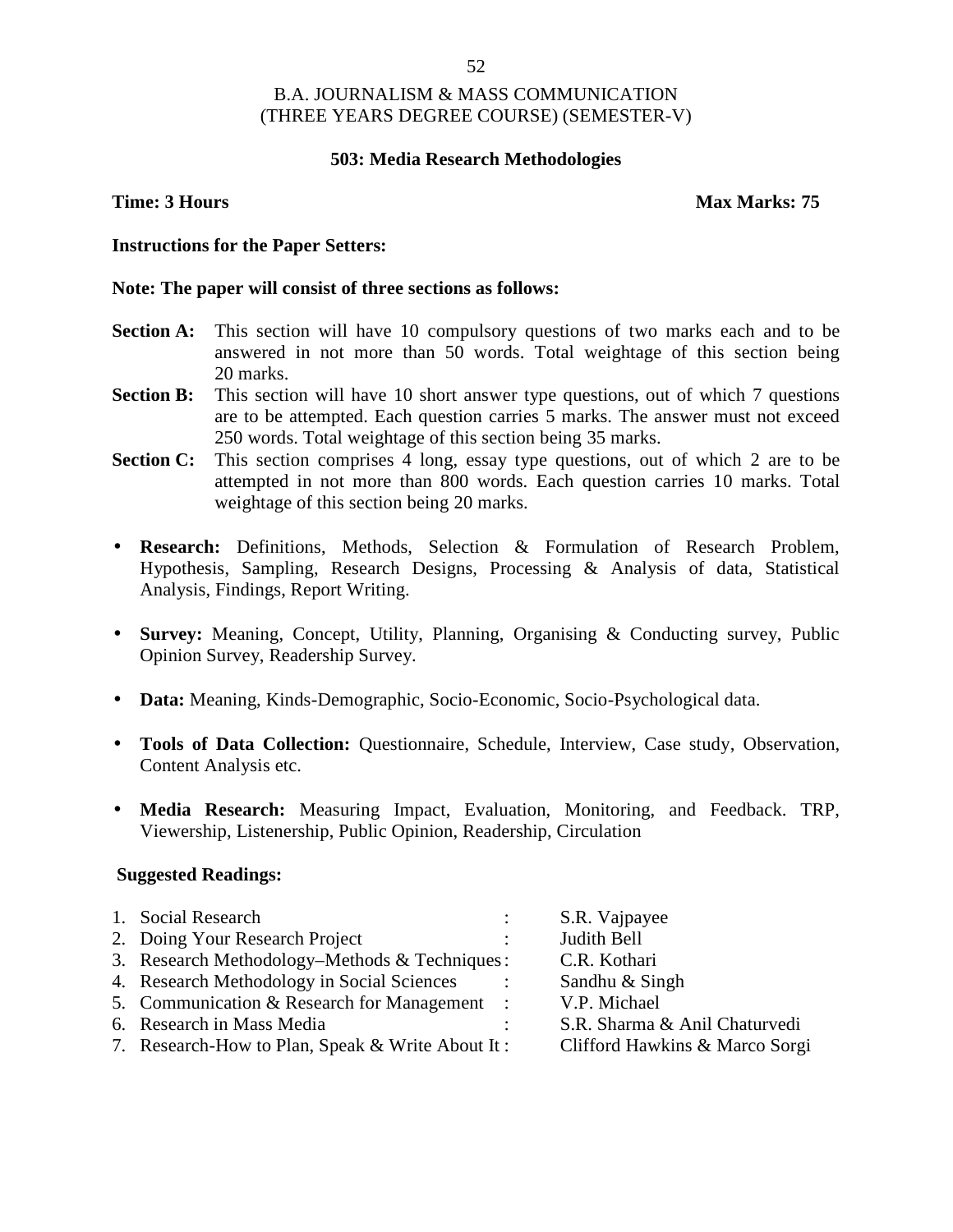### **504: CYBER JOURNALISM**

**Time: 3 Hours Max Marks:** 75

### **Instructions for the Paper Setters:**

### **Note: The paper will consist of three sections as follows:**

- **Section A:** This section will have 10 compulsory questions of two marks each and to be answered in not more than 50 words. Total weightage of this section being 20 marks.
- **Section B:** This section will have 10 short answer type questions, out of which 7 questions are to be attempted. Each question carries 5 marks. The answer must not exceed 250 words. Total weightage of this section being 35 marks.
- **Section C:** This section comprises 4 long, essay type questions, out of which 2 are to be attempted in not more than 800 words. Each question carries 10 marks. Total weightage of this section being 20 marks.
- **Cyber Journalism:** What is Cyber Space? What is Information Super Highway? Internet and Information Revolution, Fundamentals of Cyber Media, Comparison of Cyber Media with Print, TV, Radio mediums, Advantages & Disadvantages of Cyber Journalism.
- **Writing for Web Media:** Basic rules, Do's & Don'ts, Writing News stories, Features & Articles on the Web, Interviewing on the Web, Why Print & Electronic Media networks are going on the Net? Impact of Web Journalism, Recent Trends.
- Presentation & Layout of Web Newspapers & Magazines, Advertising on the Web, Circulation of Web Newspapers, Future of Web Journalism
- Analysis of important Indian News-Based Web-sites, Trends in Cyber Reporting & Editing, Impact of globalisation on Web Journalism, Cyber Laws, Concept of e-governance.
- e-Paper, Online Newspaper, M-paper, Blogs, Citizen Jounalism

|       | 1. Cyberspace Aur Media                                     | : Sudhir Pachauri                        |
|-------|-------------------------------------------------------------|------------------------------------------|
|       | 2. Fundamentals of Information Technology: Deepak Bharihoke |                                          |
|       | 3. Multimedia Systems                                       | : Ramesh Agarwal & Bharat Bhushan Tiwari |
|       | 4. IT in the New Millenium                                  | : V.D. Dudeja                            |
| 5. IT |                                                             | $:$ SL Sah                               |
|       | 6. Electronic Media & the Internet                          | : Y K D'souza                            |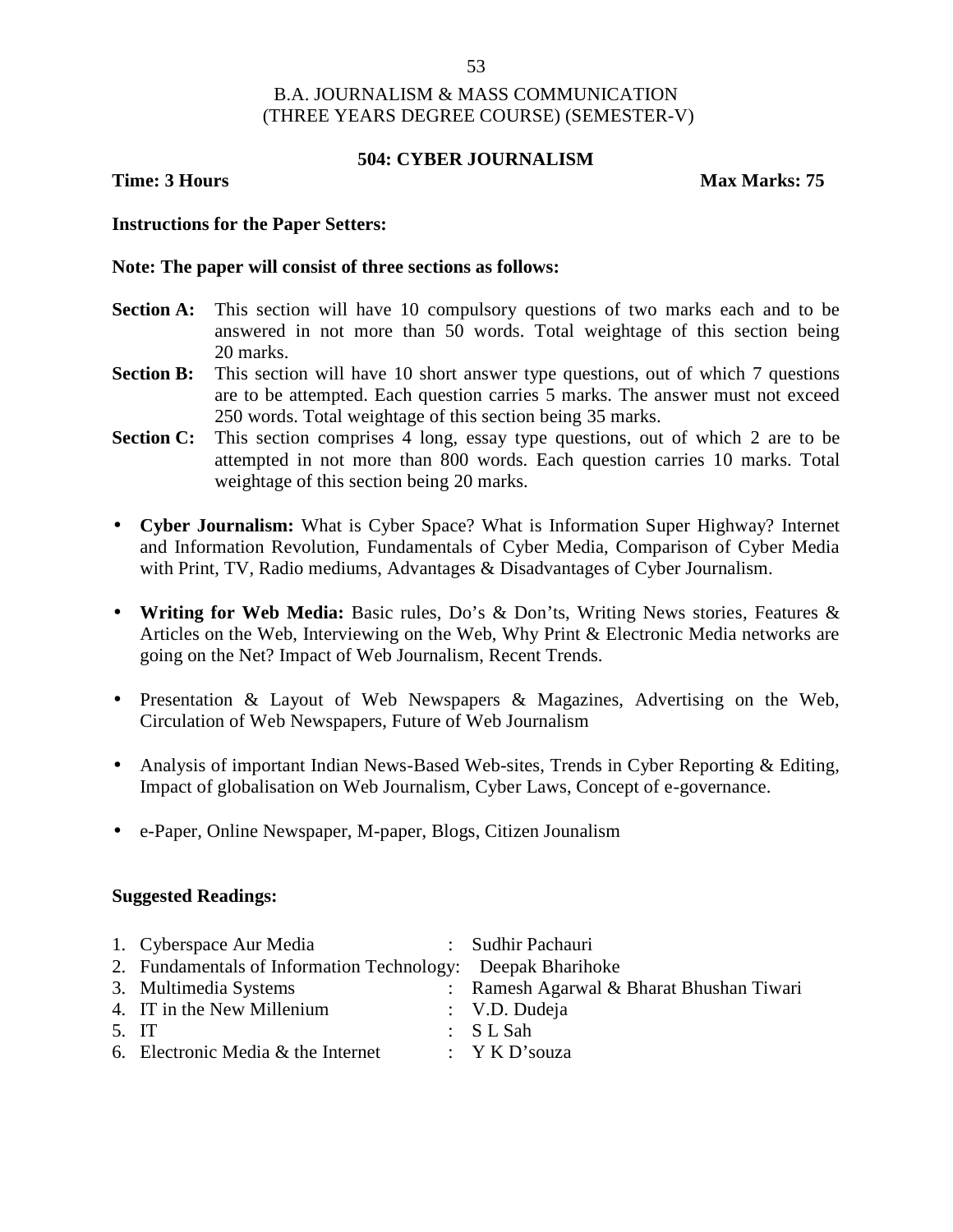### **505: PUBLIC RELATIONS**

### **Time : 3 Hours Max Marks : 75**

### **Instructions for the Paper Setters:**

### **Note: The paper will consist of three sections as follows:**

- **Section A:** This section will have 10 compulsory questions of two marks each and to be answered in not more than 50 words. Total weightage of this section being 20 marks.
- **Section B:** This section will have 10 short answer type questions, out of which 7 questions are to be attempted. Each question carries 5 marks. The answer must not exceed 250 words. Total weightage of this section being 35 marks.
- **Section C:** This section comprises 4 long, essay type questions, out of which 2 are to be attempted in not more than 800 words. Each question carries 10 marks. Total weightage of this section being 20 marks.
- Role of Public Relations in Corporate Image Building
- Functions of Public Relations
- PR as distinguished from Marketing, Sales Promotion & Advertising
- PR Techniques
- Relationship & Duties of the PR Practitioner-Value of IPR Code & the International Codes of Conduct
- Functions of PR Department & Manager-Advantages & Disadvantages
- PR consultancy-Its advantages & disadvantages
- PR programme planning
- Evaluating results of PR work
- Press Relation  $&$  its principles
- The News Release-Seven point formula  $&$  its importance
- $\bullet$  Writing techniques, Press Event & Organising them
- Internal PR-Media & Techniques
- Employee Relations
- Exhibition PR & its Planning
- Uses & kinds of Exhibition PR
- Role of Photography In PR
- Importance of Marketing Research for the PR Practitioner

- 1. PR concept, Tools, Stragies NN Sarkar
- 2. Handbook on Public Relations D.S Mehta
- 3. Public Relations Management C.S. Raydu
- 4. Business Public Relations S.R. Sardana
- 5. Public Relations Jaishree Jethwaney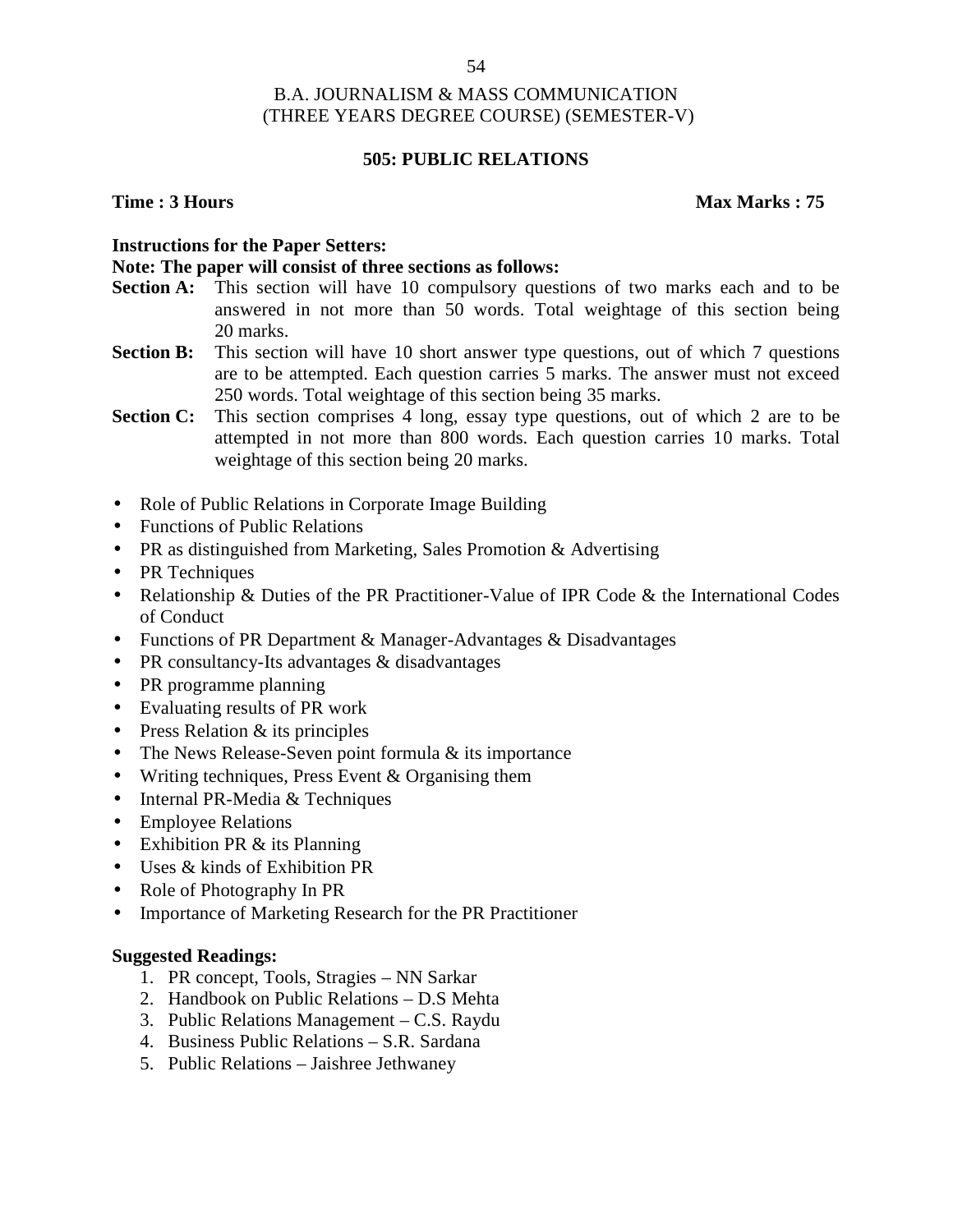# **PRACTICAL**

### **506: EVENT MANAGEMENT LAB**

# **Time: 3 Hours Max Marks: 25**

- Designing & Development of print & display material for an exhibition along with publicity & promotional material for the event.
- Organizing different events at department level along with publicity and promotion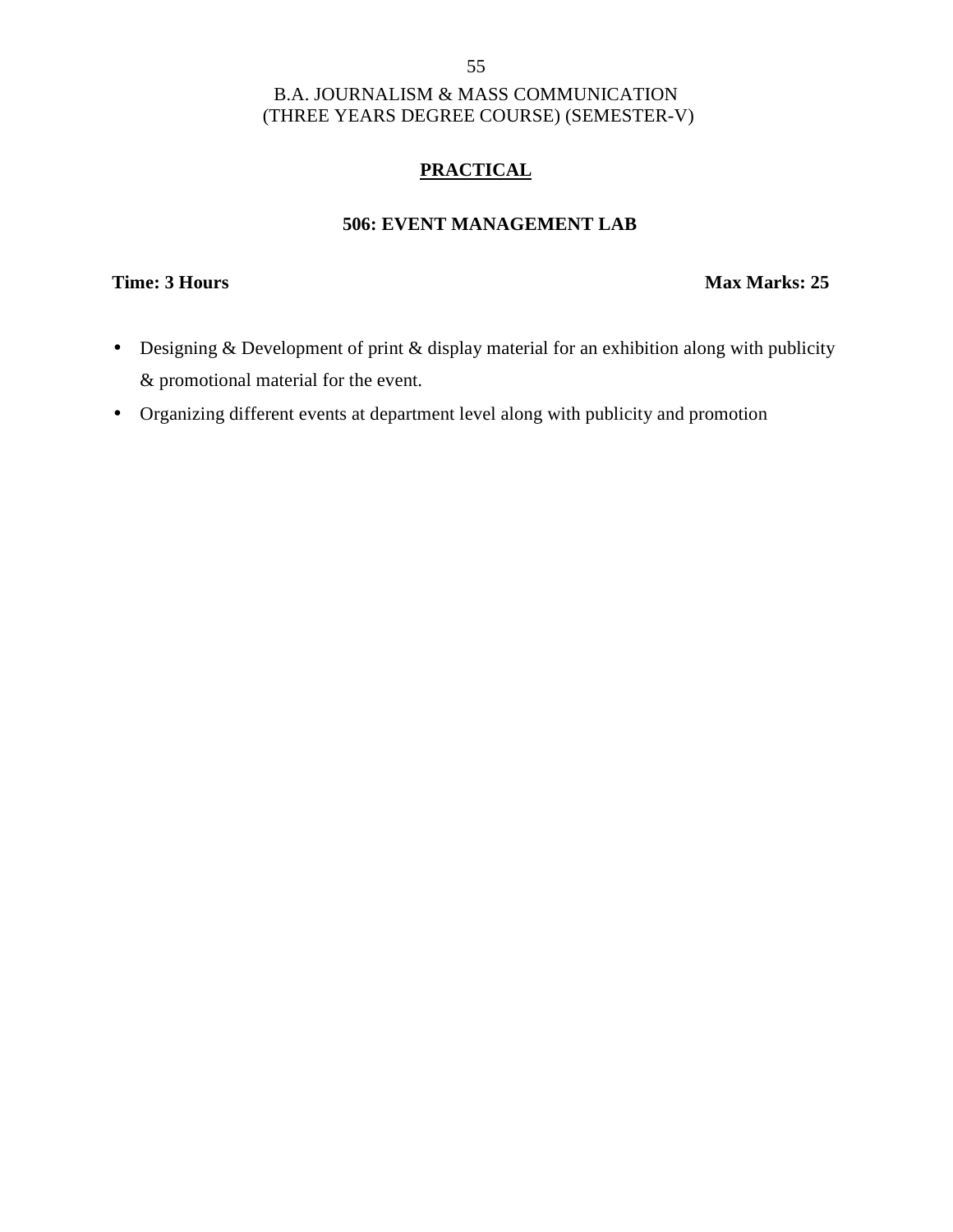# **PRACTICAL**

### **507: CYBER LAB**

**Time: 2 Hours Max. Marks: 25** 

- Understanding different social networking sites and their relevance in media
- Surfing different e-papers and online newspaper
- Writing content for e-paper / online newspaper
- Creating blogs, Micro blogs and contents
- Understanding M-paper, difference between M-paper, e-paper and online editions
- Creating account on twitter and understanding tweets
- Creating online pages with the help of HTTP, HTML
- Designing a page for online newspaper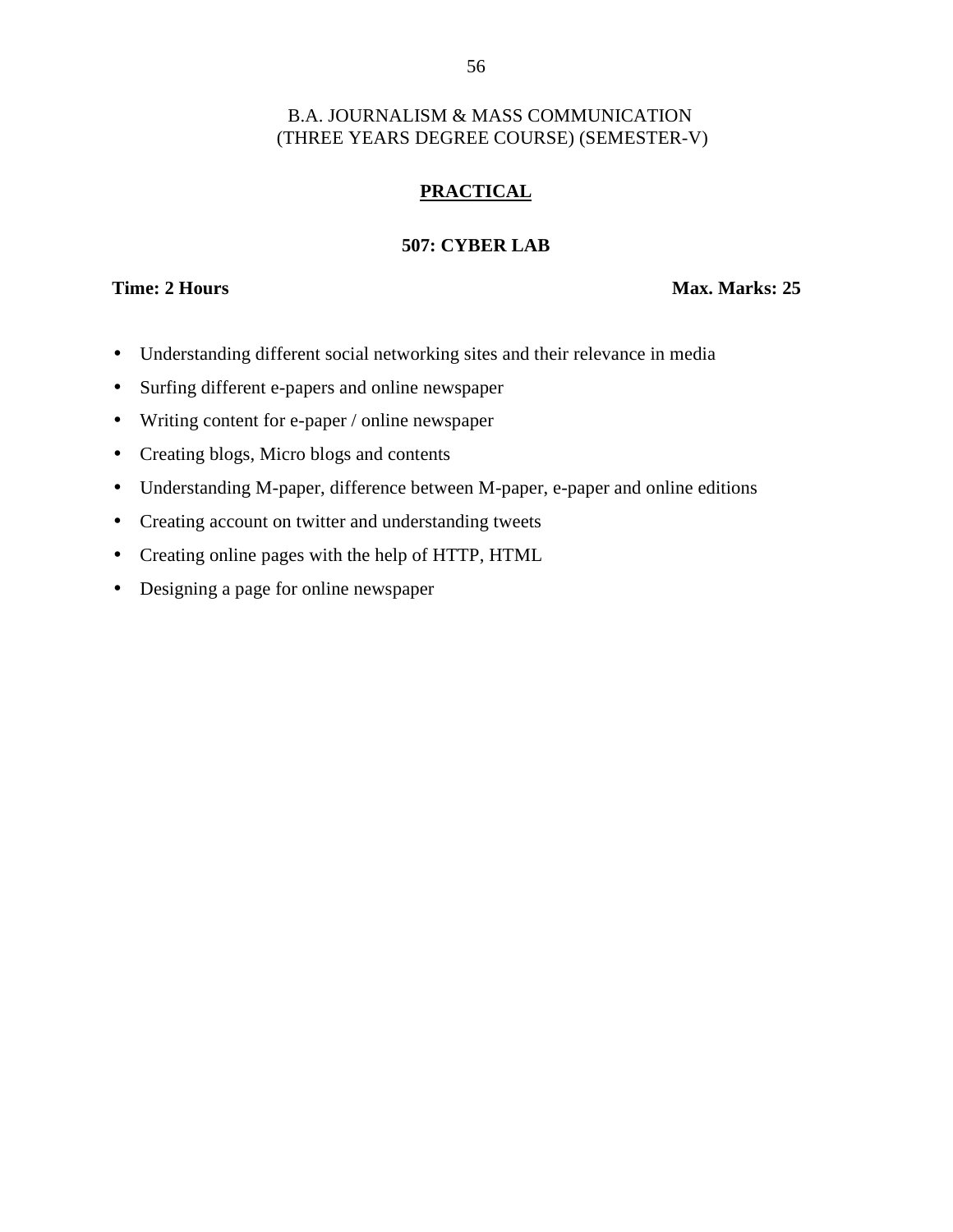### 57

### B.A. JOURNALISM & MASS COMMUNICATION (THREE YEARS DEGREE COURSE) (SEMESTER-V)

### **PRACTICAL**

### **508: PILOT STUDY**

### **Time: 3 Hours Max. Marks: 25**

- Each Student must conduct a pilot study on any aspect of media and submit the research report at the end of the semester. The study can be conducted in any of the following areas for example:
	- 1. Media: Advantages and Disadvantages
	- 2. Popular newspaper
	- 3. Popular TV channel
	- 4. Favourite Radio Programme
	- 5. Favourite Ad
	- 6. Social Media: Advantages and Disadvantages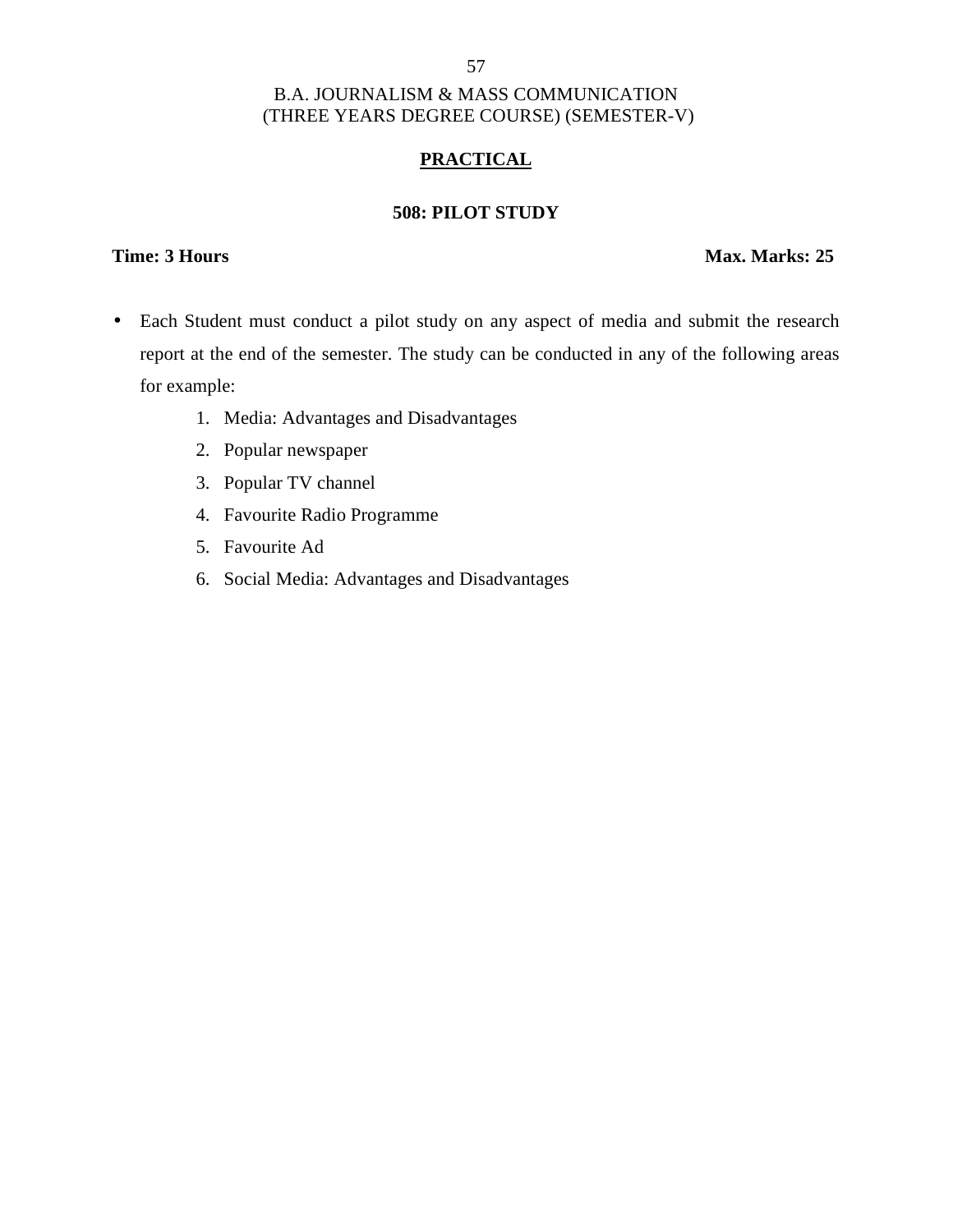### **601: Global Media**

### **Time: 3 Hours Max Marks: 75**

### **Instructions for the Paper Setters:**

### **Note: The paper will consist of three sections as follows:**

- **Section A:** This section will have 10 compulsory questions of two marks each and to be answered in not more than 50 words. Total weightage of this section being 20 marks.
- **Section B:** This section will have 10 short answer type questions, out of which 7 questions are to be attempted. Each question carries 5 marks. The answer must not exceed 250 words. Total weightage of this section being 35 marks.
- **Section C:** This section comprises 4 long, essay type questions, out of which 2 are to be attempted in not more than 800 words. Each question carries 10 marks. Total weightage of this section being 20 marks.
- Introduction to main International Newspaper : Wall Street Journal/ Tabloid of UK, Dawn, Jung
- Major international television channels
- BBC, CNN, AL JAZEERA, IBN
- Major International Radio channels: BBC, Voice of America, AIR
- **Media Scenario**

Introduction to major Global Media Companies (Reuters, AP, AFP, Xinua, CNA) Present Media scenario in Asia ( Special reference to SAARC, NAM Countries 3) Concept of Media Imperialism

### **Media and Market Force**

Misinformation and information war, Role of Media in promoting humanity and peace, Market forces and Media

# **Global Technology**

Global satellite system Global internet service IPTV UNESCO Mass Media Declaration

- 1. New Media Nation Indigenous People & Global Communication by Valerie Alia
- **2.** Handbook of Global Media & Communication Policy by Robin Mansell & Marc Raboy.
- **3.** The No-Nonsense Guide to Global Media by Peter Steven
- **4.** Escaping the Global Village: Media, Language & Protest by Niamh Hourigan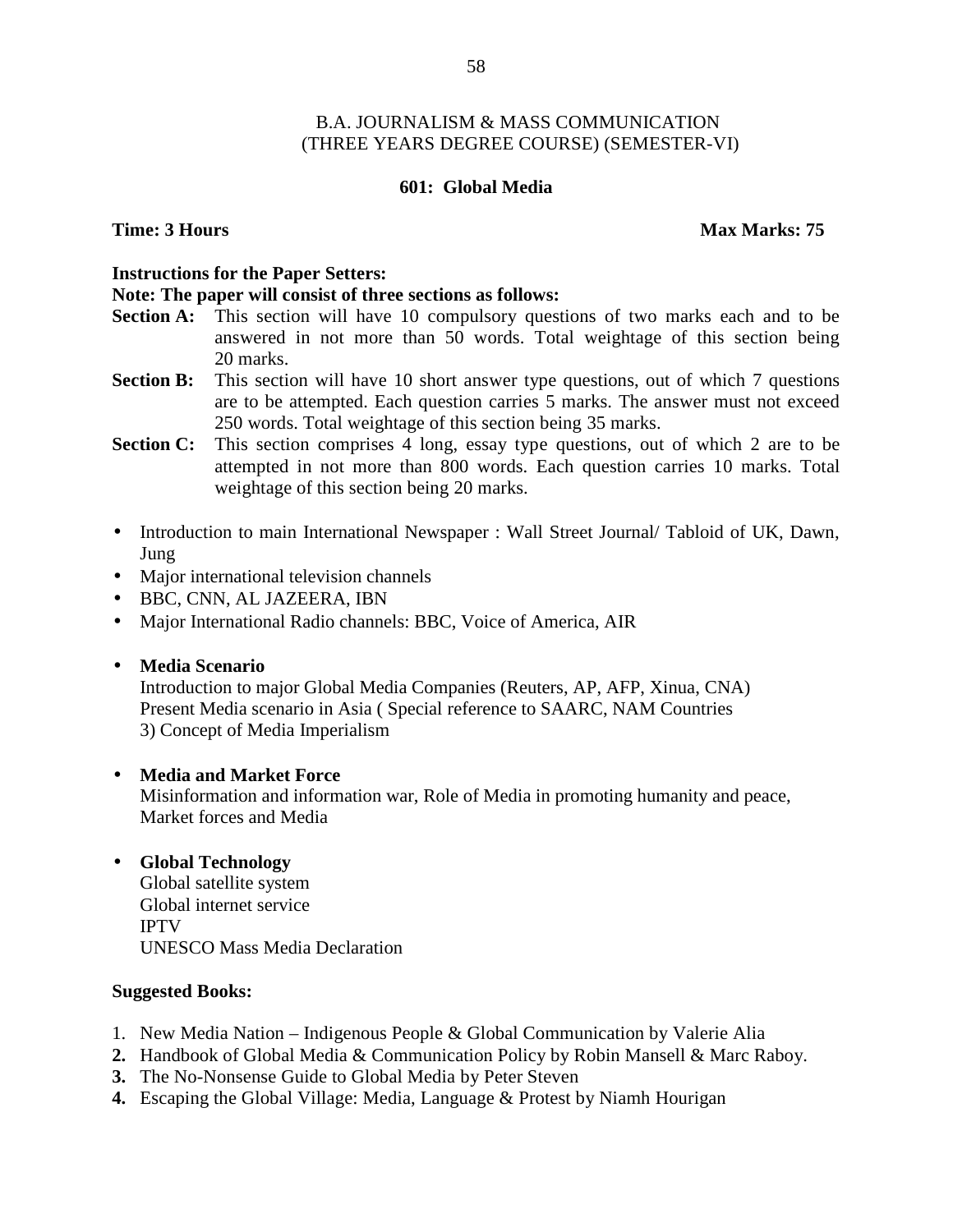### **602: Current Affairs: Contemporary Issue in Media-II**

### **Time: 3 Hours Max. Marks - 75**

### **Instructions for the Paper Setters:**

### **Note: The paper will consist of three sections as follows:**

- **Section A:** This section will have 10 compulsory questions of two marks each and to be answered in not more than 50 words. Total weightage of this section being 20 marks.
- **Section B:** This section will have 10 short answer type questions, out of which 7 questions are to be attempted. Each question carries 5 marks. The answer must not exceed 250 words. Total weightage of this section being 35 marks.
- **Section C:** This section comprises 4 long, essay type questions, out of which 2 are to be attempted in not more than 800 words. Each question carries 10 marks. Total weightage of this section being 20 marks.

### **Events and happening of last six months with special reference to:**

Political and Social Issue: Major current issues of parliament (Budget), Major issues of different political parties (Agenda), Major current issues in media, Study of current debates on social issues

 **Health and Education:** Current issues in health, Current issues of women and child right, Issue related to human rights, Current issues in education system,

**Business sports and security:** Current issues of business, Current issues of entertainment and sports, Current issues of internal and external security

 **Critical studies:** Media as an educator, Media and violence, Feminist media perspective, Media and marginalized group

### **Suggested Books / Magazine**

- **1.** Competitor Success Review
- **2.** Manorama Year Book
- **3.** Focal Study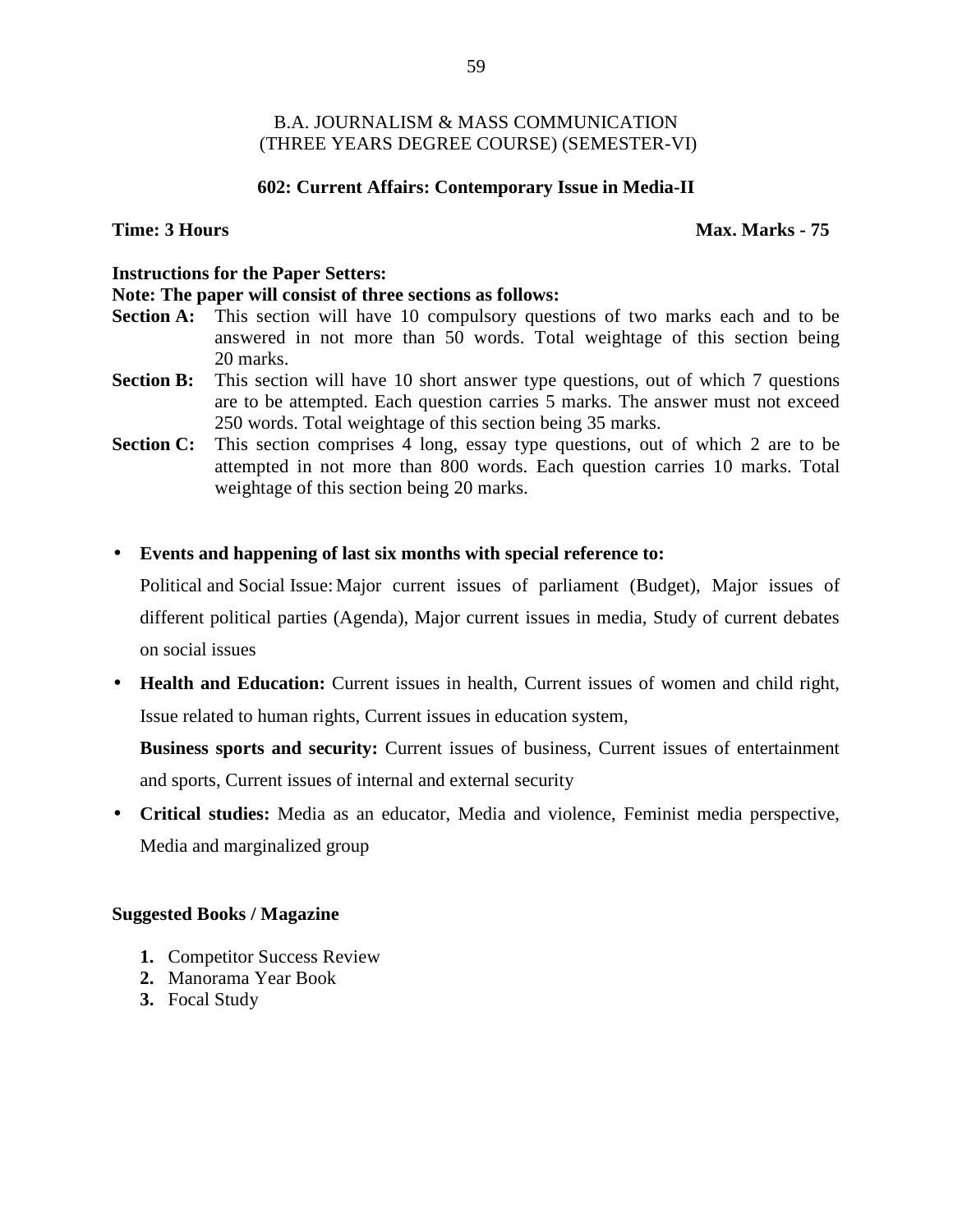### **603: Perspective of Audio Sound**

### **Time: 3 Hours Max Marks: 75**

### **Instructions for the Paper Setters:**

### **Note: The paper will consist of three sections as follows:**

- **Section A:** This section will have 10 compulsory questions of two marks each and to be answered in not more than 50 words. Total weightage of this section being 20 marks.
- **Section B:** This section will have 10 short answer type questions, out of which 7 questions are to be attempted. Each question carries 5 marks. The answer must not exceed 250 words. Total weightage of this section being 35 marks.
- **Section C:** This section comprises 4 long, essay type questions, out of which 2 are to be attempted in not more than 800 words. Each question carries 10 marks. Total weightage of this section being 20 marks.
- **Sound:** Meaning, Characteristics, Propagation, Acoustic Reverberation
- **Microphones:** Selection of Microphones, Types of Microphones on the basis of principles, uses and polarization, Wireless Microphones
- **Principles of Magnetic Recording and Digital Recording Systems**
- **Audio Cables & Connectors:** Types & Uses
- **Understanding various terms and concepts in Audio**

Noise & Distortion Ratio, Dope Sheet/Exposure Sheet, Sound Recordist's role in production crew, Audio console, Voice Modulation, Mono, Stereo and Surround Sound

**Audio Editing:** Linear and Non-Linear Audio Editing

**Types of Sound Effects**

### **Mixing and Dubbing Techniques**

- 5. Basic of Video Sound by Das Lyver
- 6. Radio Production by Robert Mc Leish
- 7. Audio Production & Critical Listening: Technical Ear Training by Jason Gorey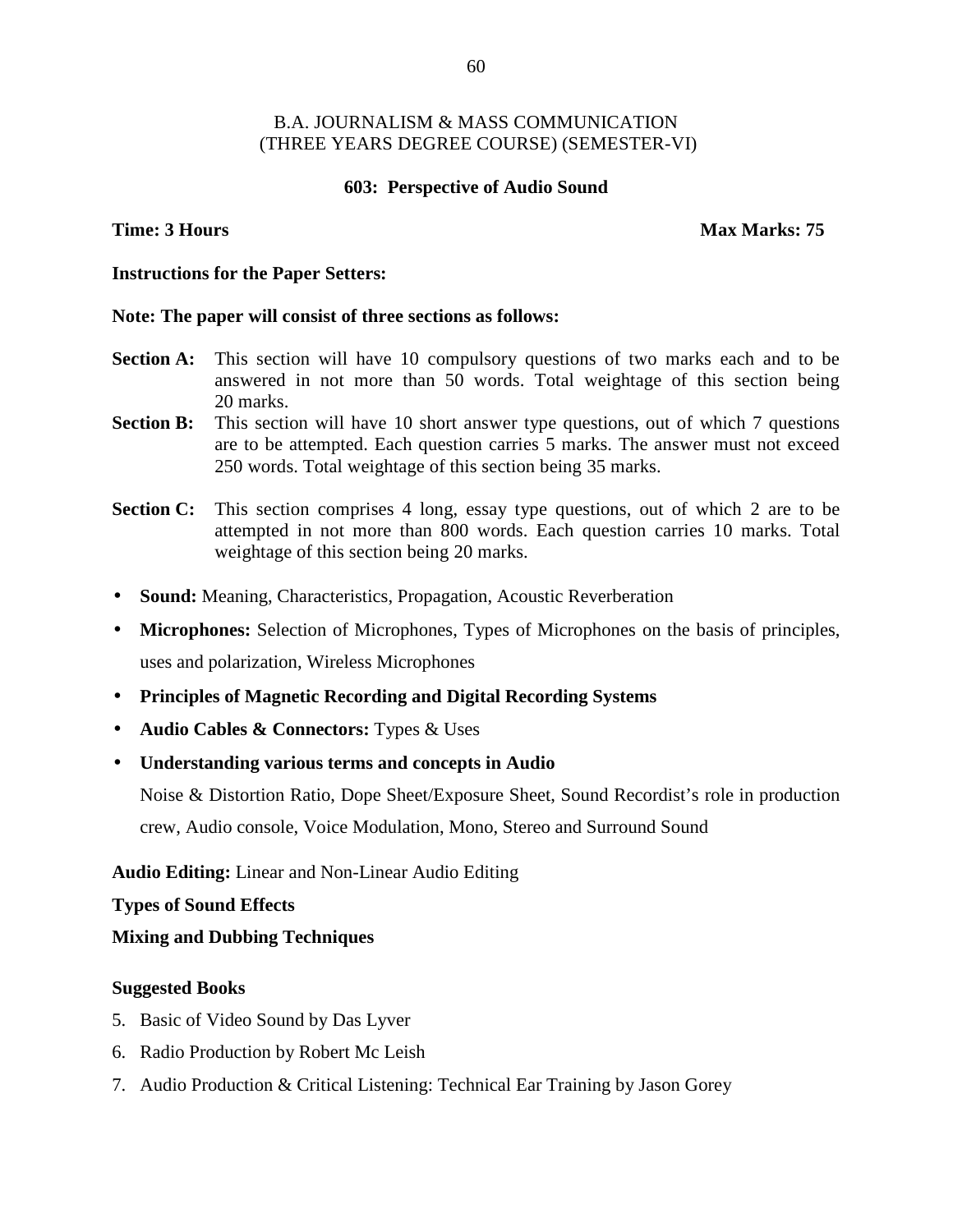### **604: Video Electronic Film Production**

**Time: 3 Hours Max Marks:** 75

### **Instructions for the Paper Setters:**

### **Note: The paper will consist of three sections as follows:**

- **Section A:** This section will have 10 compulsory questions of two marks each and to be answered in not more than 50 words. Total weightage of this section being 20 marks.
- **Section B:** This section will have 10 short answer type questions, out of which 7 questions are to be attempted. Each question carries 5 marks. The answer must not exceed 250 words. Total weightage of this section being 35 marks.
- **Section C:** This section comprises 4 long, essay type questions, out of which 2 are to be attempted in not more than 800 words. Each question carries 10 marks. Total weightage of this section being 20 marks.
- **Process of Film Production:** Pre-Production, Production and Post-Production
- **Pre-Production:** Programme Proposal, Budgeting, Casting, Location Survey, Indoor and Outdoor Shooting, Shooting Script, Pre-Production Meetings
- **Production:** Understanding various concepts of Production, Single Camera and Multi Camera Shooting, Camera Crew (Director, Producer, Production Manager, Floor Manager, Art Director, Makeup Man, Dress Designer, Choreographer) and other technical staff,
- Understanding the use of EDL, Continuity, Log Sheets etc
- **Post-Production:** Editing- Meaning, Need, Types (Online, Offline, Linear & Non-linear, Transitional Devices (Cut, Fade, Dissolve, Mix, Superimposition, Wipe & Montage)
- **Special Effects & Narration:** Audio Special Effects, Video Special Effects, Recording Special Effects
- **Sound Mixing:** Basics, Dubbing, Studio Mixing,
- **Media Appreciation:** Film Review, Film Criticism, Film Journalism
- **Film distribution & Marketing**

- 1. Production Management for Film & Video by Richard Gates
- **2.** Video: Digital Comunication & Production by Jim Stinson
- **3.** Televison Production by Gerald Millerson
- **4.** Production Algebra: Handbook of Production Assistant by Mark Adler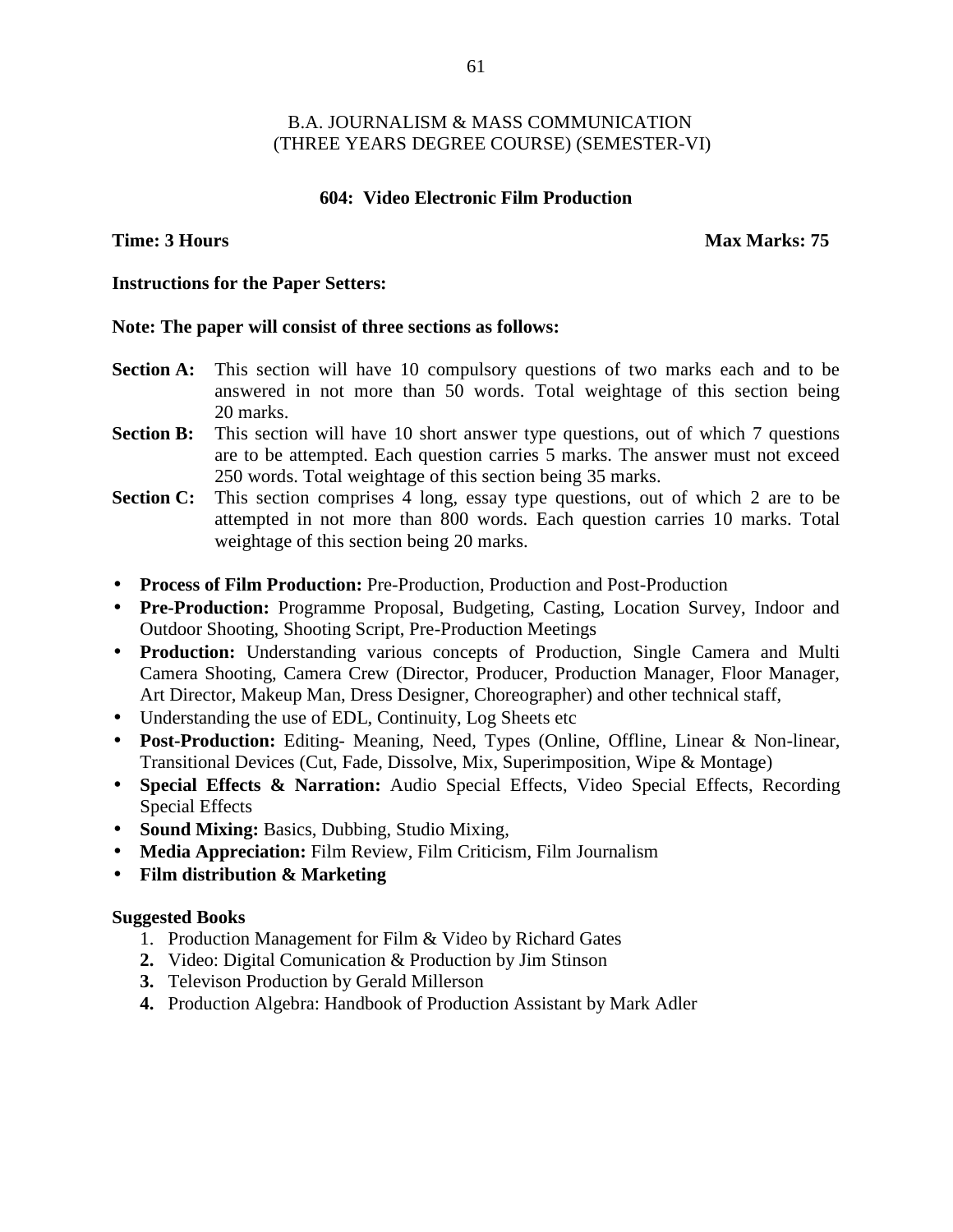### **605: Specialized Reporting**

**Time: 3 Hours Max Marks: 75** 

### **Instructions for the Paper Setters:**

### **Note: The paper will consist of three sections as follows:**

- **Section A:** This section will have 10 compulsory questions of two marks each and to be answered in not more than 50 words. Total weightage of this section being 20 marks.
- **Section B:** This section will have 10 short answer type questions, out of which 7 questions are to be attempted. Each question carries 5 marks. The answer must not exceed 250 words. Total weightage of this section being 35 marks.
- **Section C:** This section comprises 4 long, essay type questions, out of which 2 are to be attempted in not more than 800 words. Each question carries 10 marks. Total weightage of this section being 20 marks.
- **Specialized Reporting**: Concepts and Its relevance in the field of journalism
- **Area of Specialized Reporting:** Science Reporting, Health Journalism, Development, Journalism, Page 3 Reporting, Science & Technology, War & Sports, Environment Reporting and Issues of Gender bias and Human Rights
- **Concept of Investigative Journalism:** Origin and growth, Pioneers, Role and Scope. Modern Techniques in investigative Journalism, Duties and responsibilities of investigative Journalist, Problems and obstacles faced by investigative Journalists
- **Features:** Definition and scope in specialized reporting, Effective Specialized Reporting, Celebrating Journalism, Tabloid Journalism
- **Advocacy Journalism:** History, Objective and Criticism
- **Environment Journalism:** History, Scope, Advocacy Debate, Genres (Nature Writing, Science Writing, Environmental Interpretation)
- **Gonzo Journalism:** Definition and origin
- **New Journalism:** History, Characteristic, Criticism
- **Embedded Journalism:** History, Characteristic, Criticism
- **Video Game Journalism:** Ethics, New Media and video game journalism
- Reporting social events and mal practices like corruption, Manual Scavenger and their Rehabilitation Act 2013.

- 1. Journalism: Editing, Reporting & Feature Writing by N.Basu, N.Prabhakar
- 2. Handbook of Reporting & Communication Skills by V. S. Gupta
- **3.** News Reporting & Editing: An Overview by Suhas Chakravarthy
- **4.** Specialized Reporting by David Remick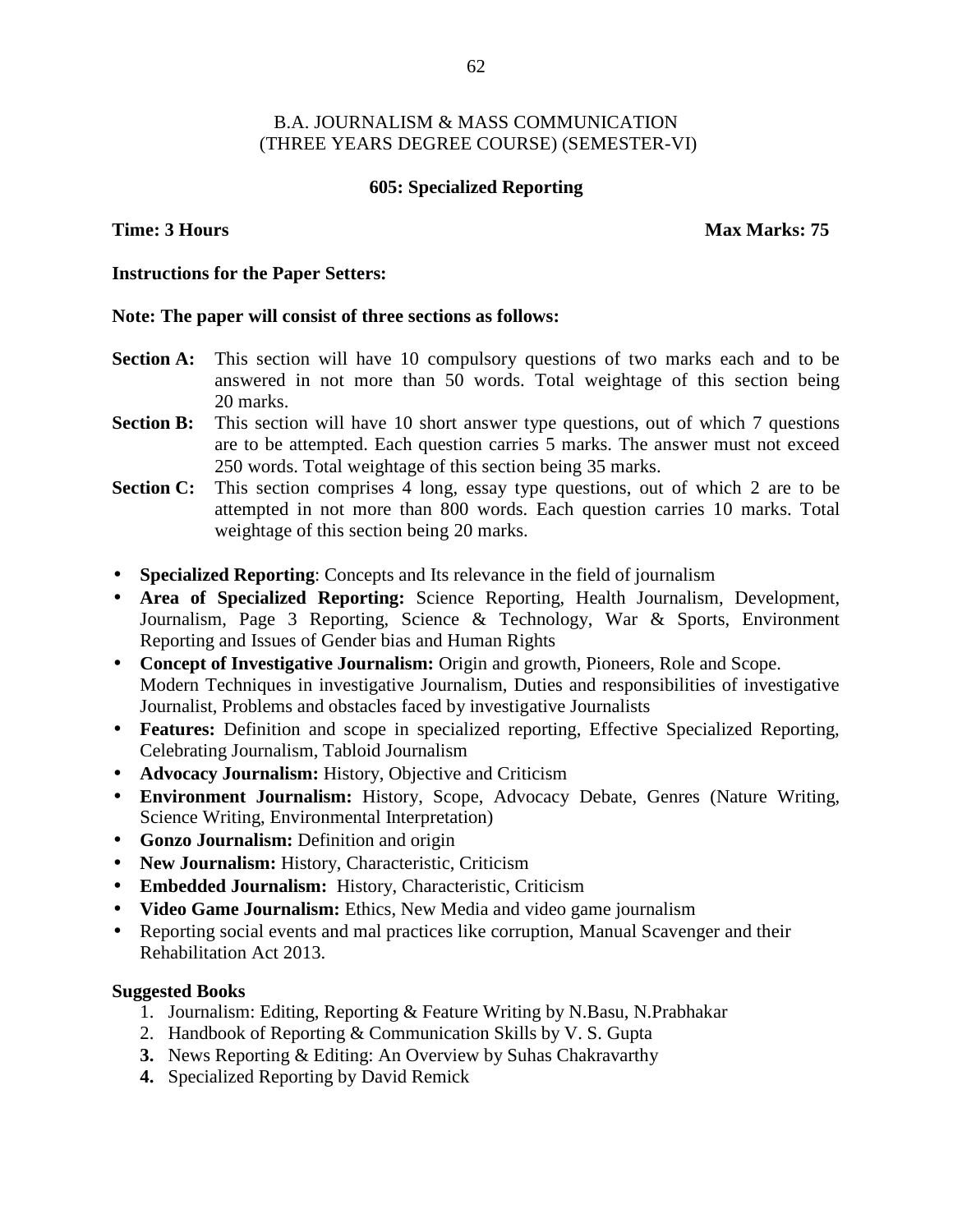# **PRACTICAL**

### **606: Audio Lab**

**Time: 3 Hours Max Marks: 25** 

- **Microphones:** Uses and selection of Microphones,
- **Understanding different types of Microphones**
- **Digital Recording Systems**
- **Audio Cables & Connectors:** Use and Selection
- **Working on Audio console, Mixing Audio**
- **Understanding techniques of Voice Modulation**
- **Audio Editing:** Linear and Non-Linear Audio Editing
- **Types of Sound Effects**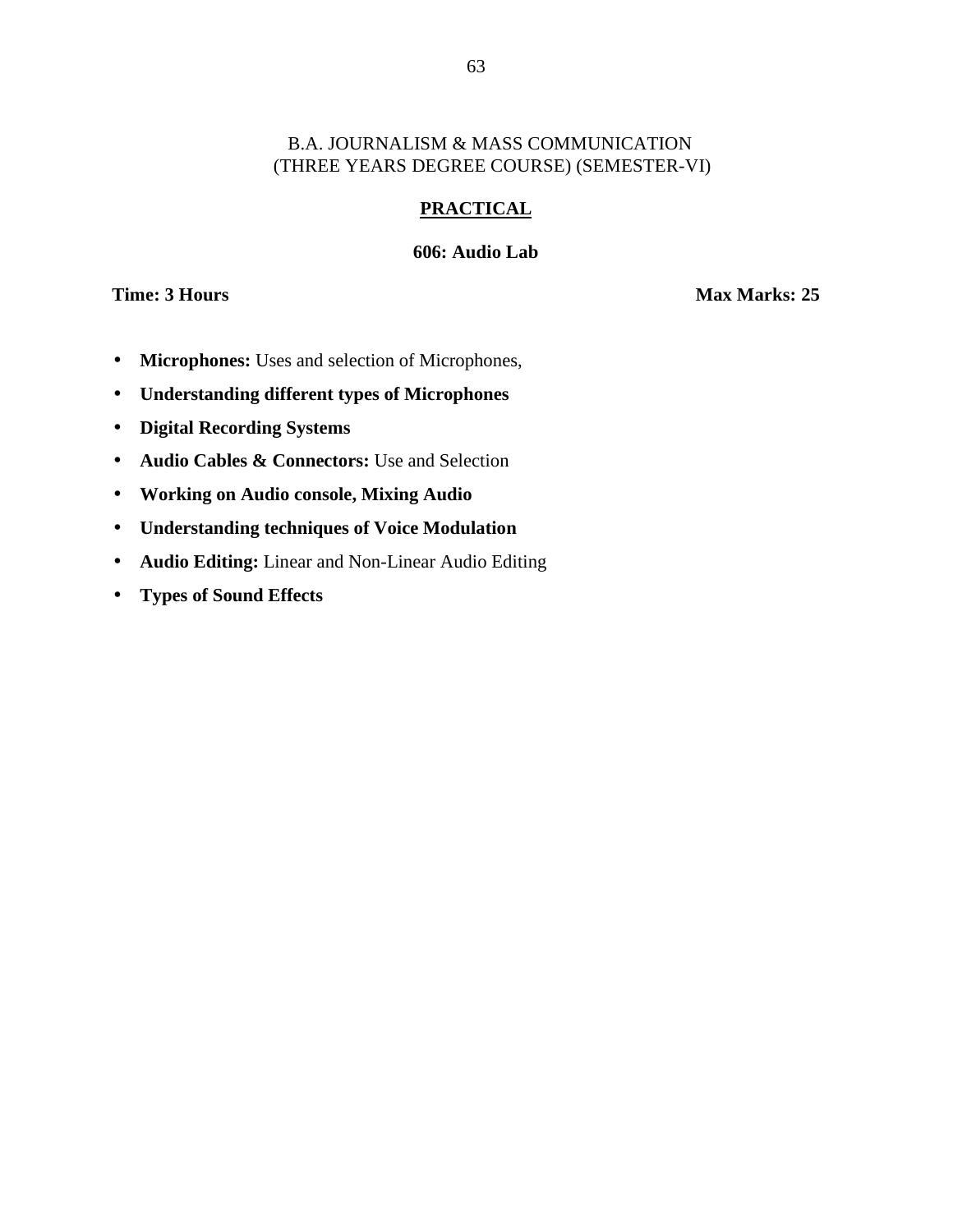### **PRACTICAL**

### **607: Specialized Reporting Lab**

### **Time: 3 Hours Max Marks: 25**

- Understanding different areas of specialized reporting, writing stories on various areas of specialized reporting like science, health, page 3, environment, gender and human rights
- Writing feature on celebrities
- Reporting various events of city / college for your in-house publication
- Editing and designing in-house publication